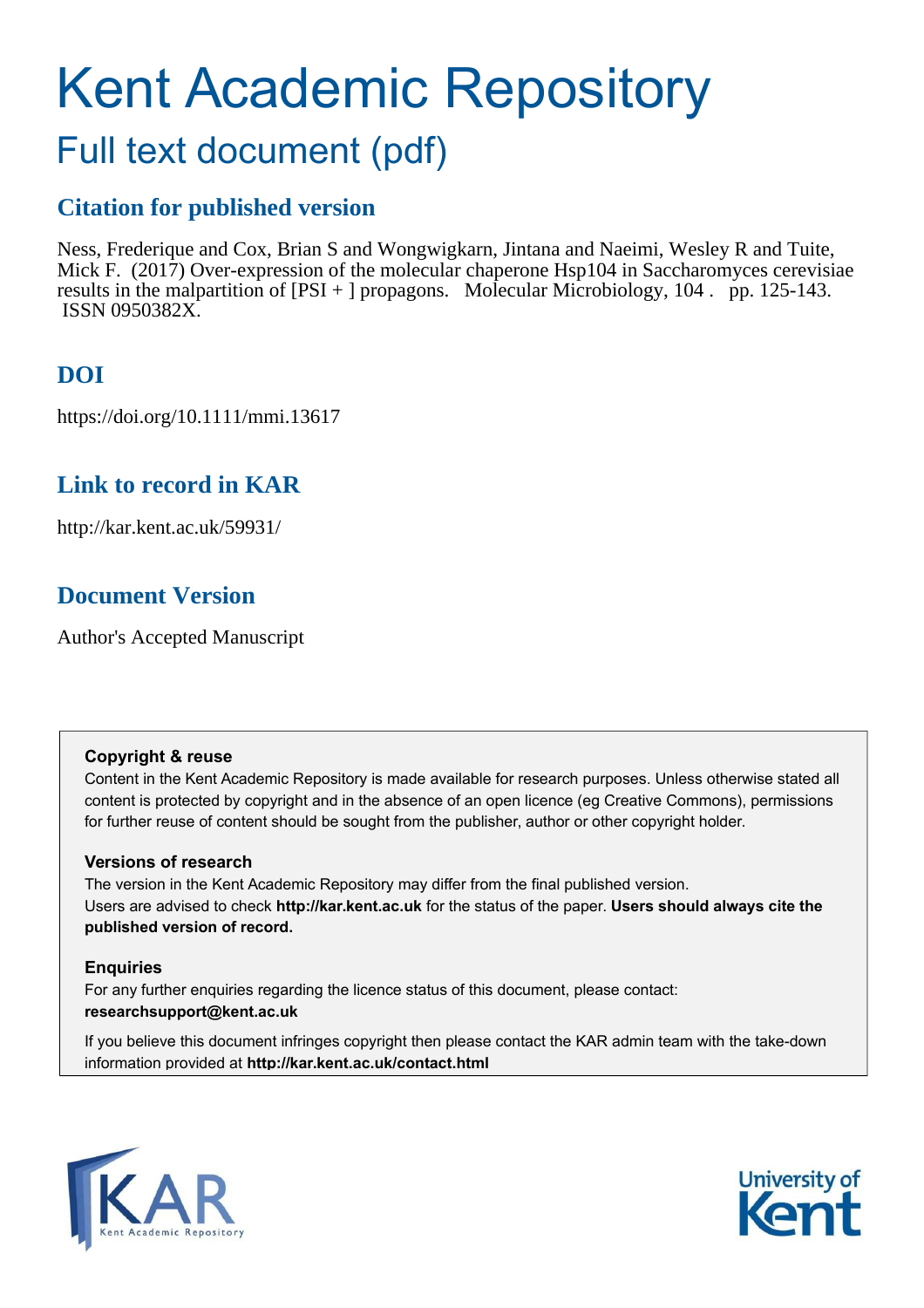| 1<br>$\overline{2}$<br>3<br>$\overline{4}$<br>5 | Ness, F., Cox, B.S., Wongwigkarn, J., Naeimi, W.R. and Tuite, M.F. (2017)<br>Overexpression of the molecular chaperone Hsp104 results in malpartition of [PS/+]<br>propagons. Molecular Microbiology. Jan 10.<br>[doi: 10.1111/mmi.13617] |
|-------------------------------------------------|-------------------------------------------------------------------------------------------------------------------------------------------------------------------------------------------------------------------------------------------|
| 6                                               |                                                                                                                                                                                                                                           |
| $\tau$                                          | Over-expression of the molecular chaperone Hsp104 in                                                                                                                                                                                      |
| 8                                               | Saccharomyces cerevisiae results in the malpartition of [PSF]                                                                                                                                                                             |
| 9                                               | propagons                                                                                                                                                                                                                                 |
| 10<br>11                                        |                                                                                                                                                                                                                                           |
| 12                                              | Frederique Ness*, Brian S Cox, Jintana Wongwigkarn**,                                                                                                                                                                                     |
| 13                                              | Wesley R Naeimi*** and Mick F Tuite                                                                                                                                                                                                       |
| 14                                              |                                                                                                                                                                                                                                           |
| 15                                              | <b>Kent Fungal Group</b>                                                                                                                                                                                                                  |
| 16                                              | <b>School of Biosciences</b>                                                                                                                                                                                                              |
| 17                                              | University of Kent, Canterbury                                                                                                                                                                                                            |
| 18                                              | Kent CT2 7NJ, UK                                                                                                                                                                                                                          |
| 19                                              |                                                                                                                                                                                                                                           |
| 20                                              | *Current Address: LBMS-IBGC-UMR, 5095-CNRS, Université Victor Segalen -                                                                                                                                                                   |
| 21                                              | Bordeaux 2, 33076 Bordeaux, France;                                                                                                                                                                                                       |
| 22                                              | ** Current Address: Department of Microbiology and Parasitology, Faculty of Medical                                                                                                                                                       |
| 23                                              | Science, Naresuan University, Phitsanulok 65000, Thailand                                                                                                                                                                                 |
| 24                                              | *** Current Address: University of Arizona Molecular & Cellular Biology, Life Sciences                                                                                                                                                    |
| 25                                              | South, PO Box 210106, Tucson, Arizona 85721, USA.                                                                                                                                                                                         |
| 26                                              |                                                                                                                                                                                                                                           |
| 27                                              | <b>Contact:</b> Professor Mick F Tuite, School of Biosciences, University of Kent, Canterbury,                                                                                                                                            |
| 28                                              | Kent, CT2 7NJ, UK                                                                                                                                                                                                                         |
| 29                                              | Email: M.F.Tuite@kent.ac.uk                                                                                                                                                                                                               |
| 30                                              | Phone: 01227 823699                                                                                                                                                                                                                       |
| 31                                              |                                                                                                                                                                                                                                           |
| 32                                              | <b>Running Title: Prion curing by Hsp104 over-expression</b>                                                                                                                                                                              |
| 33                                              |                                                                                                                                                                                                                                           |
| 34                                              | <b>Key words:</b> prion / molecular chaperone / Hsp104 / yeast / [PSH] prion / protein                                                                                                                                                    |
| 35                                              | disaggregation / propagons/ malsegregation                                                                                                                                                                                                |
| 36                                              |                                                                                                                                                                                                                                           |
|                                                 |                                                                                                                                                                                                                                           |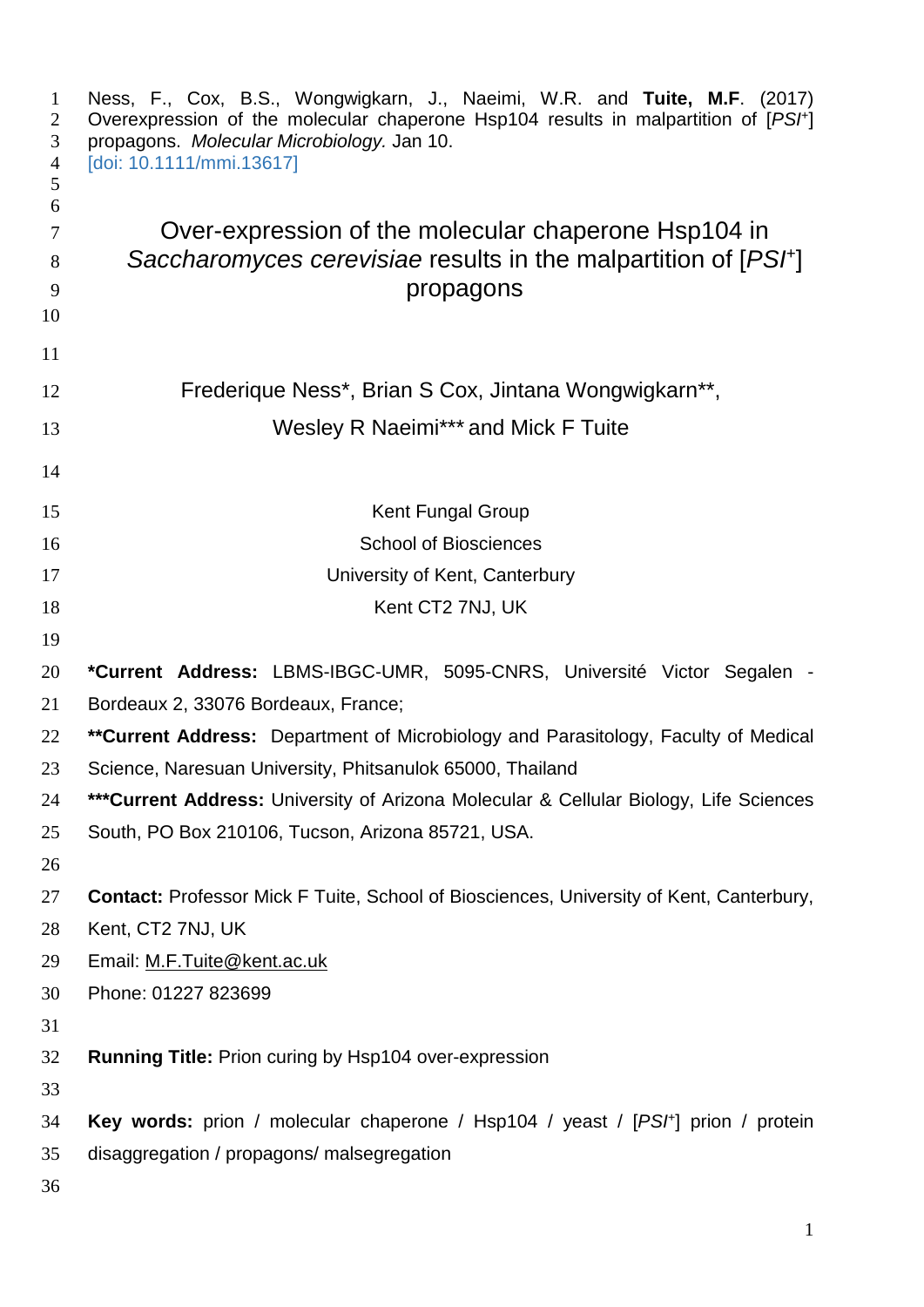#### **ABSTRACT**

#### 

39 The ability of a yeast cell to propagate  $[PSF]$ , the prion form of the Sup35 protein, is dependent on the molecular chaperone Hsp104. Inhibition of Hsp104 function in yeast cells leads to a failure to generate new propagons, the molecular entities necessary for 42 [PSI<sup>+</sup>] propagation in dividing cells and they get diluted out as cells multiply. Over-43 expression of Hsp104 also leads to [PS<sup>}+</sup>] prion loss and this has been assumed to arise from the complete disaggregation of the Sup35 prion polymers. However, in conditions of 45 Hsp104 over-expression in [PS/<sup>+</sup>] cells we find no release of monomers from Sup35 polymers, no monomerisation of aggregated Sup35 which is not accounted for by the 47 proportion of prion-free [psi] cells present, no change in the molecular weight of Sup35-containing SDS-resistant polymers and no significant decrease in average propagon numbers in the population as a whole. Furthermore, we show that over-expression of Hsp104 does not interfere with the incorporation of newly-synthesised Sup35 into polymers, nor with the multiplication of propagons following their depletion in numbers while growing in the presence of guanidine hydrochloride. Rather, we present evidence that over-expression of Hsp104 causes malpartition of  $[PSF]$  propagons between mother and daughter cells in a sub-population of cells during cell division thereby generating 55 prion-free [psi] cells.

#### **INTRODUCTION**

59 [PSI<sup>+</sup>] is an epigenetic phenomenon in the yeast Saccharomyces cerevisiae brought about by the prion properties of the translation termination release factor eRF3 (Sup35) 61 (review; Tuite & Cox, 2006). Strains propagating the  $[PSF]$  prion show a nonsense suppression phenotype due to a deficiency in polypeptide chain termination most likely 63 as a result of partial inactivation of the function of Sup35, while  $[psi]$  cells contain monomeric Sup35 and are proficient in termination (Cox, 1965, Tuite et al., 1983, Wickner, 1994, Patino et al., 1996, Paushkin et al., 1996). Both full-length and N-terminal fragments of Sup35 readily form amyloid fibres in vitro that can promote conversion of the normal soluble form of Sup35 to an aggregated amyloid state both in vitro (Glover et al., 1997, DePace et al., 1998) and in vivo (Tanaka et al., 2004, King & Diaz-Avalos, 2004).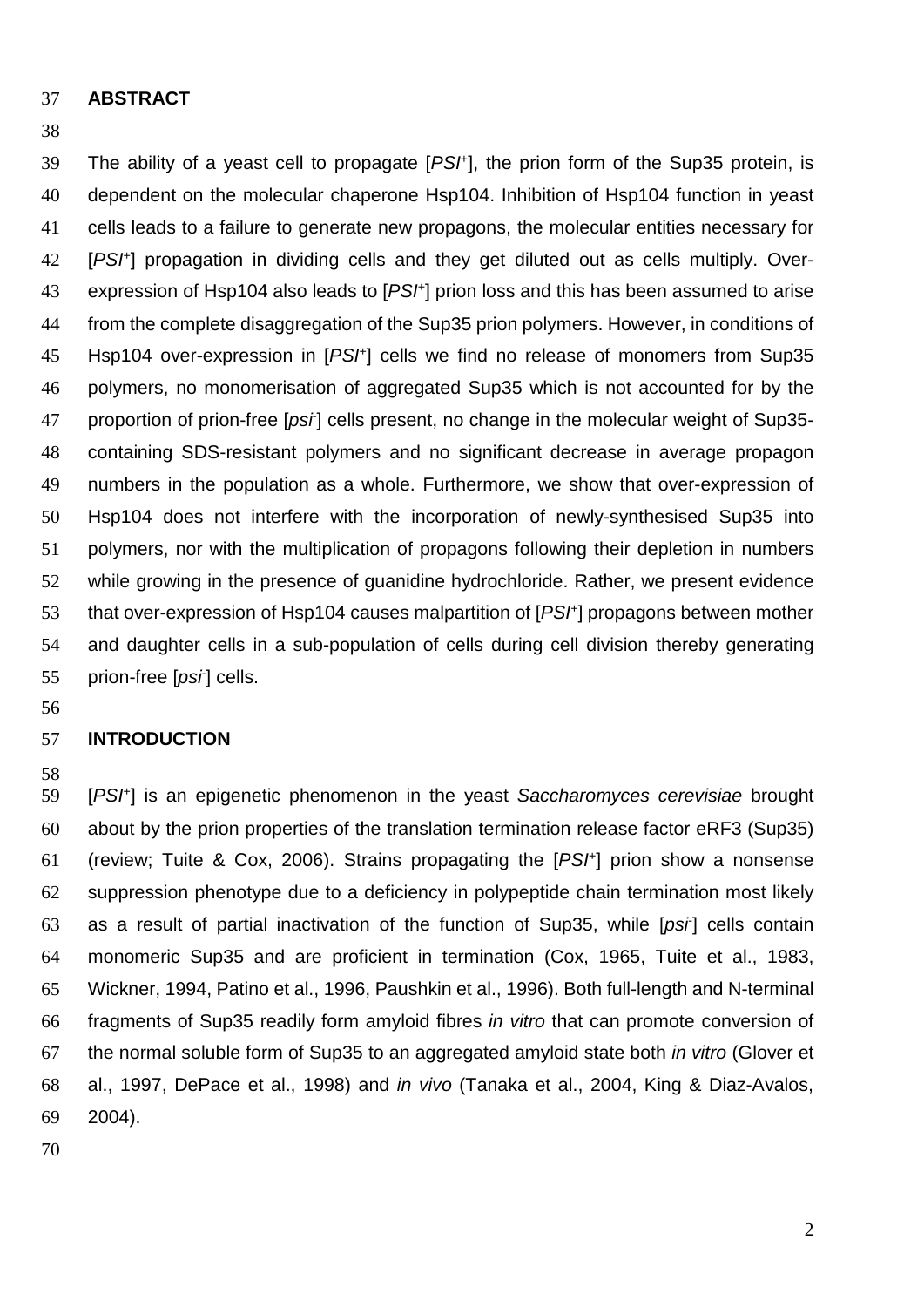Stable propagation of the prion form of Sup35 as with other native yeast prions, requires the ATP-driven molecular chaperone Hsp104 (Chernoff et al., 1995, Sondheimer & Lindquist, 2000, Moriyama et al., 2000, Ferreira et al., 2001, Jung and Masison, 2001, Du et al., 2008, Alberti et al., 2009). Hsp104 is a stress-inducible hexameric protein that is able to disaggregate both amorphous protein aggregates that form in stressed cells as well as, in vitro, the more ordered detergent-resistant, amyloid fibres formed by most yeast prions (Parsell et al., 1994, Glover & Lindquist, 1998, DeSantis et al., 2012). Amyloid disaggregation does not involve serial monomerisation from the ends of fibres, but rather occurs via fragmentation at internal sites as a consequence of the extraction of 80 individual prion protein monomers from the fibrils (review: Winkler et al., 2012a). Hsp104 is recruited to these sites by Sis1, an Hsp40, and Ssa1/2, members of the Hsp70 family of chaperones (Tipton et al 2008, Winkler et al 2012b).

84 Yeast strains partially or completely devoid of Hsp104 function are unable to efficiently 85 propagate [PSH] or any other native yeast prion (Chernoff et al., 1995, Hattendorf & Lindquist, 2002a, Hattendorf & Lindquist, 2002b Kurahashi & Nakamura, 2006, Kurahashi & Nakamura, 2007). For example, inhibition of the ATPase activity of Hsp104 by guanidine hydrochloride (GdnHCl) (Ferreira et al., 2001, Jung & Masison, 2001, Jung et al., 2002; Grimminger et al., 2004) provides a rapid and reversible means of studying the 90 role of Hsp104 in prion propagation *in vivo* (Ness *et al.,* 2002; ; Byrne et al., 2007, 2009, Park et al., 2012). 3 – 5mM GdnHCl blocks the ability of Hsp104 to fragment the amyloid 92 polymers and by so doing prevents the generation of the new  $[PSF]$  "seeds" necessary to multiply and transmit the prion from mother to daughter cells (Byrne et al., 2007, Eaglestone et al., 2000, Wegrzyn et al., 2001, Ness et al., 2002). We refer to these prion genetic determinants as propagons (Cox et al., 2003) to emphasize their genetic properties and to avoid confusion with material having seeding properties in in vitro 97 experiments, with *in vivo* aggregates of GFP fusion proteins or with SDS-resistant oligomers detected on agarose gels. Although it is commonly assumed that various sub-cellular objects, such as fluorescent punctate dots, ribbons or circles formed by 100 Sup35:GFP protein fusions in [PSF] cells, or the SDS-resistant polymers of Sup35 101 commonly used to identify the  $[PRION^{\dagger}]$  state (Kryndushkin et al., 2003) are the genetic determinants, there is no clear evidence that they have the properties required of genetic determinants, that is multiplication and transmission. The best that can be said of them is 104 that they are associated with  $[PSF]$  cells or cell cultures and never with  $[psi]$  ones.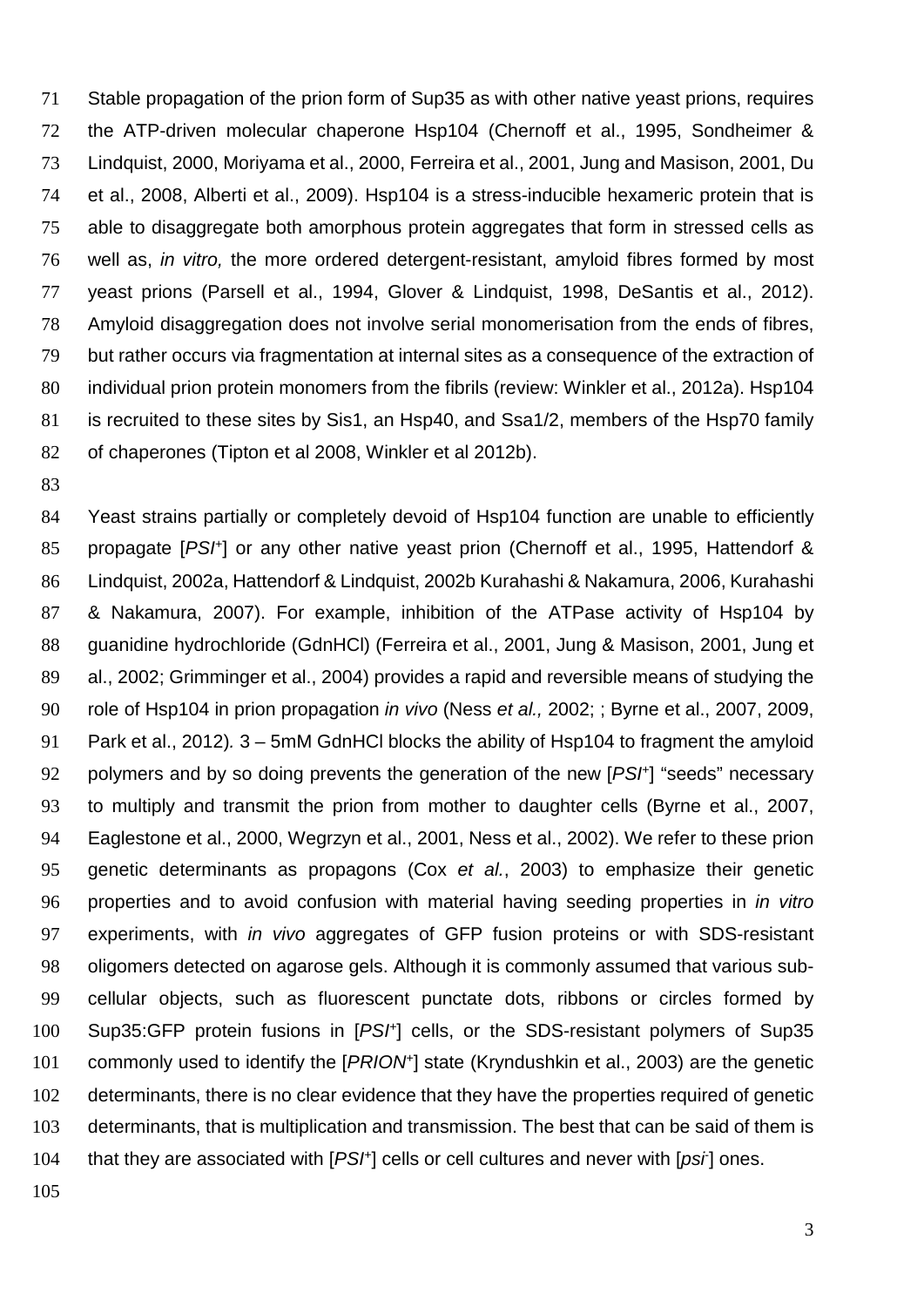106 One of the paradoxes of the relationship between the  $[PSF]$  prion - and only the  $[PSF]$ prion - and Hsp104 is that elevating the cellular levels of Hsp104 in growing cells also de-108 stabilizes the [PS<sup>+</sup>] prion state leading to prion-free [psi] cells (Chernoff et al., 1995). Hsp104 breaks protein aggregates into lower molecular weight forms that can then be dealt with by the other components of the chaperone machinery (Grimminger-Marquardt 111 & Lashuel, 2010, reviewed by Winkler et al., 2012a). The role of Hsp104 in [PS<sup>†</sup>] prion propagation therefore reflects a balance between the need to break up the amyloid fibres into transmissible propagons to keep pace with cell division, and some process that causes their loss from cells when it is over-expressed.

A popular assumption has been that the loss during over-expression is the consequence of over-rapid disaggregation returning the prions to the non-prion form (Kushnirov & Ter-Avanesyan, 1998, True, 2006, Helsen & Glover, 2012a,b, Park et al., 2014). The analysis 119 of the activity of Hsp104 on Sup35 polymers and their disaggregation *in vitro* (Shorter & Lindquist, 2004, 2006, Krzewska & Melki, 2006, Krzewska et al., 2007,) largely supported 121 this interpretation. However, it remains an anomaly that the  $[PSF]$  prion is unique among 122 yeast prions in that it is the only one eliminated by Hsp104 over-expression, although all are dependent on Hsp104 ATPase activity for their propagation, presumably through its disaggregase activity.

126 Recent in vivo studies have suggested that the elimination of [PSI<sup>+</sup>] by over-expression of Hsp104 may in fact be by a mechanism distinct from the supposed enhanced fragmentation process (Hung & Masison, 2006, Tipton et al., 2008 Moosavi et al., 2010, Reidy & Masison, 2010, Winkler et al., 2012b, Helsen and Glover, 2012a,b). The 130 significant observations are: (1) that the N-terminal region of Hsp104 is dispensable for 131 all prion propagation, but is necessary for curing of [PS<sup>+</sup>] by over-expression (Hung and Masison, 2006); (2) loss of the co-chaperones Sti1 and Cpr7 interferes neither with the 133 propagation of [PS/<sup>+</sup>] nor with the curing of [PS/<sup>+</sup>] by growth in GdnHCl, but loss of either or both does almost abolish the curing by over-expression (Moosavi et al., 2010; Reidy and Masison, 2010); (3) an Hsp104 binding site in the M-region of Sup35 allows binding without the cooperation of Hsp70 or Sis1 (Helsen and Glover, 2012a,b, Winkler et al., 2012a, Frederick et al, 2014) and deletion of residues 131 – 140 in the M region eliminates 138 curing by over-expression, but has no other effect on [PSI+] propagation (Helsen and Glover, 2012a,b).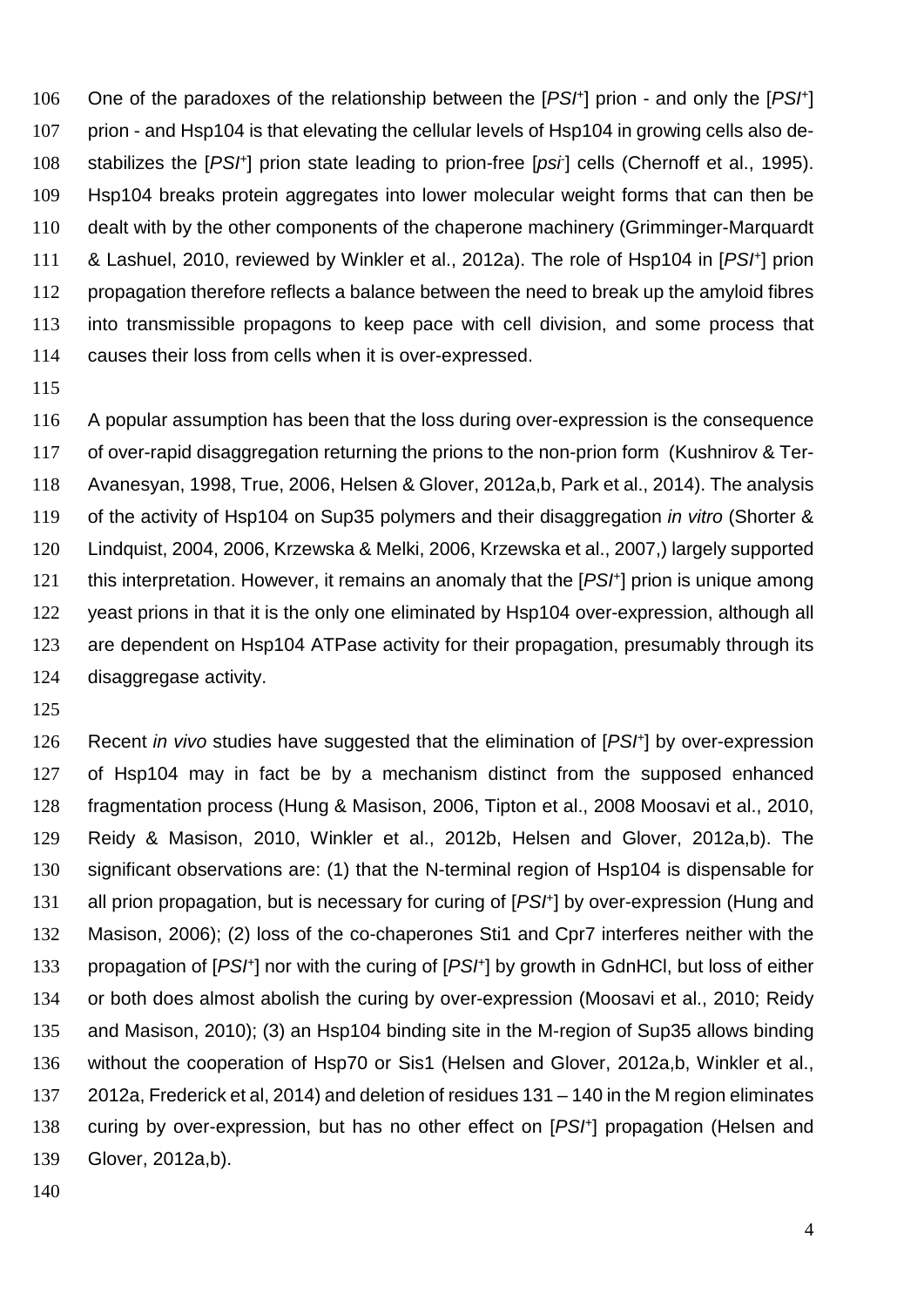141 A new hypothesis that has emerged to explain why high levels of Hsp104 lead to [PS<sup>†]</sup> loss is that excess Hsp104 actually prevents or reduces prion polymer fragmentation (Helsen & Glover, 2012a, Winkler et al., 2012a). This hypothesis goes as follows. The normal productive interaction between Hsp104 and its prion polymer substrate that leads to fragmentation is achieved via Hsp70-mediated recruitment of Hsp104 to the prion polymers via its N-terminal domain (Tipton et al., 2008, Winkler et al., 2012b). However, Hsp104 is also able to bind non-productively to the prion polymer without the need for Hsp70 and does so via the Sup35M binding-site (Winkler et al., 2012b). This binding is Hsp70-independent in cells with elevated levels of Hsp104, and this "non-productive" interaction out-competes Hsp70 for the Hsp104 binding to the Sup35 polymer, which is otherwise Hsp70 and Hsp40-dependent. By so doing it affects Hsp104-mediated polymer fragmentation. Winkler et al. (2012b) proposed that the effect of the non-productivity is to permit growth of the aggregates such that their transmission to daughter cells is hindered 154 and so [psi] daughter cells segregate. This may explain the paradox that although Hsp104 is essential for the propagation of most other native yeast prions, its over-156 expression eliminates only the [PS<sup>+</sup>] prion suggesting that the non-productive binding of Hsp104 to prion polymers is a unique feature of the Sup35 protein. The sequence in the M-region of Sup35 that is needed for this interaction is, in turn, also essential for elimination by over-expression of Hsp104 (vide (3) above) and also unique to Sup35. It is probably significant that the Hsp70-dependent binding of Hsp104 is dynamic and labile, whereas that in the M-region, which is Hsp70-independent, is relatively stable (Frederick et al., 2014) and this may explain some of the observations we report here.

Both hypotheses make predictions about molecular, genetic and kinetic effects in cells 165 unique to each. Here we present results from molecular and genetic in vivo studies of full-length Sup35, tagged or not with a hexa-histidine (His6), that test these predictions. The central issue is whether fragmentation by over-expressed Hsp104 leads to the recovery of Sup35 monomers or other low molecular weight forms of oligomeric Sup35 from any 169 of the aggregates associated with the  $[PSF]$  state, as would be expected if the assertion by Park et al. (2014) were true. Secondly, it is not clear whether Winkler et al. (2012b) expect the "non-productivity" associated with Hsp104 over-expression to mimic the non-172 productivity caused by GdnHCI: if it were, presumably the kinetics of elimination of [PS<sup>†</sup>] would be similar for inhibition of fragmentation by over-expression and inhibition by growth in GdnHCl. Thirdly, if "non-productivity" caused malpartition, it would be expected to manifest in the inheritance of propagons.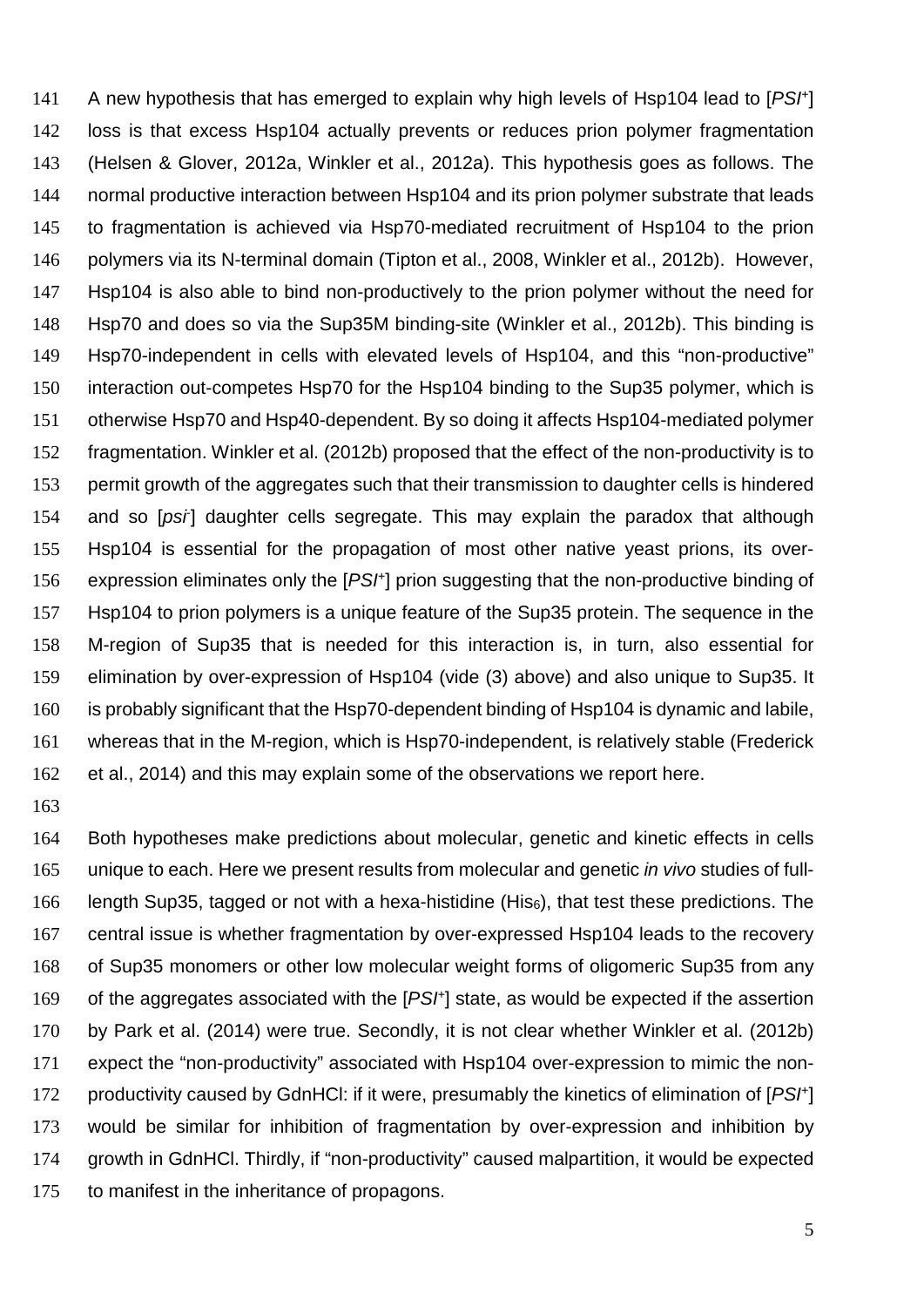In addition to addressing these three issues, we include assays to compare the effects of over-expressing wild type Hsp104 with over-expressed Hsp104 deficient in its ATPase function (Hsp104:K218T+K620T, abbreviated here to Hsp104-2KT) and assays to determine whether Hsp104 over-expression interferes with regeneration of depleted propagon numbers or affects the size of SDS-resistant polymers. We describe experiments which examine the consequences of Hsp104 over-expression on the genetic 182 determinants of [PS<sup>+]</sup> (i.e. propagons) and on the behavior of the Sup35-containing 183 molecular structures associated with the  $[PSF]$  phenotype, such as SDS-resistant polymers and the higher molecular weight objects that sediment under ultracentrifugation. In particular, we assay the release of Sup35 from the latter objects to determine whether there is significant degradation under these conditions. However, we make no 187 assumptions about the role, if any, of these structures in propagation of the  $[PSF]$ phenotype. We use the term "propagon" to indicate entities that are assayed by their inheritance, i.e. phenotypic effects in dividing cells, the terms "polymers" or "SDS-resistant polymers" to designate material identified immunologically on SDD-AGE gels and the term "aggregates" for microscopically identified fluorescent foci or for material found in the pellets of cell-extracts subjected to ultracentrifugation (see Materials and Methods). We make no assumptions about their relationships except that they all contain Sup35 in some form.

Our data are in part consistent with the findings of Winkler et al (2012b) and show no evidence of enhanced polymer fragmentation in cells over-expressing Hsp104. A decrease in electrophoretic mobility was observed by Winkler et al (2012b) in Sup35:YFP 199 [PSI<sup>+</sup>] foci in cells that results from Hsp104 over-expression, and could in principle be the cause of a block in transmission. Here we show that Hsp104 over-expression does indeed affect transmission of propagons to daughter cells in a minority of cell divisions at 202 any one time, but, contrary to the proposal of Winkler et al. (2012b) there is little effect on productivity, i.e. the multiplication of propagons.

- 
- **RESULTS**

#### **The kinetics of [PSI<sup>+</sup> ] elimination by over-expression of Hsp104.**

209 When wild-type Hsp104 was over-expressed in the 74D-694 [PSH] strain, cells that had 210 lost all [PS<sup>H</sup>] propagons and thus generated pure red [psi] colonies (i.e. with no white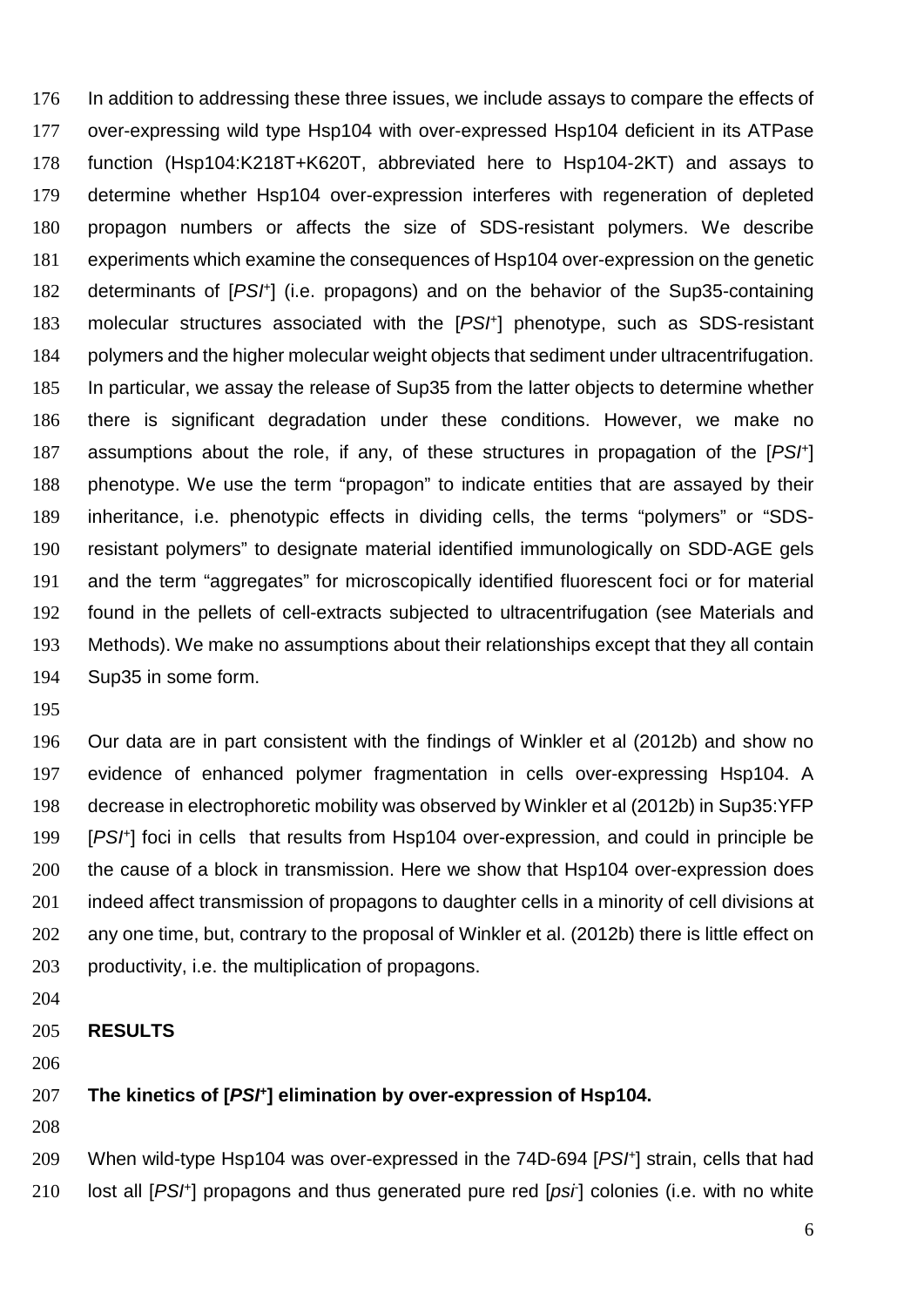211 [PSI<sup>+</sup>] sectors), were first observed approximately 1 - 1.5 generations post-induction. The 212 number of pure [psi] colonies then continued to increase linearly over ten generations at approximately 10% per generation (**Figure 1A**). There are typically 200 - 400 propagons 214 in a  $[PSF]$  cell (Cox et al., 2003) and, for the observed kinetics of propagon loss to be observed, the propagons would all have to be eliminated in a minority of cells (i.e. about 10%) in each generation, but with some left intact in the remaining cells. Continued over-expression of HSP104 was necessary for prion elimination as approximately one generation after transfer of the cells to YEPD, a glucose-based rich medium which represses the GAL1 promoter, no further prion loss was detectable (data not shown).

The addition of 3 mM GdnHCl, a concentration known to inhibit several ATPase-dependent biological activities of Hsp104 (Ferreira et al., 2001; Jung and Masison 2001, 223 Grimminger et al 2004), resulted in a reduction in the rate of  $[PSF]$  loss to 4% per generation in cells over-expressing Hsp104 (**Figure 1A**). This finding suggests that the 225 induced loss of  $[PSF]$  was only partially dependent on the ATPase activity of Hsp104. However, the failure of 3 mM GdnHCl to completely prevent over-expression prion curing 227 and instead induce curing by dilution may be due in part due to this concentration of 228 GdnHCl being insufficient to inhibit completely the ability of propagons to replicate *in vivo* in the defined medium used here; in complex YEPD medium full inhibition of Hsp104 activity is seen at 3 mM (Ness et al., 2002, Byrne et al., 2007, 2009,). Alternatively, it may simply reflect the 20 - 40-fold higher levels of Hsp104 in the over-expressed cells.

233 The kinetics of  $[PSF]$  loss by over-expression of Hsp104-2KT, an ATPase-negative mutant of Hsp104 (Chernoff et al., 1995), were essentially identical to those observed 235 when  $[PSF]$  cells were either over-expressing  $hsp104-2KT$  in the presence of 3 mM GdnHCl (**Figure 1B,** filled symbols) or not (open symbols). The kinetics of curing is also 237 identical to that observed when cells are grown without over-expression of hsp104-2KT in the presence of 3mM GdnHCl alone (data omitted but see caption and Cox et al., 2003; Cole et al, 2004; Byrne et al, 2007, 2009). This observation is consistent with the competitive inhibition, by an excess of the ATPase-negative mutant, of the wild-type Hsp104 present in these cells (Chernoff et al., 1995, Wegrzyn et al., 2001, DeSantis et 242 al., 2012). Importantly, the kinetics observed differ dramatically from the kinetics of [PS<sup>†</sup>] loss seen here when wild-type Hsp104 was over-expressed, most notably with regards 244 to the increased lag before the appearance of  $[psi]$  cells and the rate of loss at 50% per generation once prion-free cells arise in the culture (**Figure 1B;** see also **Figure 6B**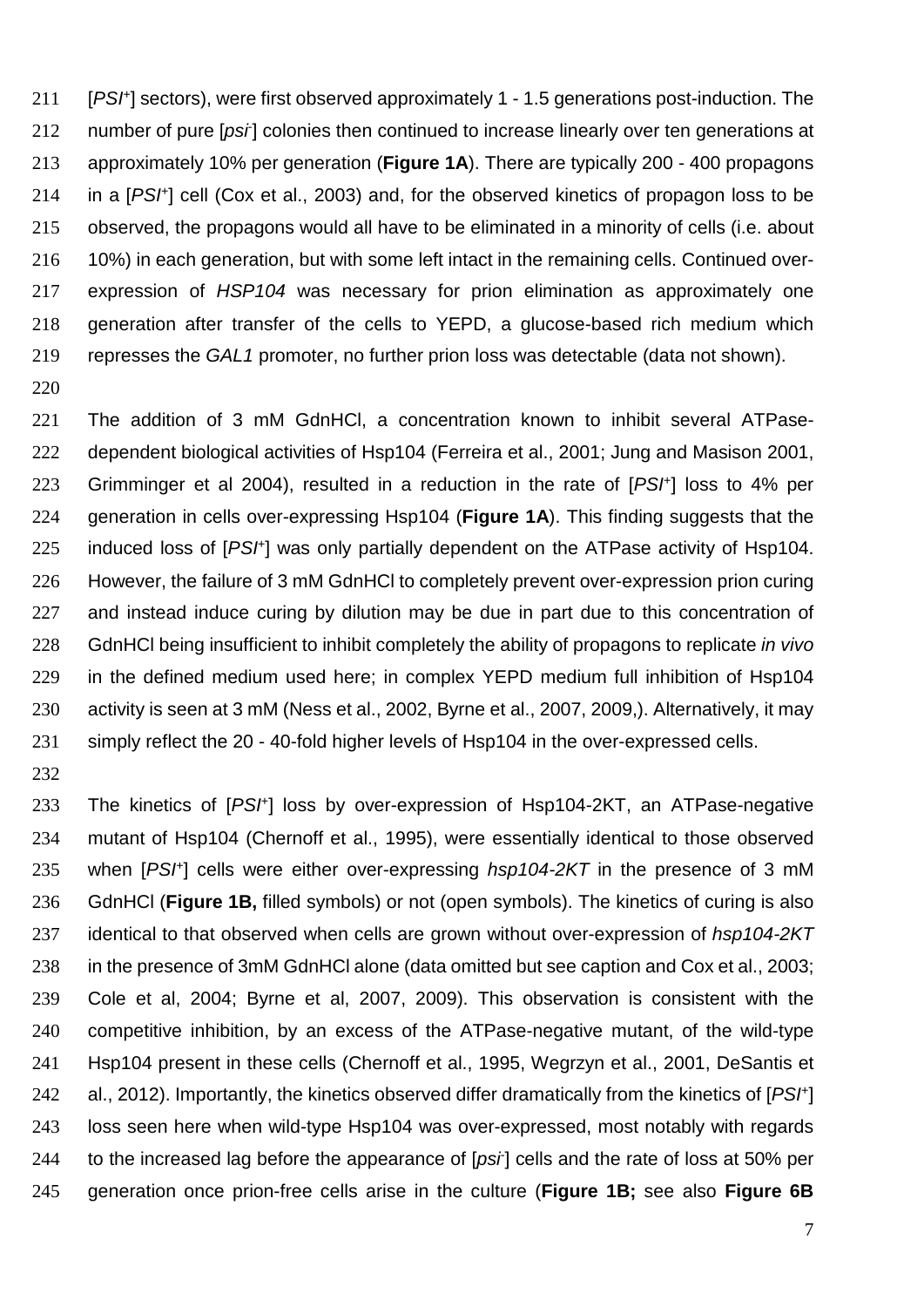showing the effect on propagon numbers during such treatment: both these Figures demonstrate a halving of propagon numbers/cell with each cell generation). The presence 248 of 3 mM GdnHCl made no difference to the rate of [PSF] loss induced by over-expression of the hsp104-2KT allele (**Figure 1B**, filled symbols).

250

251 In analysing [PSI<sup>+</sup>] loss following HSP104 or hsp104-2KT over-expression, only colonies 252 that were wholly red were scored as  $[psi]$ . However, a significant proportion of colonies 253 scored carried red sectors and the nature of these sectors differed depending on whether 254 or not it was the wild-type HSP104 or the hsp104-2KT allele that was over-expressed 255 (**Figure 1C**). For the hsp104-2KT allele, the number and size of red sectors in otherwise 256 white [PSI<sup>+</sup>] colonies increased with time, with hair-line red sectors clearly observable in 257 colonies approximately three generations after galactose induction. By 5 generations 258 approximately 50% of the colonies contained large red sectors, but subsequently this 259 number declined and whole red  $[psi]$  colonies begun to appear. The same trend was 260 seen when 3 mM GdnHCl was present during over-expression (data not shown). 261 Sectored colonies do not appear on colonies plated during curing with 3 mM GdnHCl 262 alone: only when hsp104-2KT is being over-expressed. When the wild type HSP104 allele 263 was over-expressed, sectoring was restricted largely to half and quarter red sectors appearing concomitantly with the first appearance of wholly red [psi- 264 ] colonies (**Figure** 265 **1C**). HSP104 and hsp104-2KT over-expression thus led to clear differences in both the 266 kinetics of [PSF] elimination and in the nature of the red/white colony sectoring, indicating 267 that  $[psr]$  cells arise by different means under the two treatments.

268

269 A small red [psi] sector in an otherwise  $[PSF]$  colony – as typically seen with the over-270 expression of the  $hsp104-2KT$  allele – suggests that prion loss is delayed until late in the 271 development of the colony. Plating the galactose-grown cells onto <sup>1</sup>/<sub>4</sub>YEPD to score the 272 [PSI<sup>+</sup>] phenotype would lead to an immediate repression of the expression of the plasmid-273 borne GAL1-regulated hsp104-2KT gene. As growth of the cells in galactose was 274 continued, both the number and size of [psi] red sectors increased. This is coupled with 275 a reduced number of propagons through dilution at cell division.

276

277 A colony of  $~1.5$  mm diameter typically represents  $~26$  generations ( $~10^8$  cells) from the 278 time of plating of individual cells to the cessation of colony growth. This suggests that 279 during hsp104-2KT over-expression there is a progressive accumulation or maintenance 280 in cells of factors which affect the ability to generate or segregate  $[PSF]$  propagons at cell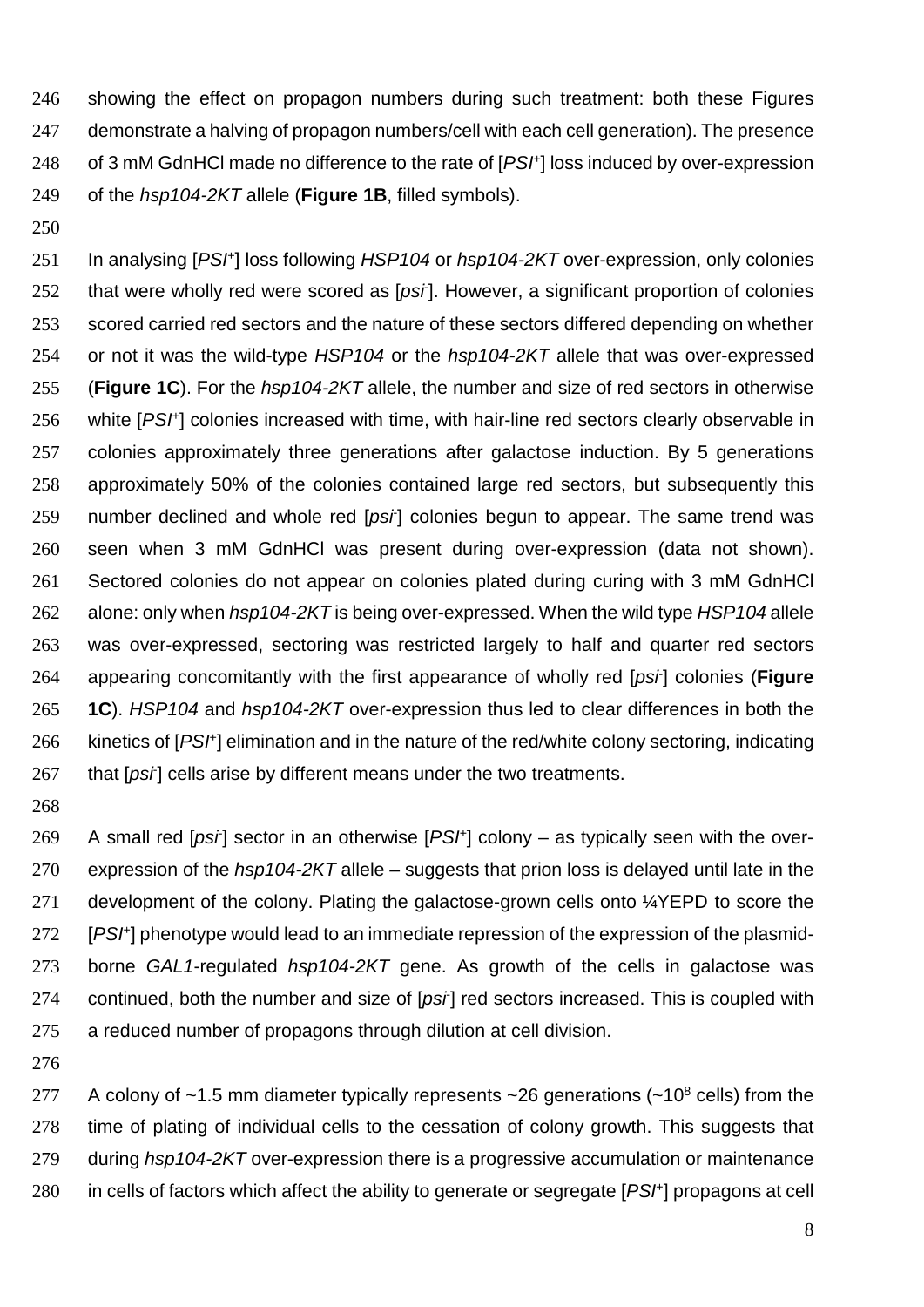- division and that this condition is maintained in some cells for many generations after over-expression ends as a result of plating.
- 

## **Over-expression of Hsp104 does not release soluble Sup35 from its polymers in [PSI<sup>+</sup> ] cells**

287 If elevating the levels of Hsp104 in the absence of other chaperones leads to the complete 288 disaggregation of Sup35 fibrils in  $[PSF]$  cells, then this should be evident from an analysis 289 of the proportion of non-sedimentable Sup35 under such conditions. In a strong [PSH] variant of the strain 74D-694, 98% or more of cellular Sup35 is present in high molecular weight aggregates which can be pelleted from cell extracts by centrifugation at 96,000 x g (**Figure 2**). After 5 generations growth in the presence of 3 mM GdnHCl, the proportion of cellular Sup35 material appearing in the supernatant increased to 50% because less of the newly-synthesised Sup35 becomes incorporated into fibrils as the number of propagons per cell (prion seeds) decreases, although because fragmentation stops, and the aggregates continue growing, the amount of sedimentable material does not decrease by so much. (Ness et al., 2002). However, 97% of the cells still contained one or more propagons and were able to form  $[PSF]$  colonies. After 5 generations of over-299 expression of the hsp104-2KT allele, which also inhibits the ATPase activity of Hsp104, again approaching 100% of the cells contained one (or more) propagons although significantly less of the Sup35 appeared in the supernatant fraction when compared to GdnHCl-treated cells (**Figure 2**). In contrast, when the level of wild-type Hsp104 was elevated in the same strain in the absence of GdnHCl, 35% of the Sup35 was present in the non-sedimentable fraction after 5 generations, but in this case 30% of the cells had 305 no [PS<sup>+</sup>] propagons and hence generated only [psi] colonies (Figure 2).

These results demonstrate that over-expression of Hsp104 for 5 generations leads to an increase in non-sedimentable Sup35 in a  $[PSF]$  strain, but in contrast to over-expression of the hsp104-2KT allele where a similar level of non-sedimentable Sup35 was detected, 30% of the cells had no propagons. These results do not clarify whether the observed non-sedimentable Sup35 is derived from the total monomerisation of pre-existing Sup35 polymers in 30-35% of cells or comes from the presence of a sub-population of cells which 313 are [psi] that have been generated by some other means. We therefore next established the fate of the Sup35 molecules that were present in the prion polymers prior to induction of Hsp104 over-expression.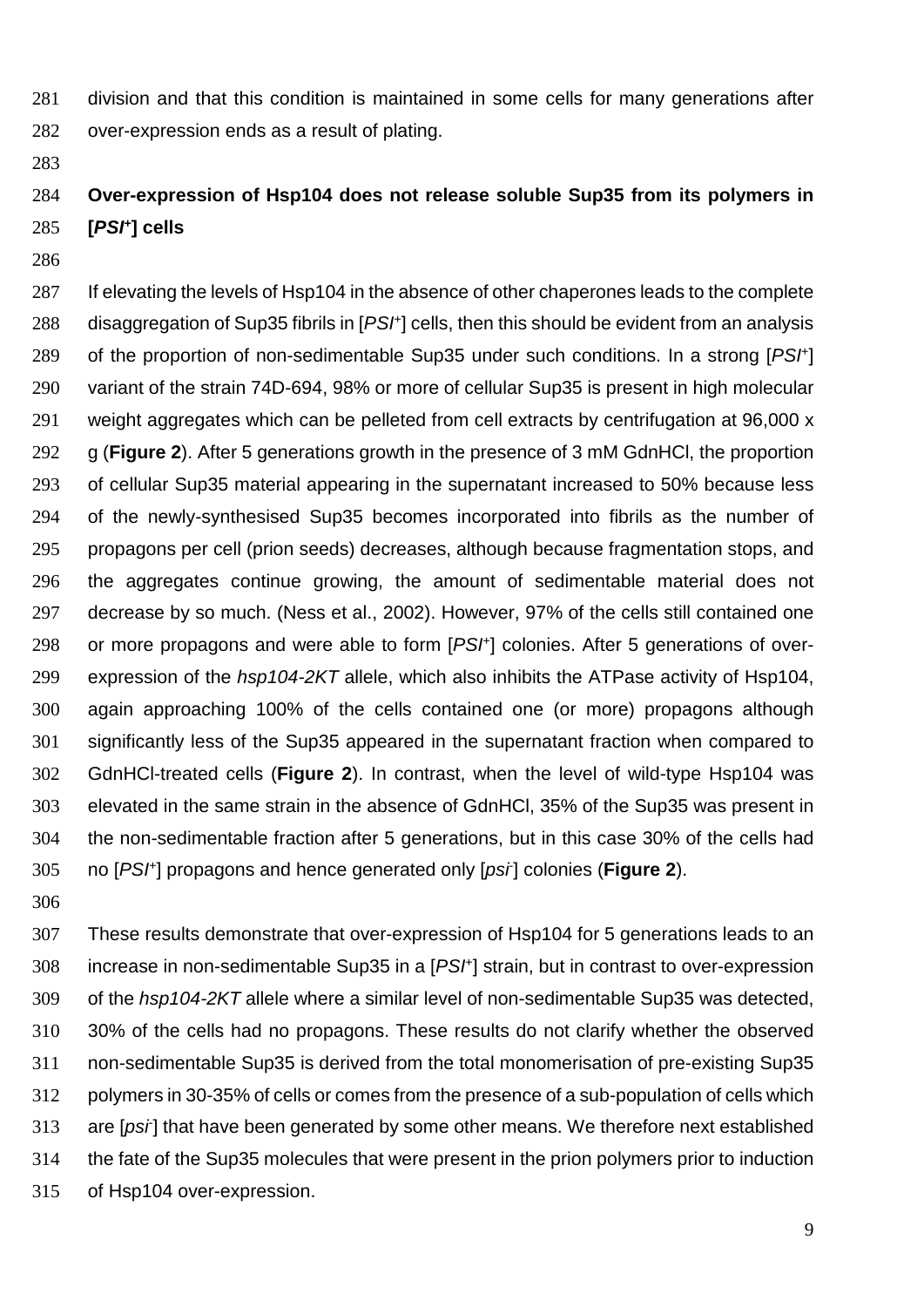317 The 74D-694 [PSH] strain was engineered to express a fully functional form of Sup35 carrying a C-terminal hexa-histidine tag (Sup35-His6; Ness et al., 2002) under the control 319 of the GAL1 promoter. The Sup35-His $_6$  protein behaves exactly as wild-type Sup35 in 320 terms of its distribution between supernatant and pellet fractions in  $[PSF]$  and  $[psr]$  cells 321 and in terms of its function in translation termination and it forms aggregates in  $[PSF]$ 322 cells, but not in [psi] cells and loses them when converted to [psi] by growth in guanidine (Ness et al., 2002). These same cells also carried the HSP104 gene under the control of 324 the copper-inducible CUP1 promoter, and in addition had the wild-type SUP35 gene intact in the genome. Cells of this strain, initially grown in galactose, were switched to a glucose- only medium containing 40  $\mu$ M CuSO<sub>4</sub> to repress production of Sup35-His<sub>6</sub> while at the 327 same time inducing over-expression of Hsp104. The levels of both the Sup35-His $_6$  and the total Sup35 were then determined for both the soluble and pellet fractions after four generations post repression/induction.

Even after 4 generations of growth under induction/repression conditions, no significant increase in the trace levels of Sup35-His $_6$  in the supernatant fraction was observed even though 25% of the cells were [psi- ] after 4 generations (**Figure 3A**). However, total Sup35 levels in the supernatant fraction did increase significantly by 4 generations. These data are therefore consistent with the Sup35His<sub>6</sub> being already present in a polymerised form prior to Hsp104 over-expression and remaining in this form thereafter. The Sup35 appearing in the supernatant after the over-expression of Hsp104 must have been 338 synthesised in the newly-generated [psi] cells following Cu<sup>2+</sup>-induced over-expression of 339 the HSP104 gene. These data suggest that Sup35 molecules already present in polymers 340 in the  $[PSF]$  strain are not released when Hsp104 levels are elevated. It was clear that Hsp104 over-expression had not caused enhanced fragmentation and disassembly of the 342 pre-exiting Sup35His<sub>6</sub> prion polymers.

## **The effect of over-expression of Hsp104 on incorporation of monomeric Sup35 into aggregates**

To establish whether elevated levels of Hsp104 prevented newly synthesised Sup35-His<sup>6</sup> 348 from entering the  $[PSF]$  prion aggregates, the synthesis of Sup35-His<sub>6</sub> was now switched on concomitantly with CUP1-induced Hsp104 over-expression. Under these conditions 350 all newly-synthesised Sup35-His $_6$  appeared in the material pelleted at either 2,500 x g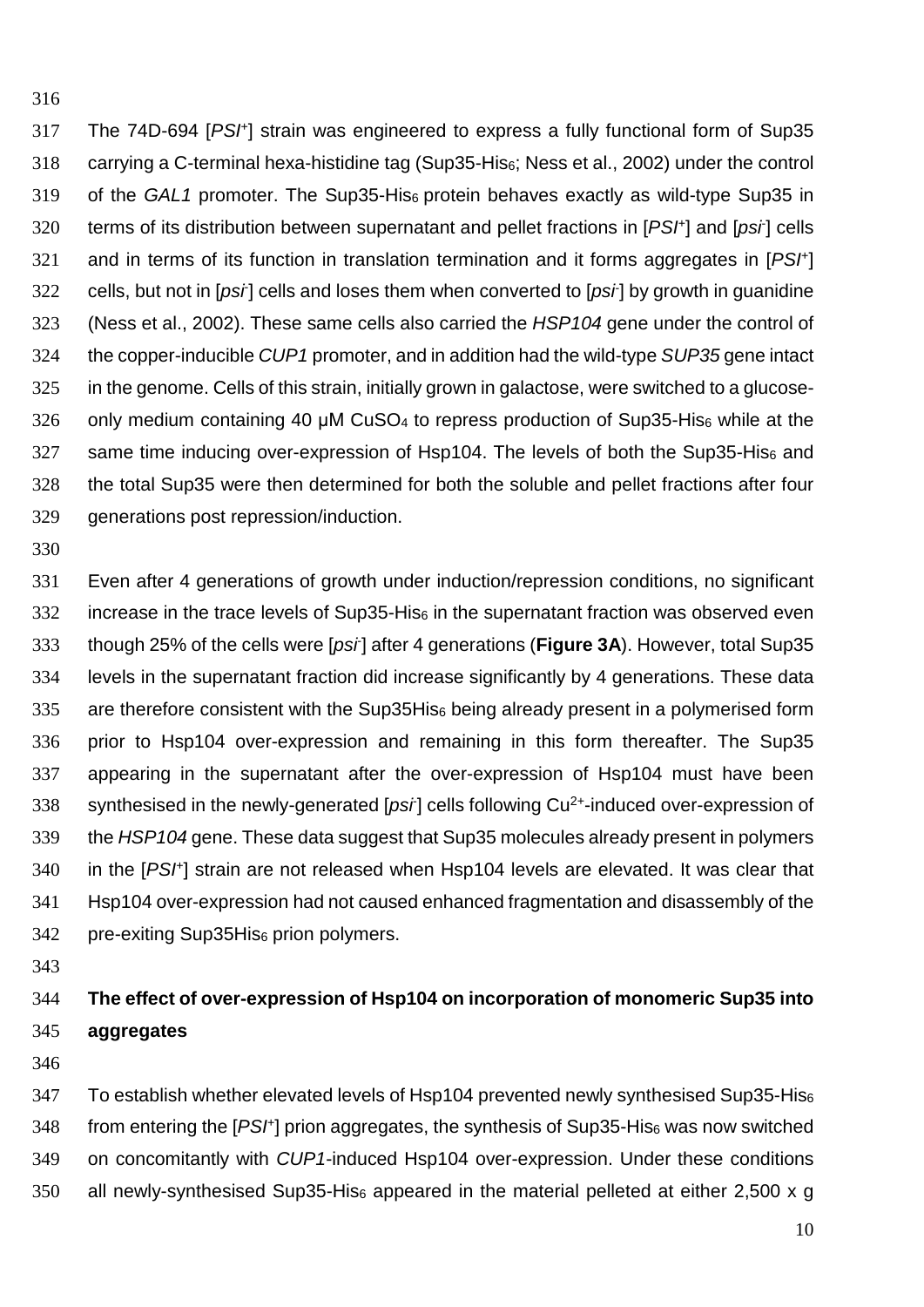351 (P<sup>1</sup>) or 96,000 x g (P<sup>2</sup>) (**Figure 3B**). Although we expected to see a small amount (~5 to  $10\%$ ) of the Sup35-His<sub>6</sub> from the [*psi*-] cells present in the culture at the time of sampling, 353 only trace amounts of the non-sedimentable Sup35-His $_6$  could be detected in the supernatant fraction generated at 2,500 x g (S<sup>1</sup> ) centrifugation (**Figure 3B**). Elevated levels of Hsp104 therefore do not prevent newly synthesised monomers of Sup35 from being incorporated into fibrils: i.e. there is not a polymerisation defect. The lower centrifuge speed assay was included in case newly-formed Sup35His<sup>6</sup> aggregates were significantly smaller or unstable as a result of over-expression.

#### **Sup35 polymer size does not change in [PSI<sup>+</sup> ] cells over-expressing Hsp104**

362 The average molecular mass of the Sup35 polymers that form in [PSF] cells reflects the relative balance reached between the rate of Sup35 polymerisation (i.e. monomer addition) and the rate of fragmentation of the polymers by Hsp104 (Tanaka et al., 2006). Inhibiting the disaggregase activity of Hsp104 by 3 mM GdnHCl would therefore be expected to lead to an increase in the size of SDS-resistant Sup35 polymers and has 367 been shown to occur in [PSI<sup>+</sup>] strains by SDD-AGE analysis (Kryndushkin et al., 2003). The converse would be expected if dissaggregase activity by Hsp104 were increased.

370 SDD-AGE analysis of Sup35 polymers in [PSH] cells over-expressing Hsp104 was carried out after 0 and 4 generations of growth post induction of Hsp104 synthesis (**Figure 4**). 372 After 4 generations of over-expression of Hsp104, 24% of the cells were [psi], and a decrease in the relative amount, but not the size, of the SDS-resistant Sup35 polymers was observed. This experiment was repeated many times by different workers and in no case has the decrease in polymer size predicted by an increase in fragmentation activity of Hsp104 been observed, nor has an increase in size indicative of a block in the fragmentation activity of Hsp104 on over-expression, as proposed by Winkler et al. (2012b) and Helsen and Glover (2012a). However, in their  $[PSF]$  strain, 5V-H19, Kryndushkin et al. (2003) showed an approximately two-fold increase in size of SDS-resistant polymers in an over-expression experiment.

Importantly, neither in **Figure 2,** nor in **Figure 4** is a distinction made between newly-synthesised monomers and any released from pre-existing polymers, but this distinction is so made in **Figure 3.**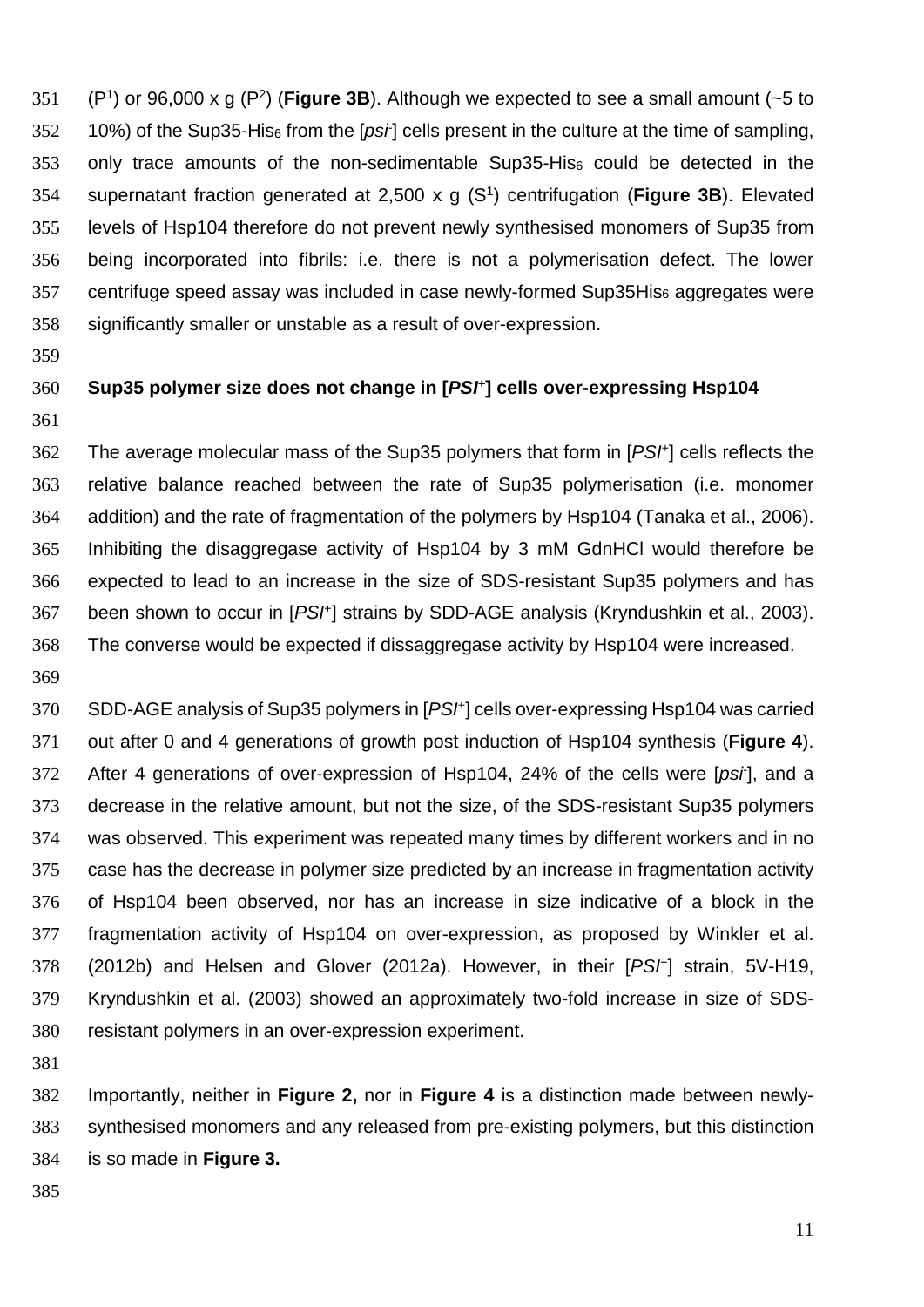#### **HSP104 over-expression does not inhibit propagon multiplication**

To establish whether elevated levels of Hsp104 prevented the de novo generation of new 390 [PSI<sup>+</sup>] propagons, we estimated the number of propagons ( $n<sub>P</sub>$ ) in individual cells post 391 induction. The method used involved an analysis of the kinetics of loss of [PSF] in YEPD growth medium containing 3 mM GdnHCl (Cole et al., 2004, Eaglestone et al., 2000). 393 Using the 74D-694 [PSH] strain transformed either with pUKC1832 (GAL1-HSP104) or pRS316 (the backbone plasmid) first the cells were grown on glucose-based selective medium for 4 generations in 3 mM GdnHCl (**Figure 5A**). This resulted in a significant drop 396 in the numbers of propagons  $(n_P)$  (**Figure 5B**, Glucose control: **a**, without GdnHCl versus **b,** with GdnHCl) although as previously reported, in **b**, >99% of the cells still generated 398 [PSI<sup>+</sup>] colonies on 1/4 YEPD (Byrne et al., 2009, Eaglestone et al., 2000). The GdnHCl-exposed cells were then transferred to a galactose/raffinose-based medium either with (**d**) or without (**c**) 3 mM GdnHCl. The cells were then allowed to go through one generation 401 at which point the number of propagons  $(n_p)$  was again counted. Over-expression of Hsp104 had no effect on the amount or timing of regeneration of new propagons when released from the GdnHCl-induced propagation block with complete recovery of normal numbers being observed within one generation of removal of the block whether or not the levels of Hsp104 were elevated in those cells (see **Figure 3B** for Hsp104 over-expression 406 after 0.5 to 1 generation in galactose/raffinose medium). Loss of [PS/+] when Hsp104 levels are elevated is therefore not due to an inability to generate new propagons.

### **Transmission of [PSI<sup>+</sup> ] propagons to daughter cells is disturbed in cells over-expressing Hsp104**

412 Given that high levels of Hsp104 per se did not modify the number of propagons  $(p_P)$ generated in over expressing cells, nor destroy pre-existing propagons in 74D-694 [PSF] 414 cells, we next investigated whether the loss of  $[PSF]$  from these cells could be due a failure to transmit propagons to daughter cells at cell division. During cell division, propagons are normally effectively distributed between mother and daughter cells with a small but significant bias towards retention by the mother cell. This segregation bias is 418 shown by experimentally determining  $\pi$ , the fraction of propagons in a mother-daughter 419 pair that are transmitted to the daughter. This is typically  $\sim$  0.4 (Cox et al. 2003; Cole et al. 2004; Byrne et al., 2007, 2009). If partition were affected by Hsp104 levels in any dividing cell, then this value would decrease if propagons were retained in the mother cell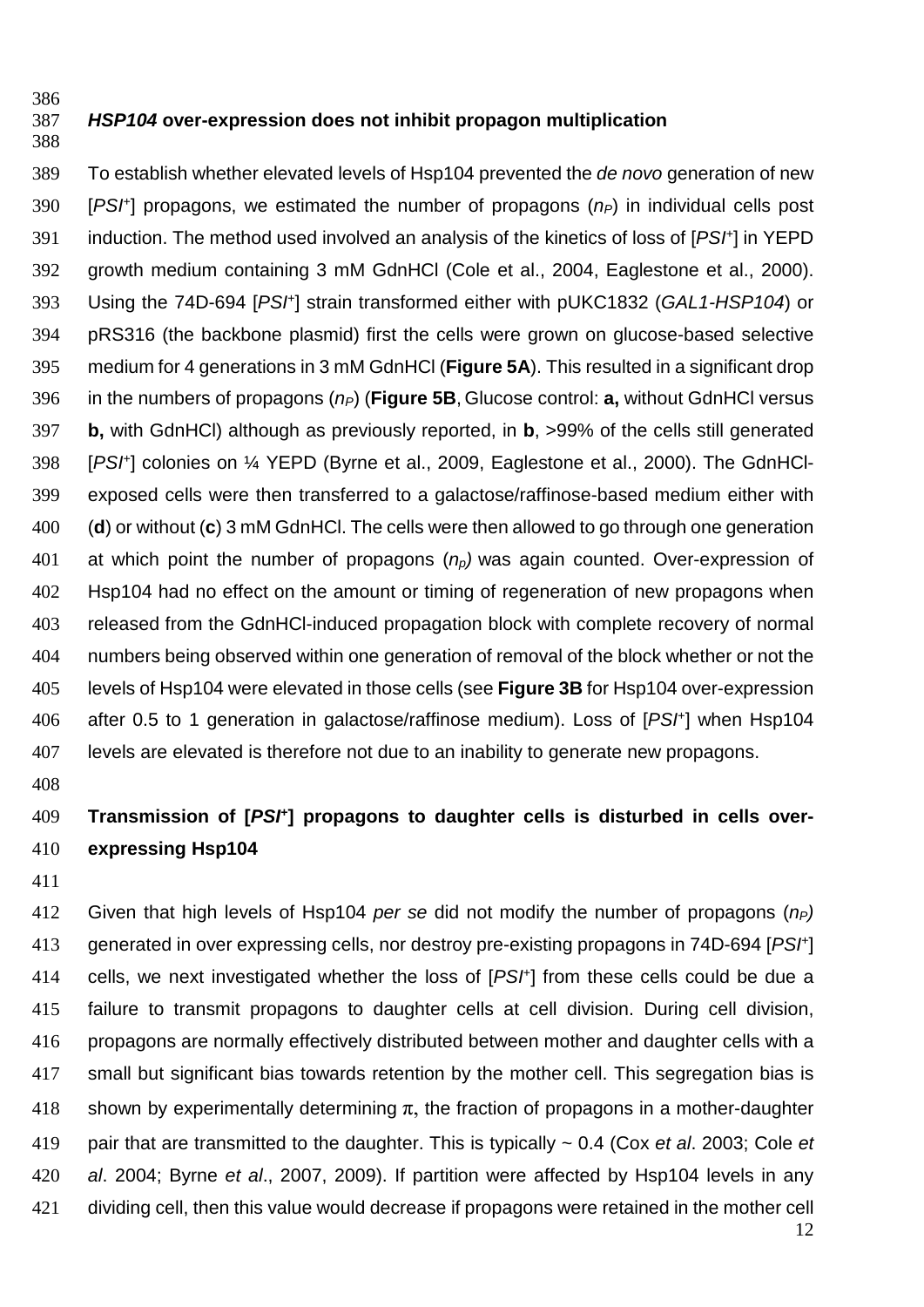(or increase if they passed preferentially to the daughter). Either of these situations would 423 increase the variance i.e. the range of the numbers of propagons found in a population of cells.

426 To establish whether elevated levels of Hsp104 affected  $\pi$ ,  $n_P$  was determined in both mother and daughter cells over a number of generations of growth post-induction of Hsp104 synthesis, using the single-cell isolation method of Cox et al. (2003) to determine 429 n<sub>P</sub> (Figure 6A). The spread of propagon numbers in both mother and daughter cells 430 remained similar over time in the control cultures but the range overall and separately, in both mothers and daughters, increased dramatically at each time point. The data also 432 show that the overall means for the distributions of mother and daughter numbers in the later over-expressed cultures changed with time, the mothers' increasing and the daughters' decreasing over the last three time points. Nevertheless the average number of propagons per cell when mother and daughter numbers were pooled over this period of HSP104 overexpression remained constant, indicating propagon propagation continued at normal levels in the culture as a whole. **Figure 6B** shows, for comparison, the propagon numbers found in cells over-expressing the ATPase-deficient Hsp104-2KT (also cf. **Fig1B**). The regression in this experiment shows a decline in numbers by one-half in each generation, as has been shown elsewhere when Hsp104 activity is inhibited by GdnHCl (Cox et al., 2003). In **Figure 7** the numbers of propagons at successive sampling times for mother-daughter pairs plotted in **Figure 6A** were replotted on separate graphs, plotting mothers' numbers against their daughters, with an indication of how they matched or otherwise the limits of the mother-daughter partitions observed in the controls. 445 In the [PSH] cells induced to over-express Hsp104, over the 5.7 generations monitored, there was a progressive increase in the number of cell divisions in which the mother: daughter partition numbers fell outside the to limits with an increasing number of daughter cells receiving few or no propagons. Of the 57 pairs of mother and daughter cells sampled after 5.7 generations post induction of Hsp104 over-expression, eight 450 daughters received no propagons  $(\pi=0)$ , but there was no significant change in either the 451 mean or the median of the distribution of  $n_P$  among the mother-daughter pairs counted. It is apparent from the plots in **Figure 7** that as time passed, the number of propagons in daughter cells tended to decrease, falling below the level of the control box, while numbers in mother cells tended to increase and fall to the right of the control box. This is an indicator of malpartition rather than selective destruction of propagons.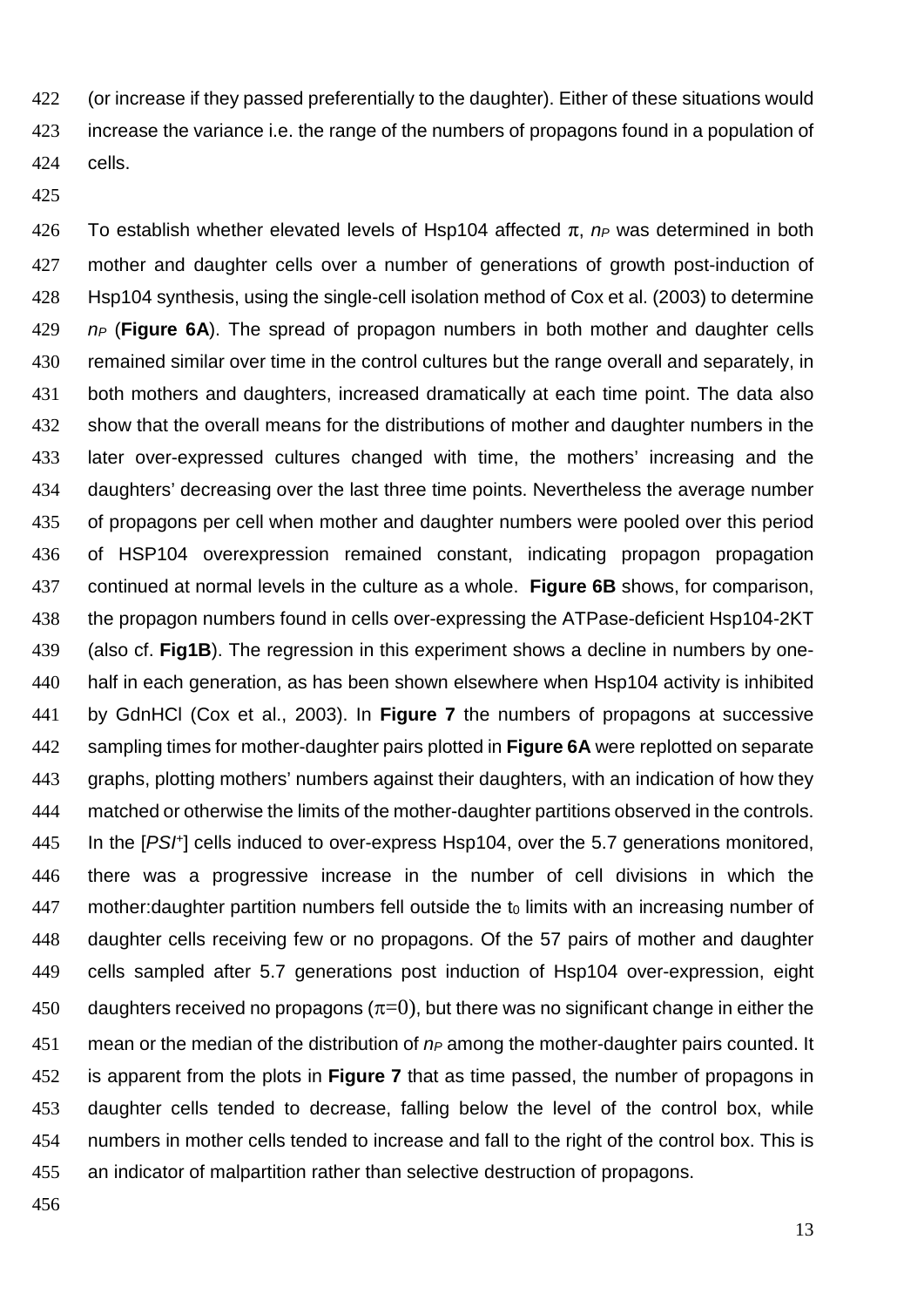Nevertheless, the malpartition of propagons between mother and daughter only occurred in a minority of cells; for example, after 5.7 generations, 75% (43/57) of the 459 mother: daughter pairs had values of  $\pi$  falling within the control and the t<sub>0</sub> limits. The increase in the range of data illustrated in **Figures 6 & 7** was subjected to a meta- analysis to show the trends in variance (**Figure 8)**. A progressive increase in the variance in the numbers of propagons in the over-expressing culture was observed when propagons in mothers and daughters were summed (**Figure 8A**). This effectively measures the variances of the numbers in the undivided parent cells. In **Figure 8B,** mothers and daughters are considered, each cohort separately or as a single cohort, with the numbers 466 pooled. In the t<sub>0</sub> and in the  $[PSF]$  control cell populations carrying the backbone plasmid pRS316, the ratio of the standard deviation to the mean, a coefficient of variance that normalises between populations that have different means, was typically ≤ 0.45 (**Figure 8B)**. This value remained unchanged over time for eight generations in control populations whereas in cell populations in which Hsp104 was over-expressed, this value approached 1.2 after 5.7 generations (**Figure 8A, B**). Comparison of the variances of mothers alone, daughters alone and both sets of values amalgamated (i.e. not summed 473 pairs) revealed no significant differences in the progressive increase in variance between the different categories of cells overexpressing Hsp104 (**Figure 8B**). This is in spite of the fact that there was a progressive decline in the means of propagon numbers in daughter cells and a concomitant increase in the means of propagon numbers in mother 477 cells. Finally, **Figure 7E** shows the data displayed in **Figure 6A** replotted as values of  $\pi$ , the fraction of propagons transmitted to daughter cells at cell division and serves as a visual illustration of the increase in the range of  $\pi$ -values in over-expression conditions compared to controls.

The regressions (slopes) of covariance on time are significant and significantly different between control and over-expressed cultures with many mother cells in this population and earlier ones having fewer propagons than normal. These are expected as these are descendants of daughters which have suffered malsegregation of propagons in earlier generations. Few of them seem to inherit the malsegregation defect and no longer belong to the subset of cells which do.

To summarise, three important findings emerge from these data: (i) the range of values 490 for  $n_P$  is much higher after Hsp104 over-expression (**Figure 6A** diamonds) than in the parallel control cultures (**Figure 6A,** squares**),** but shows little change in the means of the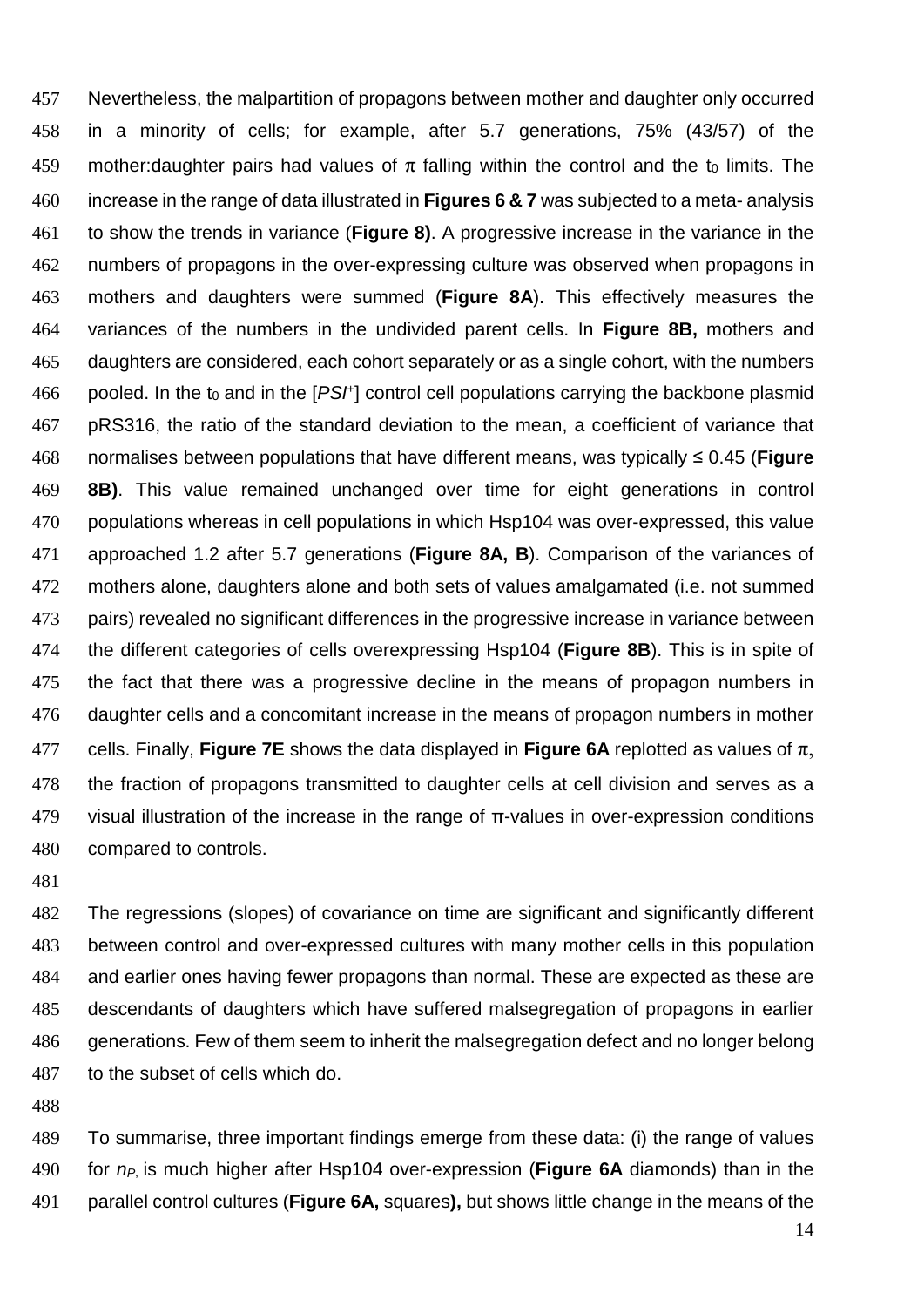distributions. This is true of the total set of values (expressed numerically as their co-variances in **Figure 8A,B**) disregarding whether they were taken together from both mother and daughter sets, treating mother and daughter sets of numbers separately or 495 summing each mother-daughter pair for the calculation of variance. (ii) The  $n_P$  values for daughter cells occupy a lower range with a smaller mean than those for mothers, in spite of the increase in variance (i.e. the range of values) (**Figure 6A**). (iii) Segregations where n<sub>P</sub> in the daughter decreases show concomitant increases in the number of propagons in the mother. This is most apparent in the increases in the maximum values observed in mother cells and the decreases in minimum numbers in daughter cells, while the overall median values of both control and over-expressed cultures remained close to 200 per cell, over nearly six generations of treatment (**Figure 6A**).

504 These experiments provide *prima facie* evidence that the partition of propagons between 505 mother and daughter cells at cell division is disturbed in many (but not all) of the  $[PSF]$ cells over-expressing Hsp104 and that this can account for the steady accumulation of [psi- ] cells in the population when this chaperone is over-expressed (**Figure 1A**). At the 508 same time the numbers show that overall, there is no shift in the balance between growth and fragmentation of propagons, meaning that both the numbers of propagons per cell in the population as a whole remain constant, as do their sizes (**Figure 4**).

- 
- **DISCUSSION**
- 

We have tested the hypothesis that over-expression of Hsp104 causes disaggregation of 516 the Sup35-containing aggregates present in  $[PSF]$  cells by determining the release of monomeric (or non-sedimentable oligomeric) Sup35-His<sup>6</sup> previously incorporated into sedimentable material. We were unable to detect any sign of such release over four 519 generations of growth, during which  $42\%$  of the population had become [psi]. In 520 conditions of over-expression all Sup35-His<sub>6</sub> remained sedimentable. Of course, considerable amounts of non-sedimentable Sup35 were observed in these conditions, 522 and could be accounted for by new synthesis of non-tagged Sup35 in [ $psi$ ] cells cured of [PSI<sup>+</sup> ] (**Figure 3A**). There is one caveat which must be applied to this experiment, namely that Sup35, modified or not, may in addition to amyloid-based aggregates, form aggregates impervious to Hsp104 degradation (Salnikova et al 2005). However, neither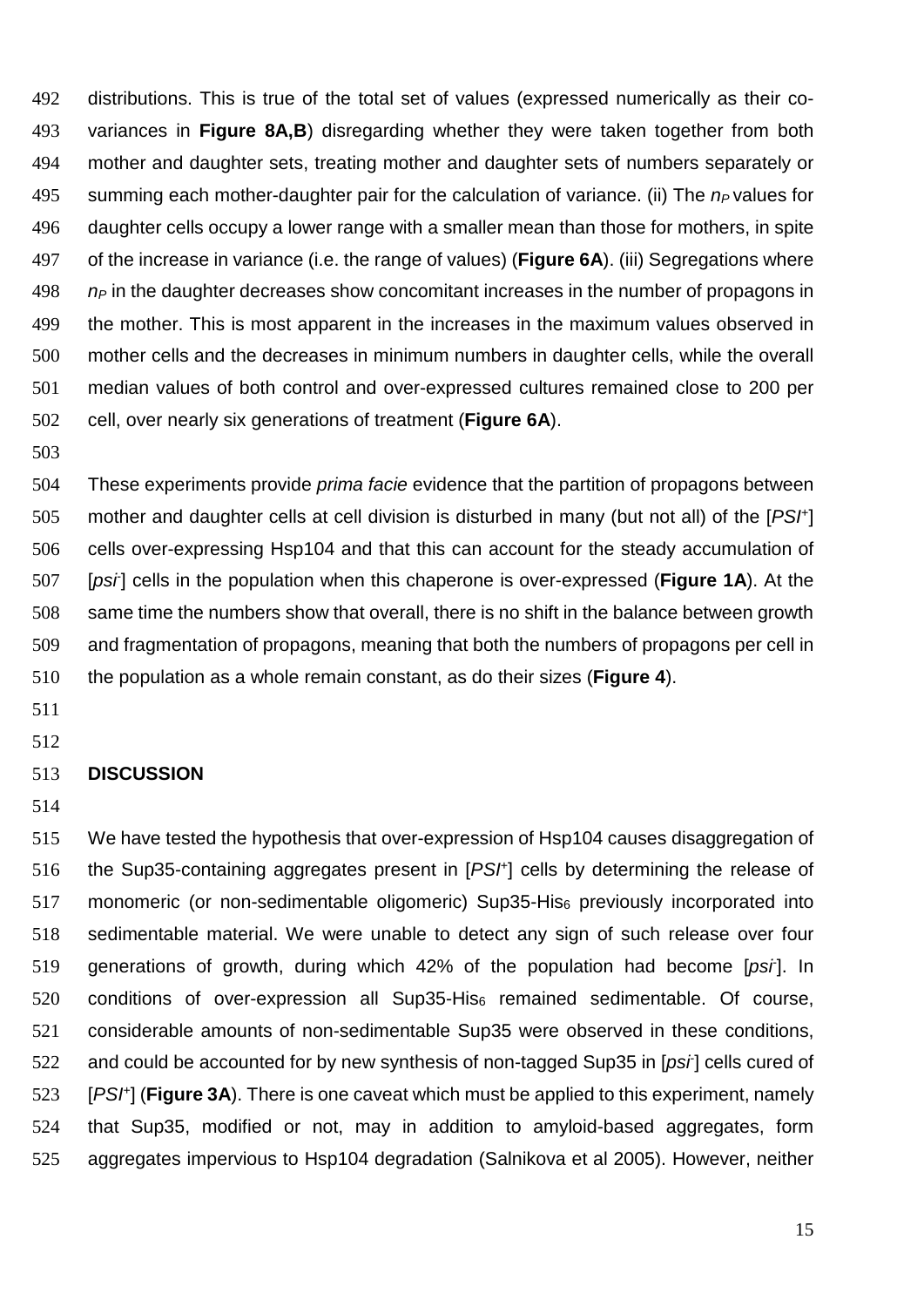non-tagged nor His $6$ -tagged Sup35 form precipitable material in [psi] strains and such 527 material invariably disappears when  $[PSI<sup>+</sup>]$  strains are cured by GdnHCl.

Our results also show that Hsp104 over-expression does not interfere with the incorporation of newly-synthesised Sup35-His<sup>6</sup> into sedimentable material (**Figure 3B**). Furthermore, we find that over-expression of Hsp104 did not in any way interfere with the regeneration of propagon numbers after their numbers had been depleted by blocking the ATP-driven disaggregase function of Hsp104 by GdnHCl (**Figure 5)**. This suggests that the Hsp70-independent binding of Hsp104 in conditions of over-expression, as demonstrated by Winkler et al. (2012b), does not render propagons "non-productive", as suggested by these authors.

538 The continued propagation of  $[PSF]$  prions when Hsp104 was over-expressed was also 539 evident in the experiments which followed the inheritance at cell division of the  $[PSF]$ 540 phenotype (**Figures 6 & 7**). These showed that in a fraction of the population of [PS<sup>†</sup>] cells in each generation, there was malpartition of propagons. This took the form of retention of propagons in the mother cell in about 10% of the divisions. That this was malpartition and not due to any selective destruction of propagons in daughter cells was implicit in the concomitant appearance of mother cells with numbers above the upper limit of the range observed both in control and t = 0 samples (**Figures 6A** & **7A - D**) and by the decrease in the means of propagon numbers in daughter cells but without a simultaneous increase in the mean of mother cells' numbers. We also calculated the variance of propagon numbers at successive times during over-expression and found that variance increased with time equally in mother cells, daughter cells, dividing cell pairs (that is in the mother and daughter cell of each pair, summed) and in all cells pooled. Variance is a measure of the spread of data values about the mean and malpartition increases the spread because it generates mother cells with higher numbers of propagons than usual and daughters with fewer. We have illustrated this effect in **Figure 7A – D** in which the propagons in mother-daughter pairs are plotted, comparing  $t = 0$ values with those observed in samples taken at different times during over-expression. **Figures 8A** and **B** plot the variances in the four types of population (mothers alone, daughters, mother-daughter pairs summed and all values pooled); **Figure 6A** illustrates the spread of values at each time point, distinguishing the daughter cell values (shaded) from those of mothers and **Figure 7E** shows the difference in the spread of values of π between control and over-expressed cells. It should be noted that the calculations are of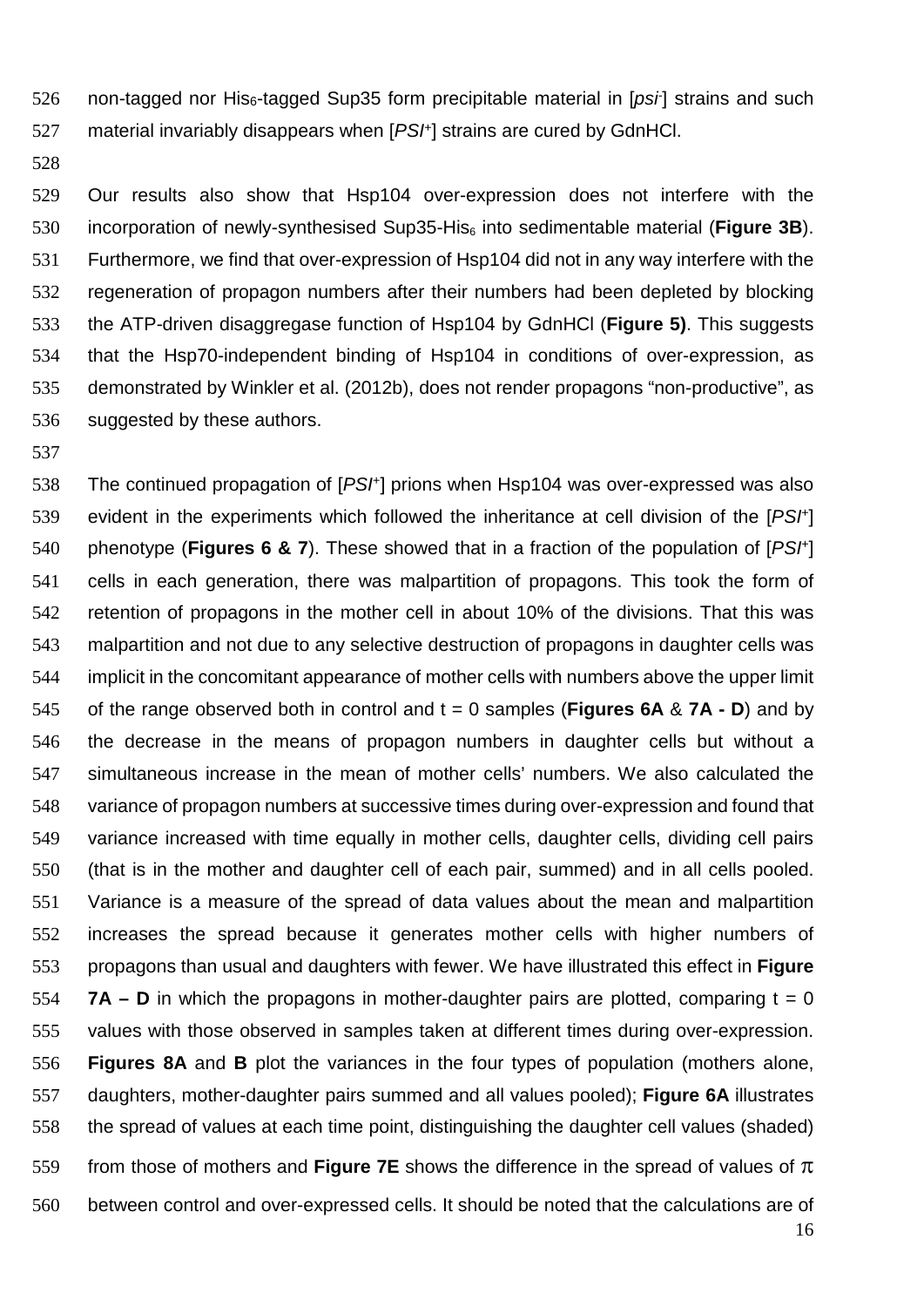the coefficient of variance, i.e. Standard Deviation/Mean, which normalizes for any differences between the means of any data sets.

These experiments show that malpartition occurs during over-expression and 565 quantitatively accounts for the curing of  $[PSF]$  in our conditions. We have failed to detect any degradation of sedimentable aggregates containing His6-tagged Sup35 and SDS-resistant polymers showed no change in size during over-expression (**Figure 4**), suggesting neither disaggregation leading to a decrease in size, nor decline of fragmentation rates leading to any increase in size of such aggregates. That SDS-resistant aggregates increase in size during the over-expression of Hsp104 in 57V-H19 (Kryndushkiin et al., 2003) may reflect a difference in the relationship between fragmentation rate and polymer growth in this strain, leading to fewer propagons and greater size (Cole et al., 2004; Tanaka et al., 2006) but information about numbers is lacking. We note that over-expression in the Kryndushkin et al. experiments was achieved using a multicopy plasmid without any medium shift. The discrepancy does not affect our argument.

 

#### **The kinetics of [PSI<sup>+</sup> ] elimination**

While we have not established a mechanism of malpartition, it is possible to discern some of its properties. Firstly, malpartition is wholly or partly dependent on the ATPase activity of Hsp104. Over-expression in the presence of GdnHCl reduces the rate of curing by one half to 5% per generation (**Figure 1A).** When the ATPase activity of Hsp104 was inhibited 585 by over-expressing the hsp104-2KT mutant, the curing kinetics were identical to that seen in GdnHCl-mediated curing (**Figure 1B**). There is evident no over-expression curing characteristic of wild type Hsp104 over-expression, which is characterized by a very short 588 lag before [psi] segregants are observed and a subsequent linear loss of [PSI+] cells. It is clear that hsp104-2KT over-expression curing occurs by dilution following the competitive inhibition of Hsp104 and doing this in the presence of GdnHCl made no difference to the kinetics. The most graphic demonstration of the difference between over-expressing the wild-type and the ATPase negative mutant Hsp104 is shown in **Figure 6**, which records propagon counts in the two situations. When wild-type is over-expressed, 594 average propagon numbers are maintained over nearly six generations while  $[psi]$ segregants start appearing within less than two generations (and cf. **Figure 1B**). By 596 contrast, over-expression of hsp104-2KT results in an immediate halving of the average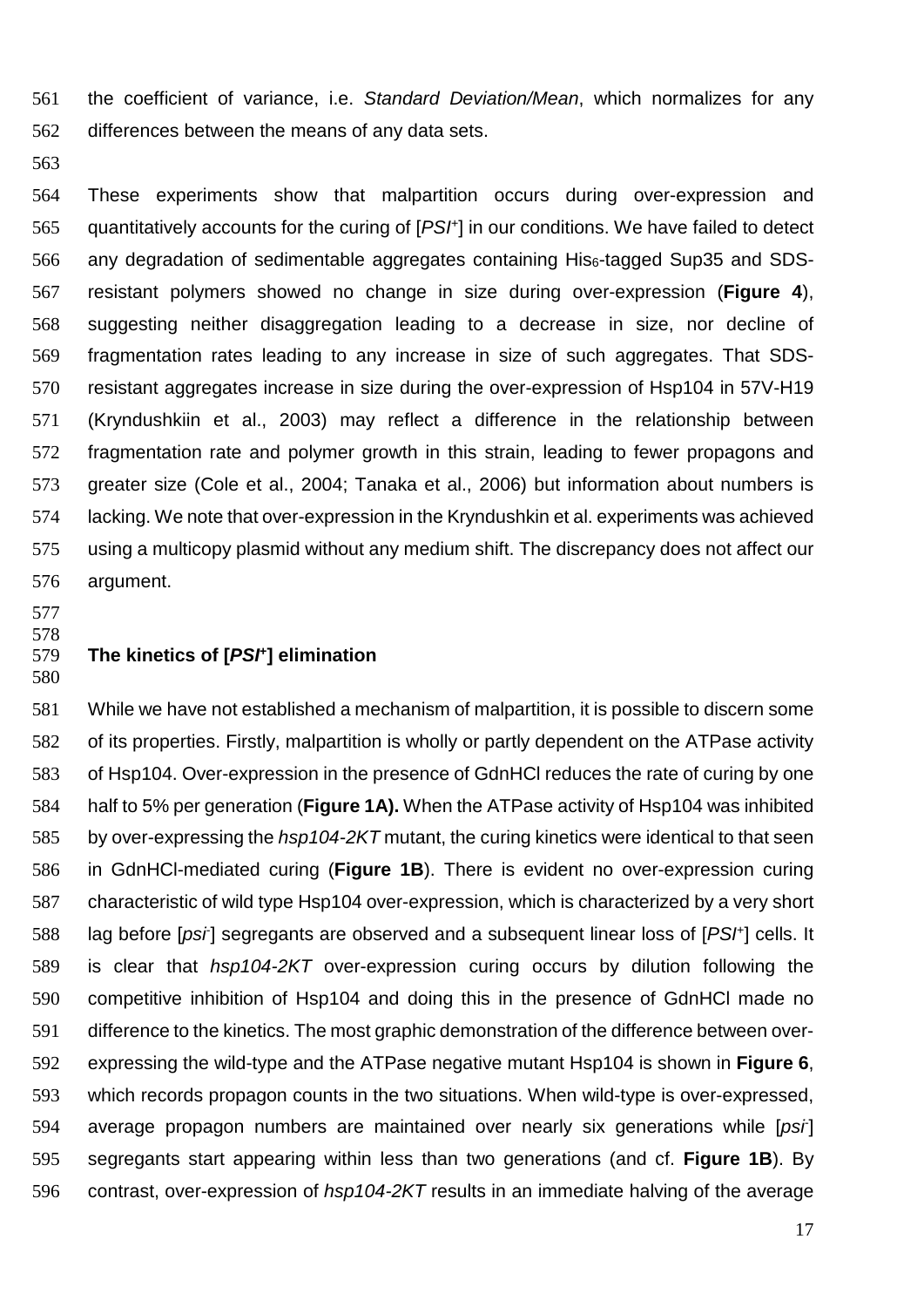propagon numbers in each generation (**Figure 6B),** but a lag before the appearance of [psi- ] cells, of six generations (cf. **Figure 1B**).

We have followed the inheritance of propagons during curing by over-expression of hsp104-2KT as shown in **Figure 6B,** and found no increase in variance at any time point up to 2.56 generations, nor malpartition at this time point.

It should be noted that except for the mutations in the ATPase sites of Hsp104, there is no difference between the two alleles being over-expressed in these experiments. The N-terminal domain necessary for  $[PSF]$  prion curing by over-expression in dividing cells is present in both experiments as is the Sup35 M-region required for Hsp70-independent binding and important for curing by over-expression and malpartition, is present in the Sup35 of both experiments.

Although the ATPase activity of Hsp104 is required for both fragmentation and malpartition, the difference lies in the nature of the binding of Hsp104 to Sup35 (Frederick et al., 2014): either the Hsp70-dependent binding which may well be sequence-independent or the specific Sup35 M-region to which the Hsp104 N-domain binds when HSP104 is over-expressed. This binding does not require Hsp70 cooperation, but may need Sti1 and Cpr7 (Moosavi et al., 2010; Reidy & Masison 2010). Winkler et al. (2012b) reported that GdnHCl inhibits the binding of over-expressed Hsp104 to Rnq1 prion aggregates, and it may partly do so with the Sup35 prion. This would account for a reduction of the curing effect of over-expression seen in **Figure 1A.** 

There is also a difference in the dynamics of the two modes of Hsp104 interaction with Sup35 (Frederick et al., 2014: see below) which is relevant to the observations we have made. They show that Hsp104-dependent binding at normal levels of expression is labile, with a high turnover, but that with over-expression, the binding becomes stable and is independent of a requirement for Hsp70. We therefore conclude that there was not necessarily any difference in the amount of "Hsp70-independent binding" to the M-region of Sup35 when either the wild-type Hsp104 or the Hsp104-2KT mutant was over-expressed, but the consequences differed because of the difference in ATPase activity.

#### **Evidence of high-stability M-domain binding of Hsp104-2KT**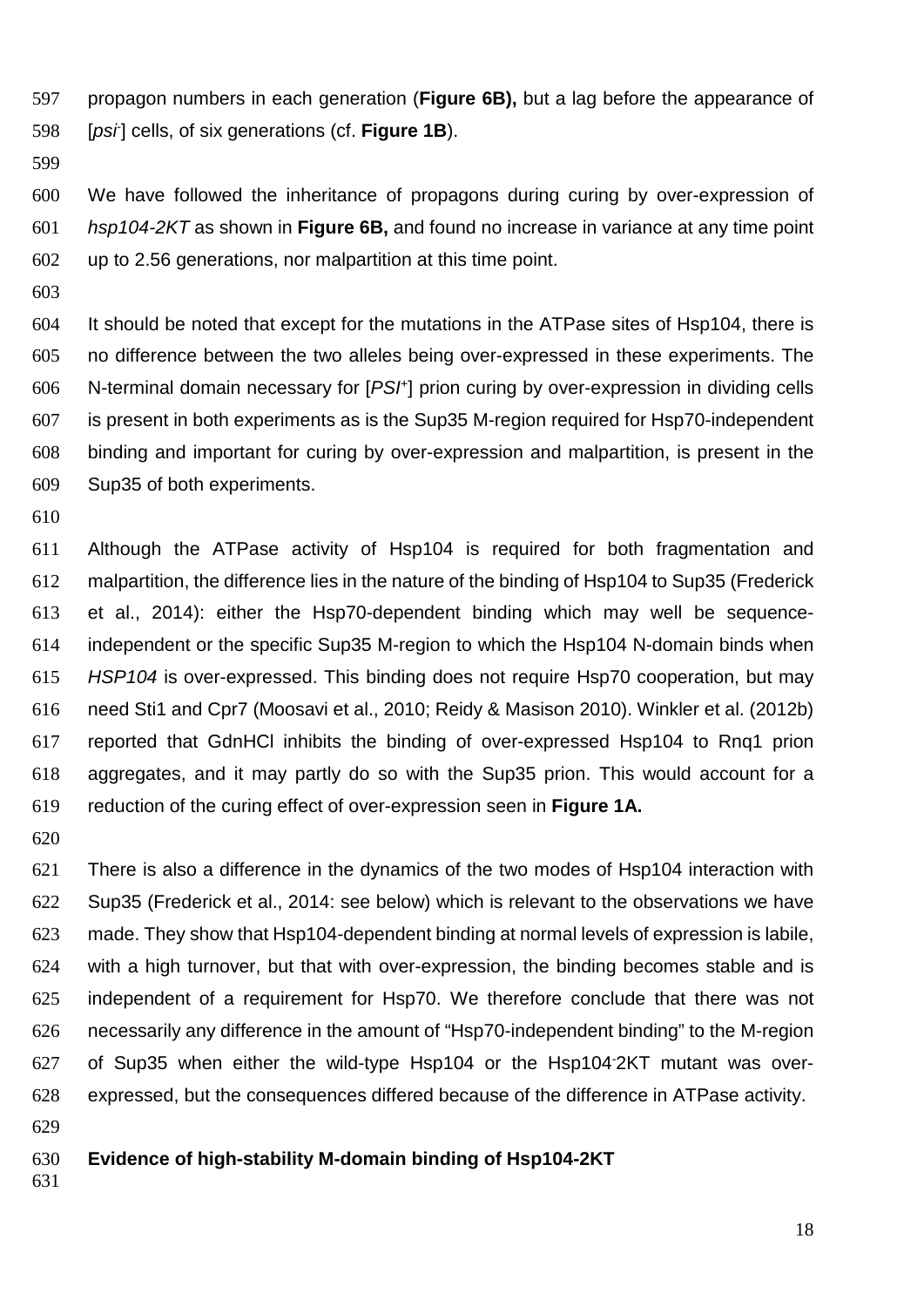There is evidence that over-expressing the Hsp104-2KT mutant has a unique long-term 633 effect, lasting even after over-expression is terminated. The [PS/+]/[ps/] phenotypic status of cells during the over-expression period is assayed by plating the cells on ¼ YEPD agar, 635 which has the effect of blocking transcription of the hsp104-2KT gene from the GAL1-10 636 promoter. Plating is followed by the appearance of red  $[psr]$  sectors on several of the 637 [PS<sup>H</sup>] colonies that grow (**Figure 1B**). These sectors are few in number and small in size in the colonies arising from samples taken early in curing, but become more numerous and larger in later samples (**Figure 1C**). It should be remembered that during the curing, by hsp104-2KT, the number of propagons is decreasing (**Figure 6B**) (Cox et al., 2003, 641 Byrne et al 2014) but that no wholly [*psi*] colonies appear for six generations (**Figures 1B)**. Such sectors are clearly a hangover of the hsp104-2KT over-expression. They do 643 not appear when  $[PSF]$  is cured by GdnHCl inhibition of the Hsp104 ATPase. The delay in their appearance following inhibition of over expression when plated on glucose 645 medium is evidence for a stable change resulting from the interaction of hsp104-2KT and 646 Sup35 propagons. The [psi] sectors may reflect the presence of aggregates (or propagons) containing Sup35M-bound Hsp104-2KT which malpartition, segregating [psi- ] cells at earlier and earlier stages in colony development, correlating with the progressive reduction in propagon numbers as over-expression continues.

Frederick et al. (2014) described the in vivo binding of Hsp104 to strong and weak variants 652 of the [PS<sup>+]</sup> prion and showed two classes of binding, one labile, Hsp70-dependent and showing free exchange of Hsp104 with the pool of monomers and a stable one in the M 654 region of Sup35 that shows little such exchange. It is the weak  $[PSF]$  variant which has the larger proportion of stable binding. "Weakness" is recognized by a less pronounced [PS $t$ ] phenotype and by its instability, an instability that is most plausibly due to malpartition.

We propose the following. The Hsp70-independent binding of Hsp104 to the Sup35M region, as described by Helsen and Glover (2012) and by Frederick et al. (2014), is very stable. It is normally a relatively rare event and the principal interaction of Hsp104 and 662 the  $[PSF]$  prion is Hsp70-dependent and transient, promoting the ATPase-driven fragmentation of prion aggregates. In conditions of Hsp104 over-expression a second, Hsp70-independent binding takes place at the M-region. This does not cause a cessation of fragmentation, which proceeds normally, but has the effect of anchoring its substrate to a sub-cellular structure, hydrolyzing an ATP in the process. Cytological assays of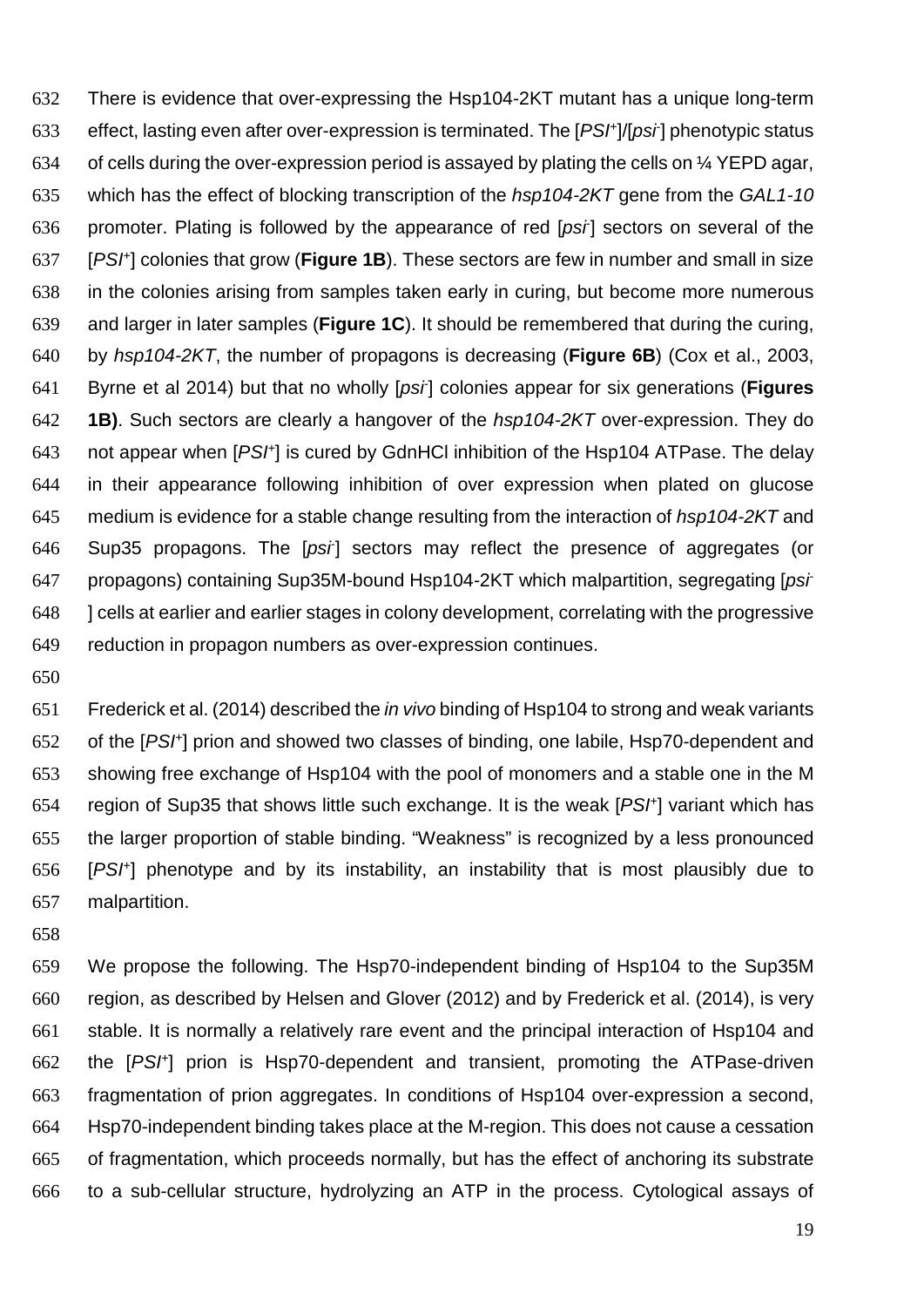mobility, such as FRAP or FLIP, as used by Winkler et al (2012b) might, as a result, observe a loss of mobility and interpret it as due to a size change and ascribe that to "non-productivity". Other interpretations of a decrease in mobility are possible. For example, one might ask what the effect on the size of aggregates would follow stoichiometric stable accretion of Hsp104 to the Sup35 protomers in the prion aggregates? When the Hsp104 involved lacks its intrinsic ATPase activity, Hsp70-independent binding takes place but 673 the anchoring not. Nevertheless, loss of the  $[PSF]$  prion takes place as a result of the competitive inhibition of the wild type activity, loss of fragmentation and dilution out of the propagons with cell division. Towards the end of this process, aggregates probably become so large as to fail, passively, to pass to daughter cells (Ness et al, 2002), but for three generations at least of growth (potentially an eight-fold increase in size) partition appears to be quite normal (**Figure 6B**).

Meanwhile, however, there are still propagons in every cell, and plating on glucose medium will in due course restore wild type levels of Hsp104 activity. The appearance of 682 small red sectors on otherwise  $[PSF]$  colonies could be a sign that the Hsp70-683 independent binding of Hsp104 to [PS/+] aggregates is stable over several generations of growth after plating and leads to occasional malsegregation, once wild-type Hsp104 becomes predominant and begins to exchange with the M-bound Hsp104-2KT. Were the likelihood of malpartition to increase as propagons become larger and fewer during the over-expression period, sectors would appear progressively earlier in colonies from cells plated later (**Figure 1C**).

#### **Independent data supporting malpartition by overexpression of Hsp104.**

Park et al. (2014) explored the effects of over-expression of Hsp104 in considerable detail, using different methods of assaying Sup35 aggregates and different experimental procedures from ours. The major differences are that instead of the genetic method of counting propagons, they used fluorescent microscopy to determine the presence and numbers of aggregates of Sup35NM:GFP foci in individual cells and microcolonies and FACS analysis for separating cells demographically. The observations they make largely 698 correlate with our findings, including the finding that  $[PSF]$  curing by over-expression of Hsp104 is hardly, if at all affected by the presence of GdnHCl. While we differ in our interpretations, we can see nothing incompatible with our conclusions in the observations 701 reported by Park et al. (2014).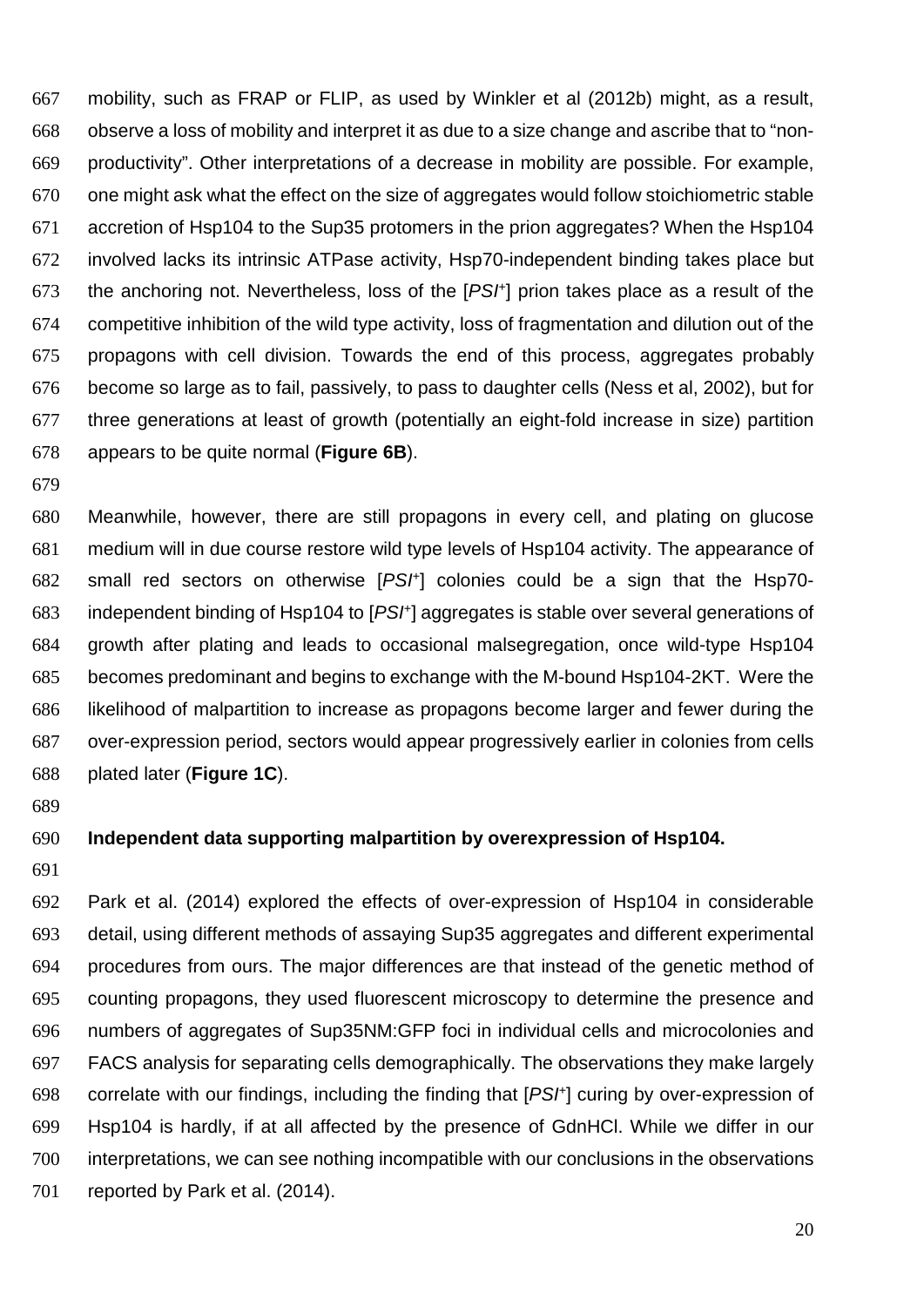- **Relevance to other examples of prion instability**
- 

704 The sectoring observed in colonies growing from cells over-expressing the hsp104-2KT allele is reminiscent of many other examples of  $[PSF]$  instability: in weak variants and in 706 various PNM1 and PNM2 mutants. A sector arises when a  $[PSF]$  cell segregates a  $[psr]$ one during the growth of the colony. It is an event associated with cell division and we would predict that it almost invariably is due to malpartition. Although this may often be a chance event due to low propagon counts, as is likely the case with weak  $[PSF]$  variants (Tanaka et al. 2006; see also Cox et al. 2003), the phenomenon in some variants or PNM mutants or in some stress conditions (Tuite et al. 1981, Newnam et al. 2011) cannot always be due to chance because of the numbers involved (e.g. **Figure 7D)**. The association of chaperone over-expression curing with malpartition opens up the possibility that sectoring of prion phenotypes may be an expression of normal metabolic activity involving the binding of Hsp104 to the M region of Sup35. We would not be surprised to find that this metabolism forms a component of the rejuvenation that occurs when aged cells divide (Erjavec, et al. 2007a,b; Spokioni et al., 2012; Zhou et al., 2014; Paoletti et al. (2016) or during sporulation (Ünal et al., 2014). What they have in common is retention and the participation of Hsp104.

#### **CONCLUSIONS**

We have reviewed the data accumulated over the last decade or so concerning the paradoxical situation that both inhibition and over-expression of Hsp104 cure the yeast 725 [PSI<sup>+</sup>] prion, uniquely among yeast prions. We show that data from our laboratory (this paper, Moosavi et al. 2010) and others (Hung and Masison, 2006, Reidy and Masison, 2010; Helsen and Glover, 2012a,b, Winkler et al., 2012a, Frederick et al, 2014) suggest clearly that two different mechanisms are involved, namely different patterns of Hsp104 binding which involve different binding sites, different chaperones and differing enzyme kinetics, all brought about by overexpression of Hsp104. In this paper we test predictions that arise from the two prevalent theories for the mechanism of curing by Hsp104 over-expression, namely hyperactive disaggregation of Sup35 prion aggregates or their malpartition. We demonstrate (1) the chronic occurrence, throughout the period of over-734 expression, of malpartition; (2) no release of non-sedimentable Sup35p:: His<sub>6</sub> from pre-existing sedimentable forms of Sup35p::His6; (3) no decrease in the amount of pre-736 existing sedimentable Sup35pHis<sub>6</sub> during over-expression; (4) no shift to either a higher or lower molecular weight of the prion-associated SDS-resistant aggregates during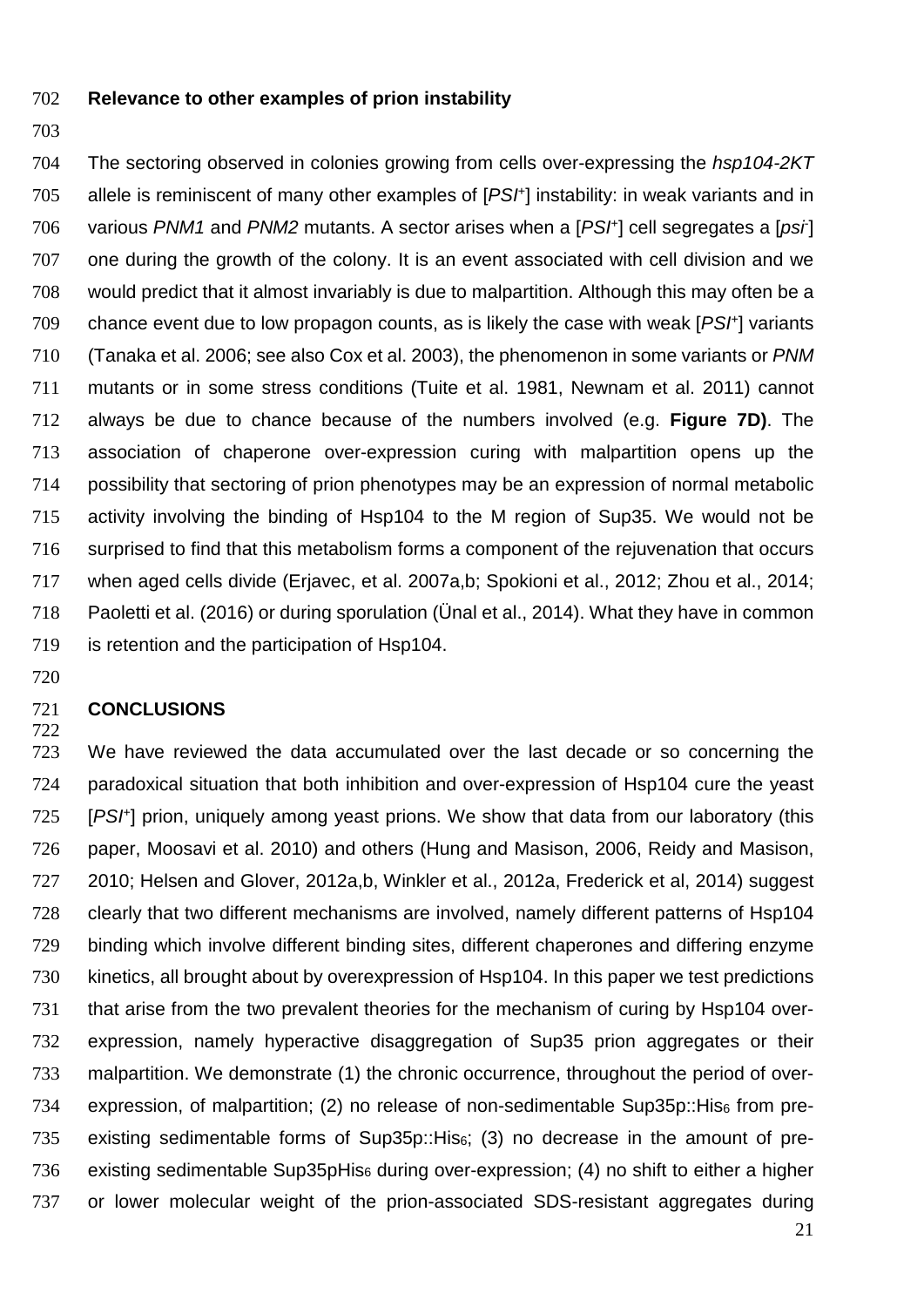overexpression; (5) no evidence of increase or decrease in fragmentation activity, as measured by the average numbers of propagons, in the course of nearly six generations of Hsp104 over-expression; and (6) no loss, during over-expression, of regeneration of new propagons after depletion of their numbers by inhibition by GdnHCl of the Hsp104 fragmentation activity.

We present evidence that when fragmentation (referred to as 'productivity' by Winkler et al. 2012b), is inhibited by competitive inhibition of Hsp104 through over-expression of the 746 mutant hsp104-2KT, neither fragmentation nor malpartition occur; that nevertheless there is a long-term effect of overexpression of the mutant in the form of  $[psi]$  sectors on colonies growing on solid medium in which the over-expression was terminated. This suggests that the underlying interaction of over-expressed Hsp104 is the same in both mutant and wild-type Hsp104, but the consequences differ because of the lack of ATPase activity in the cells over-expressing the mutant. We propose that the underlying events brought about by over-expression and the modification of Hsp104 binding to Sup35 may result from novel interactions with sub-cellular structures (anchoring) such that propagons have decreased mobility.

We can now explain the observations in **Figure 1**, in which the effects of over-expressing 757 wild type HSP104 or the ATPase-negative mutant hsp104:2KT allele for three generations are compared and in which we can observe the role of the ATPase. When 759 the wild-type Hsp104 is over-expressed, whole [psi] colonies are present from the first generation onwards. Other colonies are either completely  $[PSF]$  or sectored following a division in which one cell inherits prions and the other none. In the ATPase negative Hsp104 mutant however, after three generations 100% of the colonies are still wholly 763 [PSI<sup>+</sup>] or partly so, indicating that in every cell from which a colony grew there must have 764 been at least one [PSI<sup>+</sup>] prion propagon. Nevertheless, nearly every colony has red sectors, in varying sizes and numbers. Wholly [ $psi$ ] red colonies did not appear in this culture for two more generations (**Figure 1**). In this culture over-expressing the Hsp104- 2KT mutant apparently has the effect of complete competitive inhibition of the ATPase activity of the resident wild-type Hsp104 and the curing is precisely that observed when wild-type Hsp104 ATPase is inhibited by 3mM GdnHCl (Eaglestone et al. 2002, Cole et al. 2004) and the curing occurs by dilution out of propagons during cell division (**Figure 6B** and Byrne et al., 2007). Nevertheless, in contrast, GdnHCl-induced ATPase inhibition does not generate any red sectors in colonies in the early generations of curing by dilution.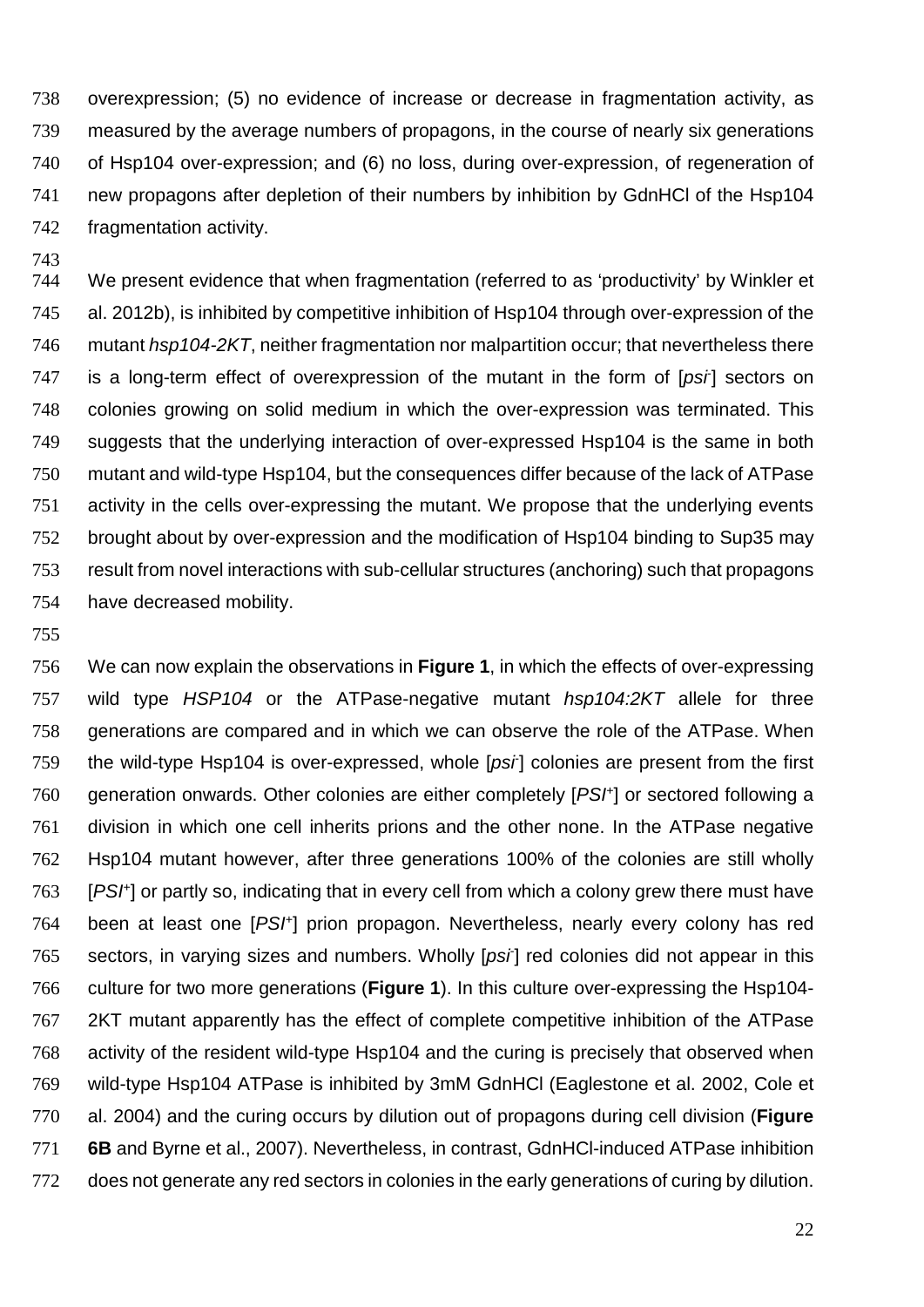The ones observed here are plainly a result of the earlier over-expression of the Hsp104-

- 2KT mutant.
- 

Over-expressing the Hsp104-2KT mutant therefore has two effects. One is inhibition of aggregate fragmentation, causing prion loss by dilution following the characteristic kinetics, and the other is an accumulation of aggregates modified by stable Hsp70- independent binding of Hsp104. In the absence of ATPase activity, these segregate normally, diluting out with cell division, but on being plated, the over-expression dilutes 781 out, ATPase activity is restored and anchoring or retention takes place so that  $[psi]$ daughters are produced and red sectors appear in the mature colonies. It may be that the balance of propagon-bound Hsp104 and Hsp104-2KT is altered by exchanges as the relative amounts of the two forms change (Frederick et al., 2014). Our attempt to mimic this effect by treating the Hsp104 over-expressing culture with GdnHCl (Fig. 1B, black symbols) was not successful, since the characteristic curing by dilution was not observed (cf Park et al., 2014): all that happened was that the rate of curing by malpartition was reduced. We suppose this was because in the conditions of 20 – 30-fold excess of Hsp104, the concentration of GdnHCl was inadequate for complete ATPase inhibition. Higher concentrations of GdnHCl were lethal and could not be tested.

- 
- 
- 

#### **EXPERIMENTAL PROCEDURES**

#### **Strains and plasmids.**

The strain of S. cerevisiae used in these studies was a strong [PS<sup>+</sup>] variant of 74-D694 (*MATg* ade1-14 trp1-289 *his3〉*-200 ura3-52 leu2-3,112 [PIN<sup>+</sup> ]) and was originally obtained from Dr. Susan Liebman (University of Illinois at Chicago). For the expression of a galactose-regulated hexa-histidine-tagged version of Sup35 (Sup35-His6), we used 802 pUKC1809, a multicopy LEU2 plasmid containing the expression cassette GAL1-SUP35- His<sub>6</sub> (Ness et al., 2002). To analyse [PS $H$ ] curing by over-expression of the HSP104 gene 804 either plasmid pUKC1832 carrying the wild-type allele of HSP104 under the control of the GAL1 promoter (Ferreira et al., 2001; Ness et al., 2002) or plasmid pUKC1837 which has 806 HSP104 under the control of the CUP1 promoter (see below), were employed. To 807 examine [PS<sup>+</sup>] curing by over-expression of an ATPase-negative mutant of HSP104, the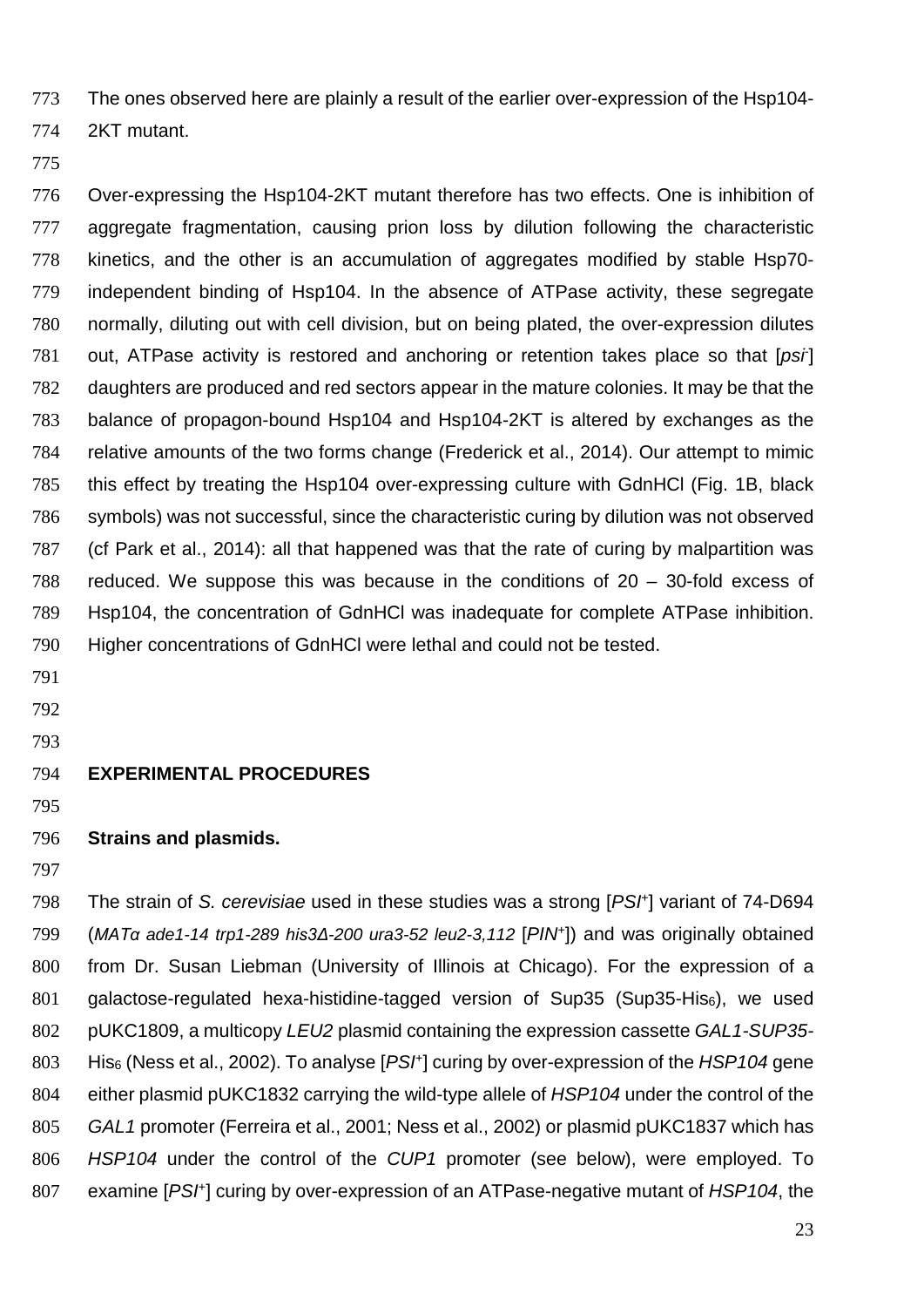- hsp104-2KT allele (K218T, K620T; Chernoff et al., 1995) was used to construct plasmid 809 pUKC1831 with the hsp104-2KT allele under the control of the GAL1 promoter (Ferreira et al., 2001). All three constructs were based on the plasmid pRS316, using URA3 as a selectable marker.
- 

813 Plasmid pUKC1837 was constructed by digesting pUKC1832 with ClaI and BamHI and

814 the GAL1 promoter replaced by the CUP1 promoter. This promoter was generated by

PCR of total genomic yeast DNA using the following oligonucleotide primer pair:

CUP1-5' primer: 5'CCATCGATCCCATTACCGACATTTG3'

CUP1-3' primer: 5'CGAGGATCCGATTGATTGATTGATTGTACCAG3'.

- 818 The PCR product was cloned between the ClaI and BamHI sites of pUKC1832.
- 

#### **Growth media.**

The liquid complete medium used was YEPD (1% bacto-peptone, 1% yeast extract, 2% glucose). Solid complete used was ¼ YEPD (1% bactopeptone, 0.25% yeast extract, 4% glucose, 1.5% agar) since this allows development of the red colony colour characteristic 824 of ade1-14 mutant strains and was used for distinguishing white, suppressed ( $[PSF]$ ) from 825 red, unsuppressed ([psi]) strains (Cox, 1965). Synthetic complete (SC) medium was 0.67% Yeast Nitrogen Base (Difco), 2% glucose supplemented with required growth supplement mixes of amino acids and bases (Formedium Ltd., Norwich) as required. Strains carrying the desired plasmid were selected for on SC medium supplemented with the appropriate single- or double-drop-out mix of supplements (Formedium Ltd).

831 To induce gene over-expression using the GAL1 promoter, strains containing the plasmid of choice were grown in appropriate SC-based selection medium substituting 2% raffinose for glucose as the carbon source. Target gene expression was induced during log phase growth by adding galactose to 2% or recovering the cells by centrifugation and resuspending them in SC-based selection medium containing 2% raffinose and 2% 836 galactose. Induction of HSP104 gene expression with the CUP1 promoter was done by adding copper sulphate to SC medium to 0.2 mM.

#### **Monitoring the [PSI<sup>+</sup> ] and [psi- ] phenotypes**

840 On 1/4 YEPD, [PSI<sup>+</sup>] ade 1-14 strains form white/pink colonies while [psi] colonies are dark 841 red. When counting the numbers of [PSI<sup>+</sup>] and [psi] colonies on solid agar, white/red sectored colonies were counted as  $[PSF]$  since the cell from which the colony grew must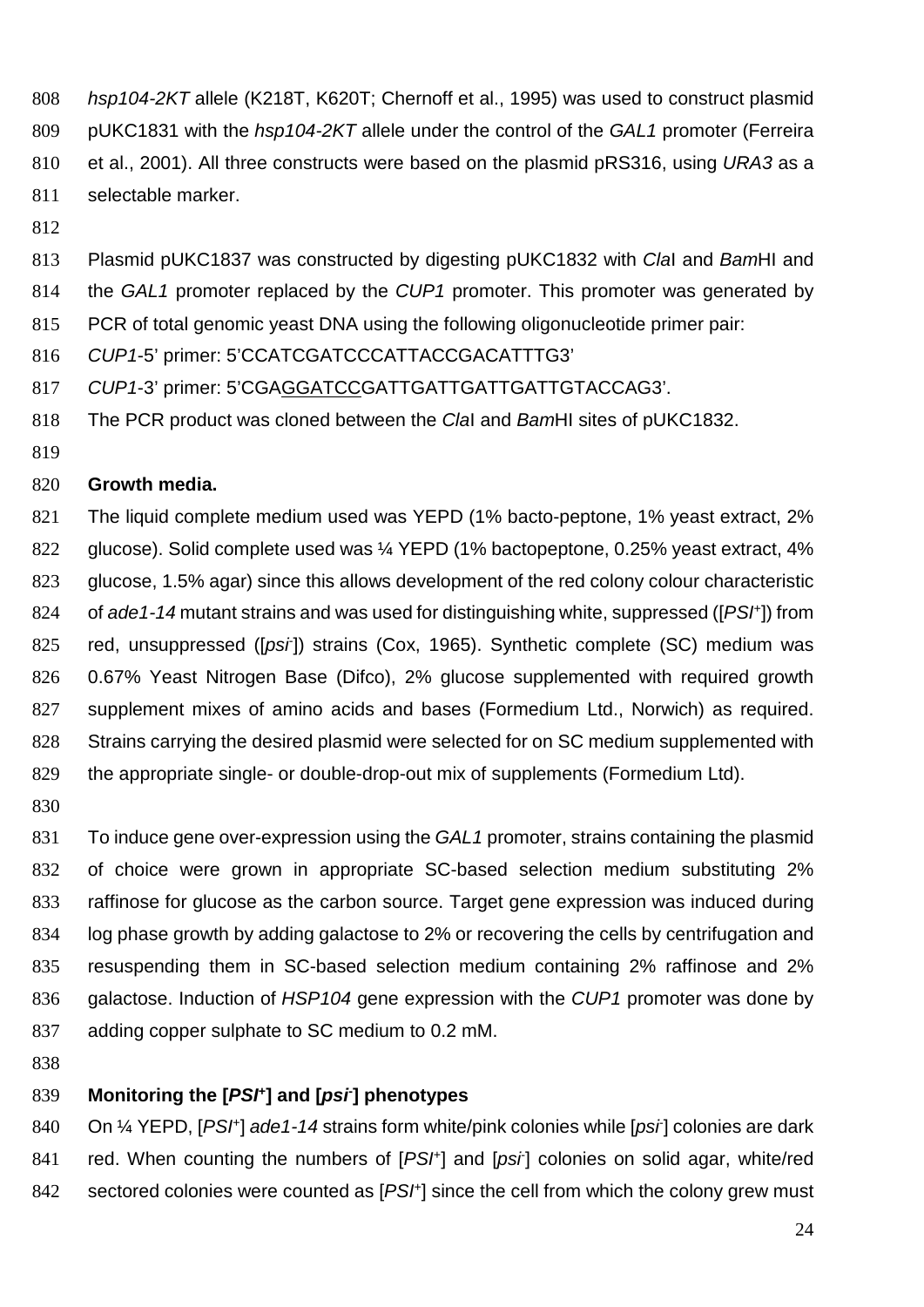have contained at least one propagon at the time of sampling (Cox et al., 2003). With the 74D-694 strain, in log phase growth only about 5% of the colony-forming units are single cells, the remainder are one-, two- or three-budded. Consequently, what is seen on the plates after colonies have grown represents segregations from about half a generation earlier. No allowance was made for this in plotting the figures illustrating the kinetics of loss.

#### **Analysis of Sup35 in cellular fractions.**

Crude yeast extracts were prepared by lysis of yeast cells with glass beads in buffer P (10 mM Na phosphate, pH 7.5, 250 mM NaCl, 2 mM phenylmethanesulphonyl fluoride) and one tablet per 5 ml of a protease inhibitor cocktail (Boehringer). Cells were washed 854 and resuspended in 150 µl of this buffer at approximately 3 x 10<sup>8</sup> cells ml<sup>-1</sup>. Glass beads of mesh size 40 (0.4 mm) were added to the meniscus and the ice-cold mix vibrated for 856 3 x 1 min bursts. The lysate was recovered after adding 100 µl fresh ice-cold buffer P. To test the sensitivity of Sup35 to detergents, crude extracts were also prepared by lysis of yeast cells in buffer ST (components as for buffer P plus 1% SDS and 1% triton X100). All molecular experiment were repeated at least twice, usually more often: in each case 860 only those from one of the repeats are shown (Figures 2, 3 and 4.).

Crude extracts were fractionated either by centrifugation at 50,000 rpm (~96,000 x g) or 863 8,000 rpm ( $\approx$ 2,500 x g) for 15 min at 4 °C in a Beckman TLA100 rotor. The supernatant fraction was recovered and an equal volume of buffer P or ST was added to recover the pellet fraction. Aliquots of the supernatant, pellet and total fractions were kept for subsequent SDS-polyacrylamide gel electrophoresis (SDS-PAGE) and analysed by western blotting as previously described (Ness et al., 2002).

#### **Analysis of SDS-resistant aggregates of Sup35.**

870 The method of Kryndushkin et al. (2003) was used to detect Sup35 polymers stable in conditions of mild SDS denaturation. The gels were 1.5% agarose (SeaKem LE agarose, Cambrex Bio Science, Rockland, ME) in 20mM Tris HCl pH6.8, 200mM glycine, 0.1% SDS. Cell lysates, prepared as described above, were mixed with 2x sample buffer (60mM Tris HCl pH 6.8, 10% glycerol, 2% SDS, bromophenol blue) and incubated at room temperature for 7 – 15 min before electrophoresis. High molecular weight protein markers used were obtained from rabbit myofibrils (Kryndushkin et al., 2003).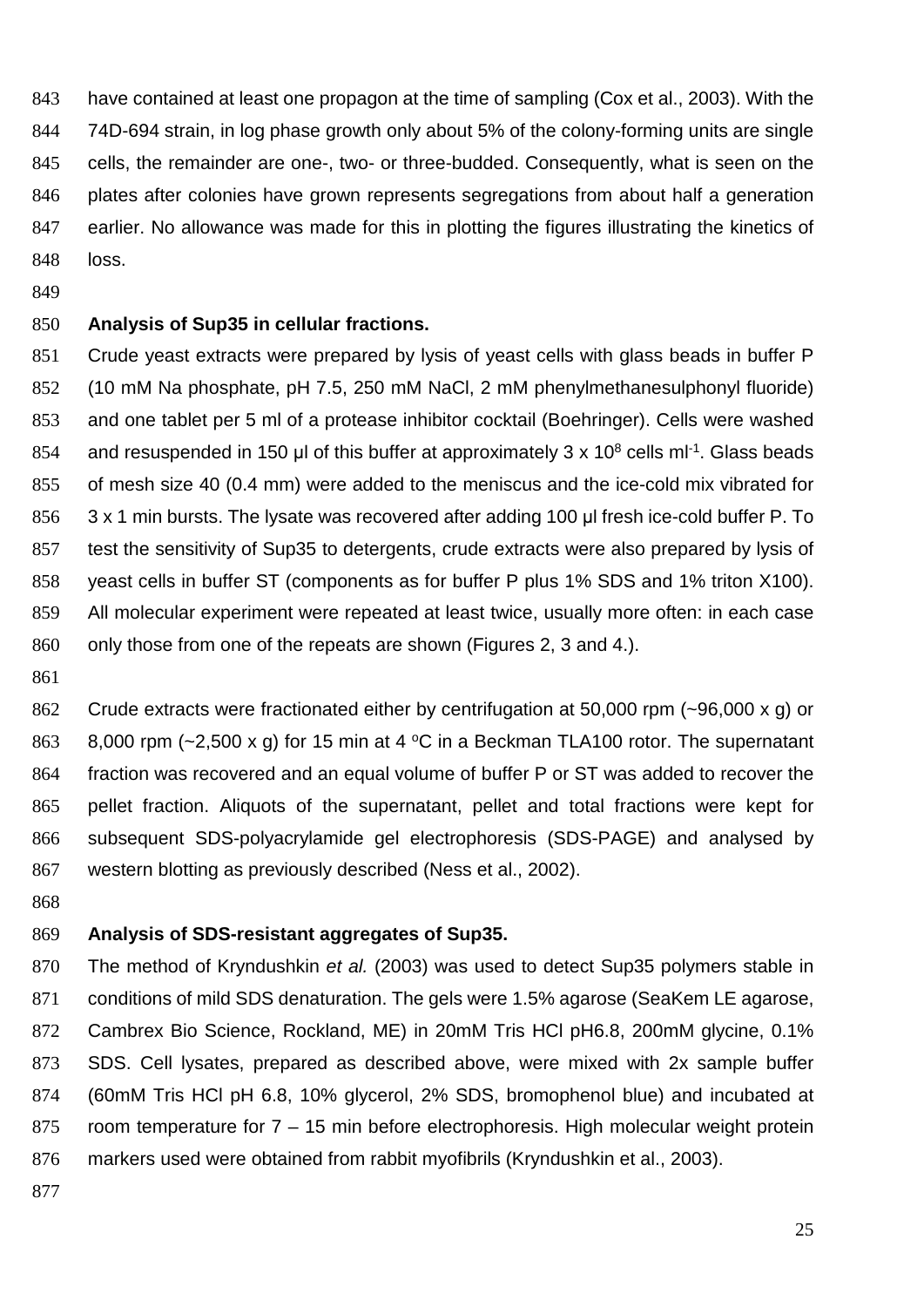Transfer of proteins to Immobilon P membrane (Millipore) was achieved by semi-dry electroblotting. Sup35 was detected by a rabbit polyclonal antibody raised against full-length recombinant S. cerevisiae Sup35. In addition, hexa-histidine-tagged Sup35 (Sup35-His6) was detected with an anti-penta-His polyclonal antibody (Qiagen), Hsp104 882 by a polyclonal anti-Hsp104 (StressGen).

#### **Propagon counting**

885 Two methods were used for estimating the numbers of propagons in  $[PSF]$  cells. The first 886 was based on the rate of curing by GdnHCl of  $[PSF]$  cultures to  $[psr]$  measured over ten or more generations (Eaglestone et al., 2000, Cole et al., 2004). This method was also used to deplete cells of propagons in order to assay the effects of treatments on the recovery of propagon numbers (Ness et al., 2002).The second method used was that 890 originally described by Cox et al. (Cox et al., 2003). Here, single cells from log-phase 891 cultures were picked by micromanipulation to 1/4 YEPD plates containing 3 mM GdnHCl 892 and allowed to grow into colonies containing approximately 10 $<sup>6</sup>$  cells (i.e. after about 40</sup> 893 br at 28  $\degree$ C). The resulting colonies were then totally recovered and each spread on an agar plate of SC minus adenine supplemented with 2% (v/v) YEPD medium. During 895 growth of the colonies on the  $\frac{1}{4}$  YEPD + 3 mM GdnHCl medium, propagon replication is completely blocked and the remaining propagons segregate as the cells divide. Eventually, since propagons are not destroyed by incubation in ¼ YEPD + 3 mM GdnHCl medium (Byrne et al., 2007a), in each colony there are as many cells containing propagons as there were propagons in the original cell with each of these cells forming a 900 colony of [PSH] cells on release from the GdnHCl block. [PSH] colonies were identified 901 as Ade<sup>+</sup> colonies that were cured on 3 mM GdnHCl.

#### **ACKNOWLEDGEMENTS**

This work was supported by project grants from the BBSRC (reference nos. G09663 and H012982) awarded to Mick Tuite. Brian Cox and Mick Tuite also acknowledge support via an Emeritus Fellowship and a Research Fellowship respectively from the Leverhulme Trust. Brian Cox would like to dedicate the work he did for this paper to Dr. Susan Lindquist of The Whitehead Institute and MIT. She always asks good questions. **Note added in proof:** Since this paper was formally accepted for publication Dr. Susan Lindquist has died of cancer. Our sorrow at this news is undiminished by learning that she did know of our sincere appreciation of her work and friendship before she died.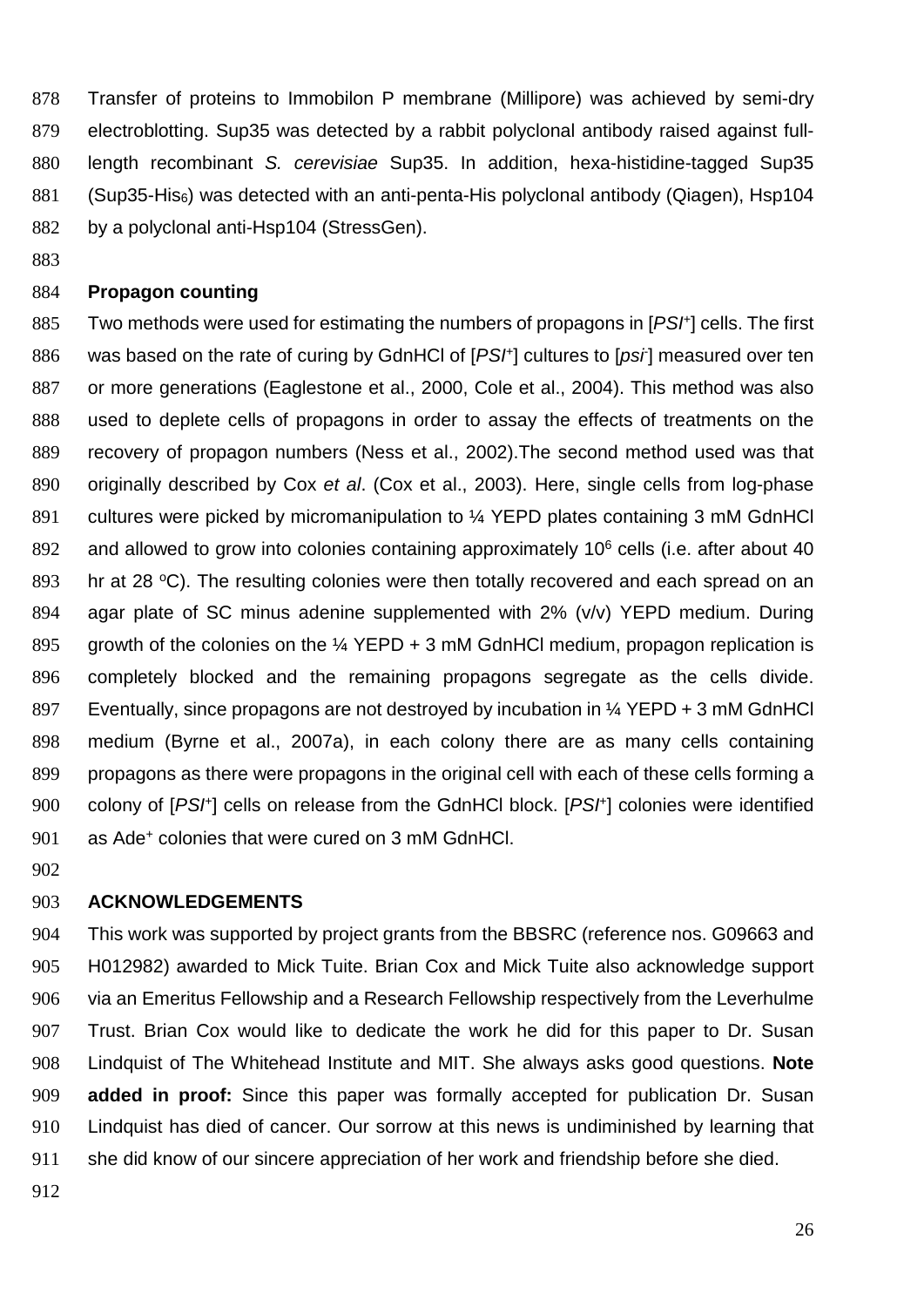#### **REFERENCES**

- 
- Alberti, S., R. Halfmann, O. King, A. Kapila & S. Lindquist, (2009) A systematic survey identifies prions and illuminates sequence features of prionogenic proteins. Cell **137**: 146-158.
- Byrne, L. J., D. J. Cole, B. S. Cox, M. S. Ridout, B. J. Morgan & M. F. Tuite, (2007) The 919 **In all incredent and transmission of**  $[PSF]$  **prion seeds (Propagons) in the yeast** Saccharomyces cerevisiae. PLoS ONE **4**: e4670.
- Byrne, L. J., B. S. Cox, D. J. Cole, M. S. Ridout, B. J. Morgan & M. F. Tuite, (2009) Cell division is essential for elimination of the yeast  $[PSF]$  prion by quanidine hydrochloride. Proc Natl Acad Sci USA **104**: 11688-11693.
- Chernoff, Y. O., S. L. Lindquist, B. Ono, S. G. Inge-Vechtomov & S. W. Liebman, (1995) Role of the chaperone protein Hsp104 in propagation of the yeast prion-like factor [psi+]. Science **268**: 880-884.
- Cole, D. J., B. J. Morgan, M. S. Ridout, L. J. Byrne & M. F. Tuite, (2004) Estimating the number of prions in yeast cells. Math Med Biol **21**: 369-395.
- Cox, B. S., (1965) [PSI], a cytoplasmic suppressor of super-suppressors in yeast. Heredity **20**: 505-521.
- Cox, B. S., F. Ness & M. F. Tuite, (2003) Analysis of the generation and segregation of propagons: entities that propagate the [PS<sup>†]</sup> prion in yeast. Genetics **165**: 23-33.
- 933 DePace, A. H., A. Santoso, P. Hillner & J. S. Weissman, (1998) A critical role for amino-terminal glutamine/asparagine repeats in the formation and propagation of a yeast prion. Cell **93**: 1241-1252.
- DeSantis, M. E., E. H. Leung, E. A. Sweeny, M. E. Jackrel, M. Cushman-Nick, A. Neuhaus-Follini, S. Vashist, M. A. Sochor, M. N. Knight & J. Shorter, (2012) Operational plasticity enables hsp104 to disaggregate diverse amyloid and nonamyloid clients. Cell **151**: 778-793.
- Du, Z., K. W. Park, H. Yu, Q. Fan & L. Li, (2008) Newly identified prion linked to the chromatin-remodeling factor Swi1 in Saccharomyces cerevisiae. Nat Genet **40**: 460-465.
- Eaglestone, S. S., L. W. Ruddock, B. S. Cox & M. F. Tuite, (2000) Guanidine hydrochloride blocks a critical step in the propagation of the prion-like determinant 945 [PSI<sup>+</sup>] of Saccharomyces cerevisiae. Proc Natl Acad Sci USA 97: 240-244.
- Erjavec, N., L. Larsson, J. Grantham & T. Nystrom, (2007a) Accelerated aging and failure to segregate damaged proteins in Sir2 mutants can be suppressed by overproducing the protein aggregation-remodeling factor Hsp104. Genes Dev **21**: 2410-2421.
- Erjavec, N. & T. Nystrom, (2007b) Sir2p-dependent protein segregation gives rise to a superior reactive oxygen species management in the progeny of Saccharomyces cerevisiae. Proc Natl Acad Sci U S A **104**: 10877-10881.

#### Ferreira, P. C., F. Ness, S. R. Edwards, B. S. Cox & M. F. Tuite, (2001) The elimination 954 of the yeast [PS<sup>+</sup>] prion by guanidine hydrochloride is the result of Hsp104 inactivation. Mol Microbiol **40**: 1357-1369.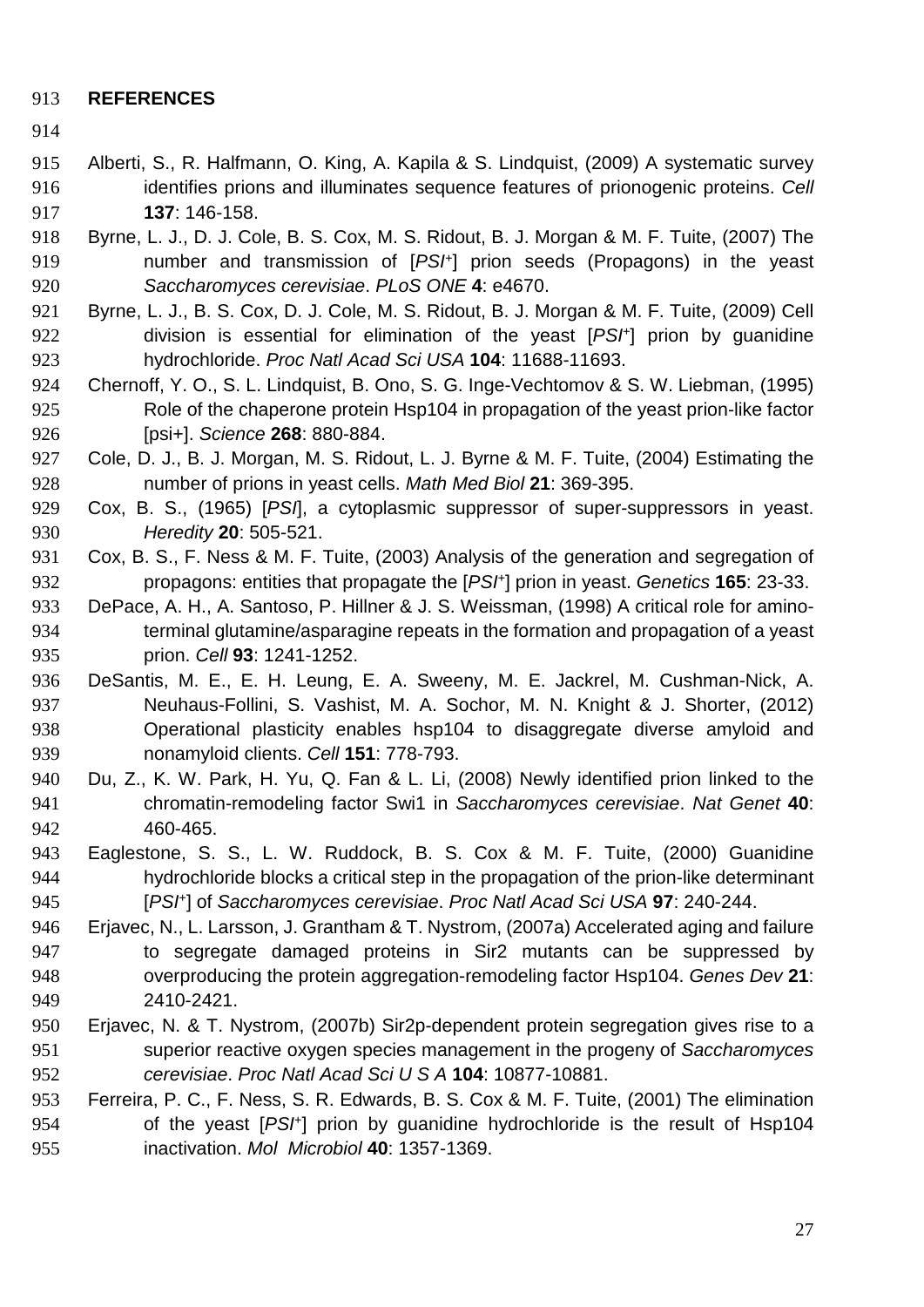- Frederick, KK, GT Debelouchina, C Kayatekin, Y Dominy, AC Jacavone, RG Griffin, & S Lindquist, (2014) Distinct prion strains are defined by amyloid core structure and chaperone binding site dynamics Chem. Biol. **21**:295-305.
- Glover, J. R., A. S. Kowal, E. C. Schirmer, M. M. Patino, J. J. Liu & S. Lindquist, (1997) 960 Self-seeded fibers formed by Sup35, the protein determinant of  $PSI<sup>+</sup>$ , a heritable prion-like factor of S. cerevisiae. Cell **89**: 811-819.
- Glover, J. R. & S. Lindquist, (1998) Hsp104, Hsp70, and Hsp40: a novel chaperone system that rescues previously aggregated proteins. Cell **94**: 73-82.
- Grimminger, V., Richter, K., Imhof, A., Buchner, J. and S. Walter, (2004) The prion curing agent guanidinium chloride specifically inhibits ATP hydrolysis by Hsp104. J Biol Chem. 279:7378-7383.
- Grimminger-Marquardt, V. & H. A. Lashuel, (2010) Structure and function of the molecular chaperone Hsp104 from yeast. Biopolymers **93**: 252-276.
- Hattendorf, D. A. & S. L. Lindquist, (2002a) Analysis of the AAA sensor-2 motif in the C-terminal ATPase domain of Hsp104 with a site-specific fluorescent probe of nucleotide binding. Proc Natl Acad Sci U S A **99**: 2732-2737.
- Hattendorf, D. A. & S. L. Lindquist, (2002b) Cooperative kinetics of both Hsp104 ATPase domains and interdomain communication revealed by AAA sensor-1 mutants. EMBO J **21**: 12-21.
- 975 Helsen, C. W. & J. R. Glover, (2012a) Insight into molecular basis of curing of [PS<sup>+</sup>] prion by overexpression of 104-kDa heat shock protein (Hsp104). J Biol Chem **287**: 542- 556.
- Helsen, C. W. & J. R. Glover, (2012b) A new perspective on Hsp104-mediated propagation and curing of the yeast prion [PSI<sup>+</sup>]. Prion 6: 234-239.
- Hung, G. C. & D. C. Masison, (2006) N-terminal domain of yeast Hsp104 chaperone is dispensable for thermotolerance and prion propagation but necessary for curing prions by Hsp104 overexpression. Genetics **173**: 611-620.
- Jung, G. M., G. Jones & D. C. Masison, (2002) Amino acid residue 184 of yeast Hsp104 chaperone is critical for prion-curing by guanidine, prion propagation, and thermotolerance. Proc Natl Acad Sci USA **99**: 9936-9941.
- Jung, G. M. & D. C. Masison, (2001) Guanidine hydrochloride inhibits Hsp104 activity in vivo: A possible explanation for its effect in curing yeast prions. Curr. Microbiol. **43**: 7-10.
- King, C. Y. & R. Diaz-Avalos, (2004) Protein-only transmission of three yeast prion strains. Nature **428**: 319-323.
- Kryndushkin, D. S., I. M. Alexandrov, M. D. Ter-Avanesyan & V. V. Kushnirov, (2003) 992 Yeast [PS<sup>+</sup>] prion aggregates are formed by small Sup35 polymers fragmented by Hsp104. J Biol Chem **278**: 49636-49643.
- Krzewska, J. & R. Melki, (2006) Molecular chaperones and the assembly of the prion Sup35, an in vitro study. EMBO J **25**: 822-833.
- Krzewska, J., M. Tanaka, S. G. Burston & R. Melki, (2007) Biochemical and functional 997 analysis of the assembly of full-length Sup35p and its prion-forming domain. J Biol Chem **282**: 1679-1686.
- Kurahashi, H. & Y. Nakamura, (2006) Channel mutations in Hsp104 hexamer distinctively affect thermotolerance and prion-specific propagation. Molecular Microbiology **63**: 1669-1683.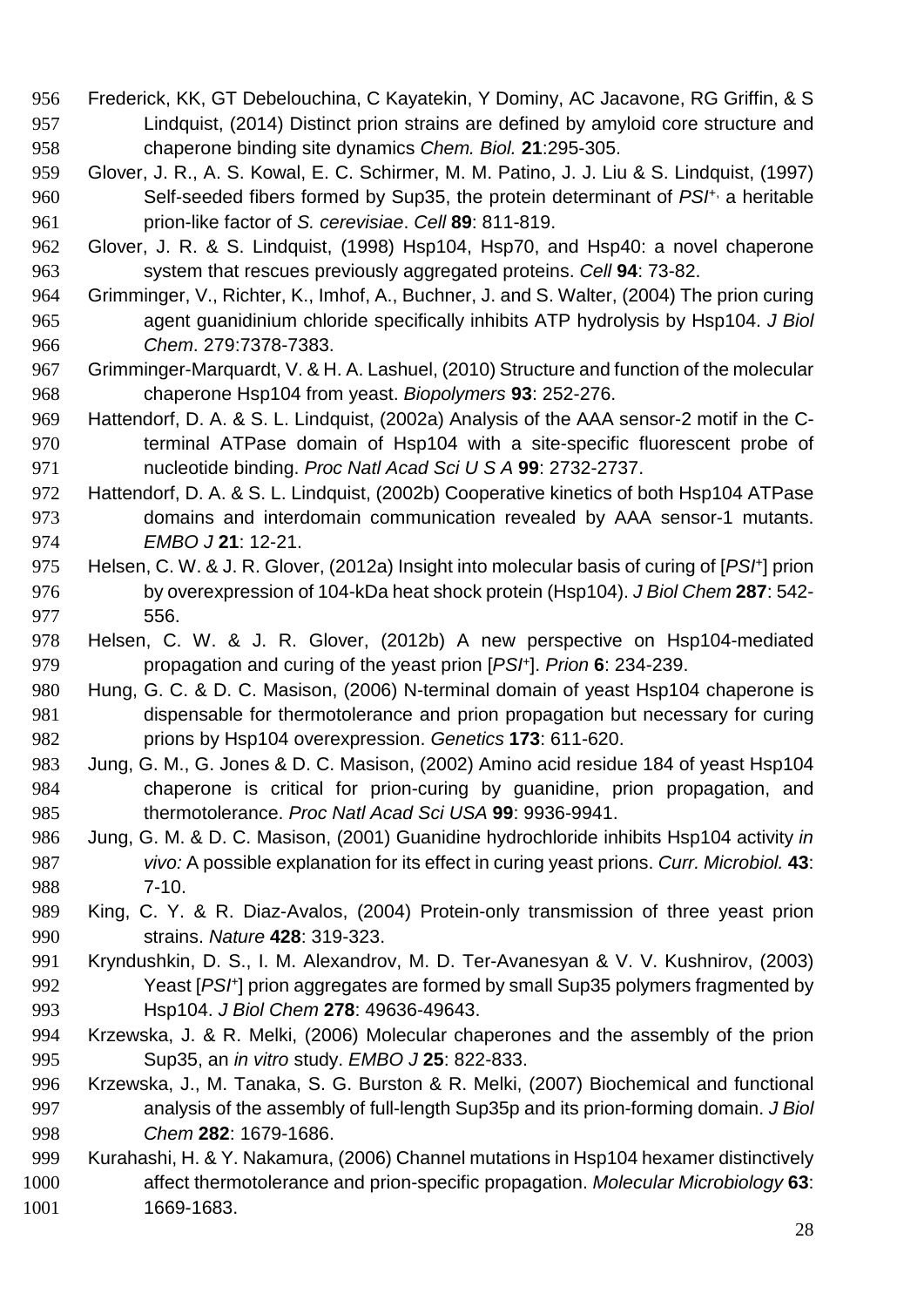- Kushnirov, V. V. & M. D. Ter-Avanesyan, (1998) Structure and replication of yeast prions. Cell **94**: 13-16.
- Moosavi, B., J. Wongwigkarn & M. F. Tuite, (2010) Hsp70/Hsp90 co-chaperones are 1005 required for efficient Hsp104-mediated elimination of the yeast [PSF] prion but not for prion propagation. Yeast **27**: 167-179.
- Moriyama, H., H. K. Edskes & R. B. Wickner, (2000) [URE3] prion propagation in Saccharomyces cerevisiae: requirement for chaperone Hsp104 and curing by overexpressed chaperone Ydj1p. Mol Cell Biol **20**: 8916-8922.
- Ness, F., P. Ferreira, B. S. Cox & M. F. Tuite, (2002) Guanidine hydrochloride inhibits the generation of prion "seeds" but not prion protein aggregation in yeast. Mol Cell Biol **22**: 5593-5605.
- [Newnam,](http://www.ncbi.nlm.nih.gov/pubmed/?term=Newnam%20GP%5BAuthor%5D&cauthor=true&cauthor_uid=21392508) G.P., [Birchmore, J.L.](http://www.ncbi.nlm.nih.gov/pubmed/?term=Newnam%20GP%5BAuthor%5D&cauthor=true&cauthor_uid=21392508) and Y.O.Chernoff, (2011) Destabilization and recovery of a yeast prion after mild heat shock. [J Mol](http://www.ncbi.nlm.nih.gov/pubmed/21392508) Biol. **408**:432-448.
- Paoletti, C, S. Quintin, A. Matifas & G. Charvin (2016) Kintetics of formation and assymetrical distribution of Hsp104-bound protein aggregates in yeast. Biophys J. **110**: 1605-1614
- Park, Y. N., D. Morales, E. H. Rubinson, D. Masison, E. Eisenberg & L. E. Greene (2012), 1019 **Differences in the curing of [PS**<sup>+</sup>] prion by various methods of Hsp104 inactivation. PLoS ONE **7**: e37692.
- Park, Y.N., X Ziao, Y-I Yim, H Todor, R Ellerbrock, M Reidy, E Eisenberg, D.C. Masison, & L.E. Greene, (2014) Hsp104 overexpression cure Saccharomycec cerevisiae 1023 **IDMI** [PSI<sup>+</sup>] by causing dissolution of the prion seeds. Euk Cell **13**: 635-647.
- Parsell, D. A., A. S. Kowal, M. A. Singer & S. Lindquist, (1994) Protein disaggregation mediated by heat-shock protein Hsp104. Nature **372**: 475-478.
- Patino, M. M., J. J. Liu, J. R. Glover & S. Lindquist, (1996) Support for the prion hypothesis for inheritance of a phenotypic trait in yeast. Science **273**: 622-626.
- Paushkin, S. V., V. V. Kushnirov, V. N. Smirnov & M. D. Ter-Avanesyan, (1996) Propagation of the yeast prion-like [psi+] determinant is mediated by 1030 oligomerization of the SUP35-encoded polypeptide chain release factor. EMBO J **15**: 3127-3134.
- Reidy, M. & D. Masison, (2010) Sti1 regulation of Hsp70 and Hsp90 is critical for curing 1033 of Saccharomyces cerevisiae [PS<sup>H</sup>] prions by Hsp104. Mol Cell Biol 30: 3542-3552.
- Salnikova, A.B., Kryndushkin, D.S., Smirnov, V.N., Kushnirov, V.V. and M.D.Ter-Avanesyan, (2005) Nonsense suppression in yeast cells overproducing Sup35 (eRF3) is caused by its non-heritable amyloids. J Biol Chem. **280**: 8808-12.
- Shorter, J. & S. Lindquist, (2004) Hsp104 catalyzes formation and elimination of self-replicating Sup35 prion conformers. Science **304**: 1793-1797.
- Shorter, J. & S. Lindquist, (2006) Destruction or potentiation of different prions catalyzed by similar Hsp104 remodeling activities. Mol Cell **23**: 425-438.
- Shorter, J. & S. Lindquist, (2008) Hsp104, Hsp70 and Hsp40 interplay regulates formation, growth and elimination of Sup35 prions. EMBO J **27**:2712-2724.
- Sondheimer, N. & S. Lindquist, (2000) Rnq1: an epigenetic modifier of protein function in yeast. Mol Cell **5**: 163-172.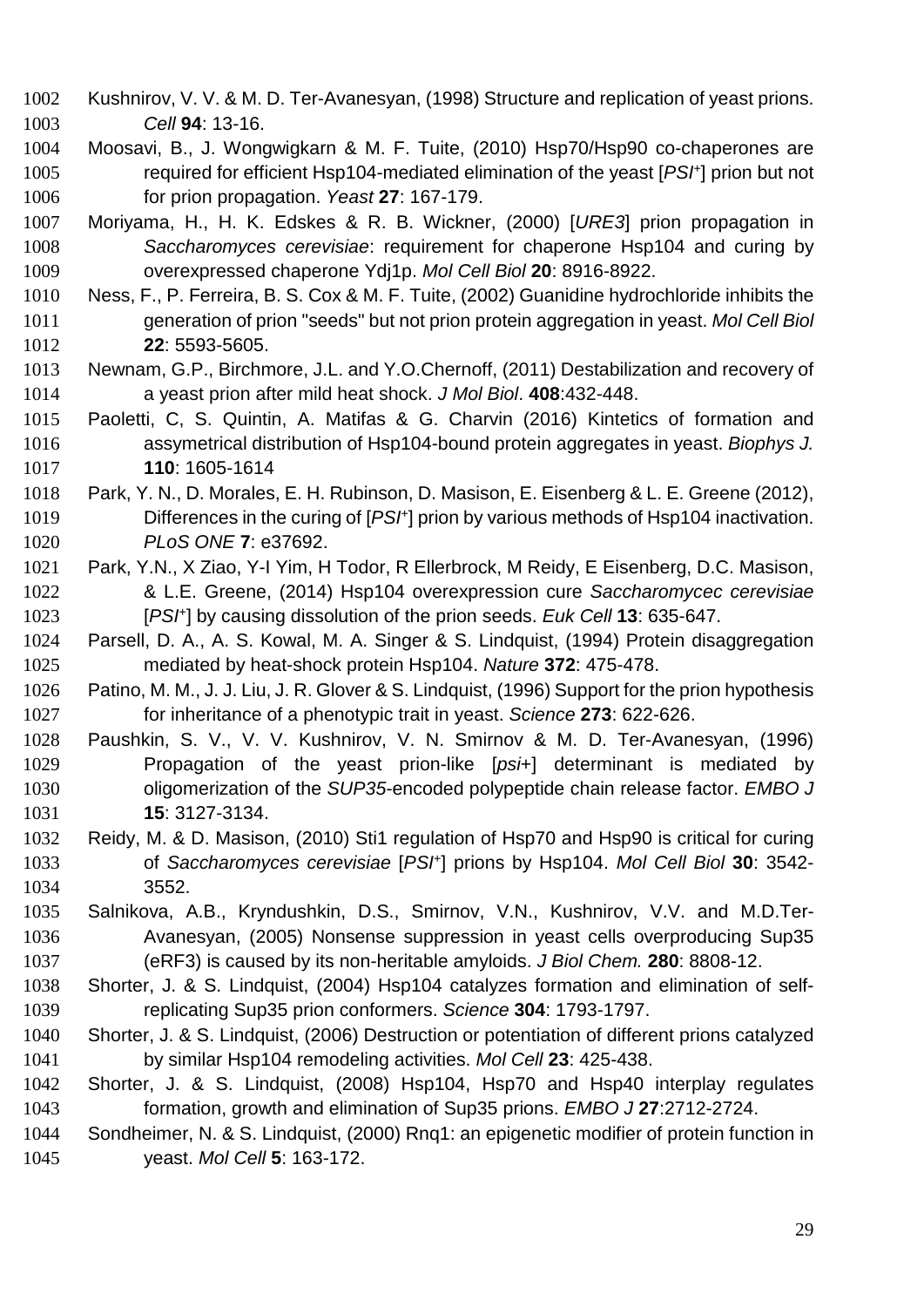- Spokioni, R., O. Moldavski & D. Kaganovich (2012) Confinement to organelle associated inclusion structures mediates assymetric inheritance in budding yeast. Cell Reports **2:** 738-747
- Tanaka, M., P. Chien, N. Naber, R. Cooke & J. S. Weissman, (2004) Conformational variations in an infectious protein determine prion strain differences. Nature **428**: 323-328.
- Tanaka, M., S. R. Collins, B. H. Toyama & J. S. Weissman, (2006) The physical basis of how prion conformations determine strain phenotypes. Nature **442**: 585-589.
- Tipton, K. A., K. J. Verges & J. S. Weissman, (2008) In vivo monitoring of the prion replication cycle reveals a critical role for Sis1 in delivering substrates to Hsp104. Mol Cell **32**: 584-591.
- True, H. L., (2006) The battle of the fold: chaperones take on prions. Trends Genet **22**: 110-117.
- Tuite, M.F., C.R. Mundy & B.S. Cox, (1981) Agents that cause a high frequency of 1060 genetic change from [PS<sup>H</sup>] to [psi] in Saccharomyces cerevisiae. Genetics 98: 691-711
- 1062 Tuite, M.F., B.S. Cox & C.S. McLaughlin (1983) In vitro nonsense suppression in [PS/<sup>+</sup>] 1063 and [psi<sup>-</sup>] cell-free lysates of Saccharomyces cerevisiae. Proc. Natl. Acad Sci USA **80**:2824-2828
- 1065 Tuite, M. F. & B. S. Cox, (2006) The [PS<sup>H</sup>] prion of yeast: a problem of inheritance. Methods **39**: 9-22.
- Ünal, E., Kinde, B., & A. Amon, (2014) Gametogenesis eliminates age-induced cellular damage and resets lifespan in yeast. Science **332**:1554-1557.
- Versele, M. & J. Thorner, (2005) Some assembly required: yeast septins provide the instruction manual. Trends Cell Biol **15**: 414-424.
- Wegrzyn, R. D., K. Bapat, G. P. Newnam, A. D. Zink & Y. O. Chernoff, (2001) Mechanism of prion loss after Hsp104 inactivation in yeast. Mol Cell Biol **21**: 4656-4669.
- Wendler, P., J. Shorter, C. Plisson, A. G. Cashikar, S. Lindquist & H. R. Saibil, (2007) Atypical AAA+ subunit packing creates an expanded cavity for disaggregation by the protein-remodeling factor Hsp104. Cell **131**: 1366-1377.
- Wickner, R. B., (1994) [URE3] as an altered URE2 protein: evidence for a prion analog in Saccharomyces cerevisiae. Science **264**: 566-569.
- Winkler, J., J. Tyedmers, B. Bukau & A. Mogk, (2012a) Chaperone networks in protein disaggregation and prion propagation. J Struct Biol **179**: 152-160.
- Winkler, J., J. Tyedmers, B. Bukau & A. Mogk, (2012b) Hsp70 targets Hsp100 chaperones to substrates for protein disaggregation and prion fragmentation. J Cell Biol **198**: 387-404.
- Zhou, C., B.D. Slaughter & R. Li (2014) Organelle-base aggregation and retention of damaged proteins in asymmetrically dividing cells. Cell **159**: 530-542.
- 
- 
-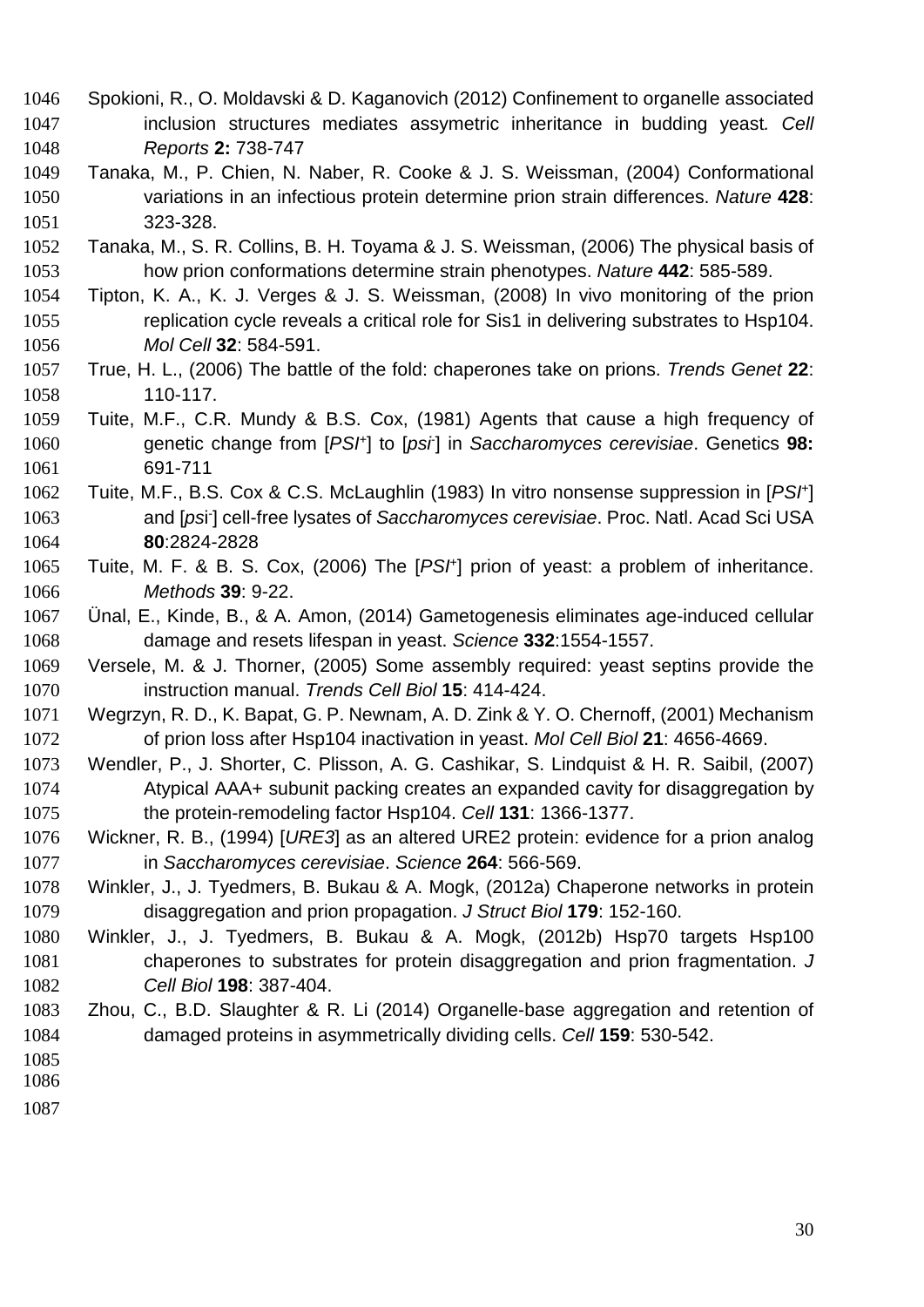**FIGURE LEGENDS**

**Figure 1. Kinetics of elimination of [PSI<sup>+</sup> ] by over-expression of wild-type HSP104 or the hsp104-2KT allele encoding an ATPase negative form of Hsp104. (A)** The 1092 kinetics of [PSI<sup>+</sup>] loss as a function of generation number when the wild-type HSP104 gene was over-expressed using the galactose-inducible GAL1 promoter. Cells were 1094 grown for up to 10 generations and the % of cells able to form  $[PSF]$  colonies when grown 1095 on  $\frac{1}{4}$  YEPD was determined.  $\circ$ , 74D-694 [PS<sup>H</sup>] grown in SC-GAL-Ura;  $\bullet$ , 74D-694 [PSH] grown in SC-GAL-Ura + 3 mM GdnHCl. SC-GAL-Ura medium was used to select for the URA3-based plasmid pUKC1832 and to induce over-expression of the HSP104 gene it carries under the control of the GAL1 promoter. Colonies from cells sampled after 3 generations post induction and plated on 1/4YEPD are shown. The data are pooled from 1100 three replicate experiments (B) The kinetics of [PS<sup>H</sup>] loss as a function of generation 1101 number when the ATPase-negative allele hsp104-2KT was over-expressed using the 1102 galactose-inducible GAL1 promoter. Δ, 74D-694 [PS/<sup>+</sup>] grown in SC-GAL-Ura; **A**, 74D-1103 694 [PSH] grown in SC-GAL-Ura + 3 mM GdnHCl. SC-GAL-Ura medium was used in 1104 order to select for the URA3-based plasmid pUKC1831 (Ferreira et al., 2001) carrying the 1105 hsp104-2KT gene under the control of the GAL1 promoter. The single trend curve was estimated from the two data sets as described by Cole et al. (2004), assuming complete inhibition of propagon replication, that a single remaining propagon was sufficient for the 1108 expression of the  $[PSF]$  phenotype and that partition between mother and daughter cells was in the ratio of 6:4, as determined by Byrne et al. (2007; see also **Figure 6B)**. Data 1110 from three replicate experiments have been pooled. Data from  $74D-694$  [PSI+] with the hsp104-2KT plasmid growing in glucose medium +3mM GdnHCl followed the same trend line as the other two data sets, but has been omitted for clarity. Colonies from cells sampled after 3 and 5 generations post induction and plated on 1/4YEPD are shown.

- 
- 

**Figure 2. Sub-cellular fractionation of Sup35 in cells over-expressing wild-type HSP104 or the hsp104-2KT allele encoding an ATPase negative form of Hsp104.** 1118 The 74-D694 [PSH] strain was grown for 4.8 generations either without treatment (control) 1119 or in the presence of 3 mM GdnHCl or with over-expression of the ATPase negative allele 1120 hsp104-2KT (plasmid pUKC1831) or with over-expression of the wild-type HSP104 gene (plasmid pUKC1832). Total cell extracts were prepared at this point, split and fractionated by ultracentrifugation at 96,000 x g. Samples of the total extract (T), the pellet fraction (P)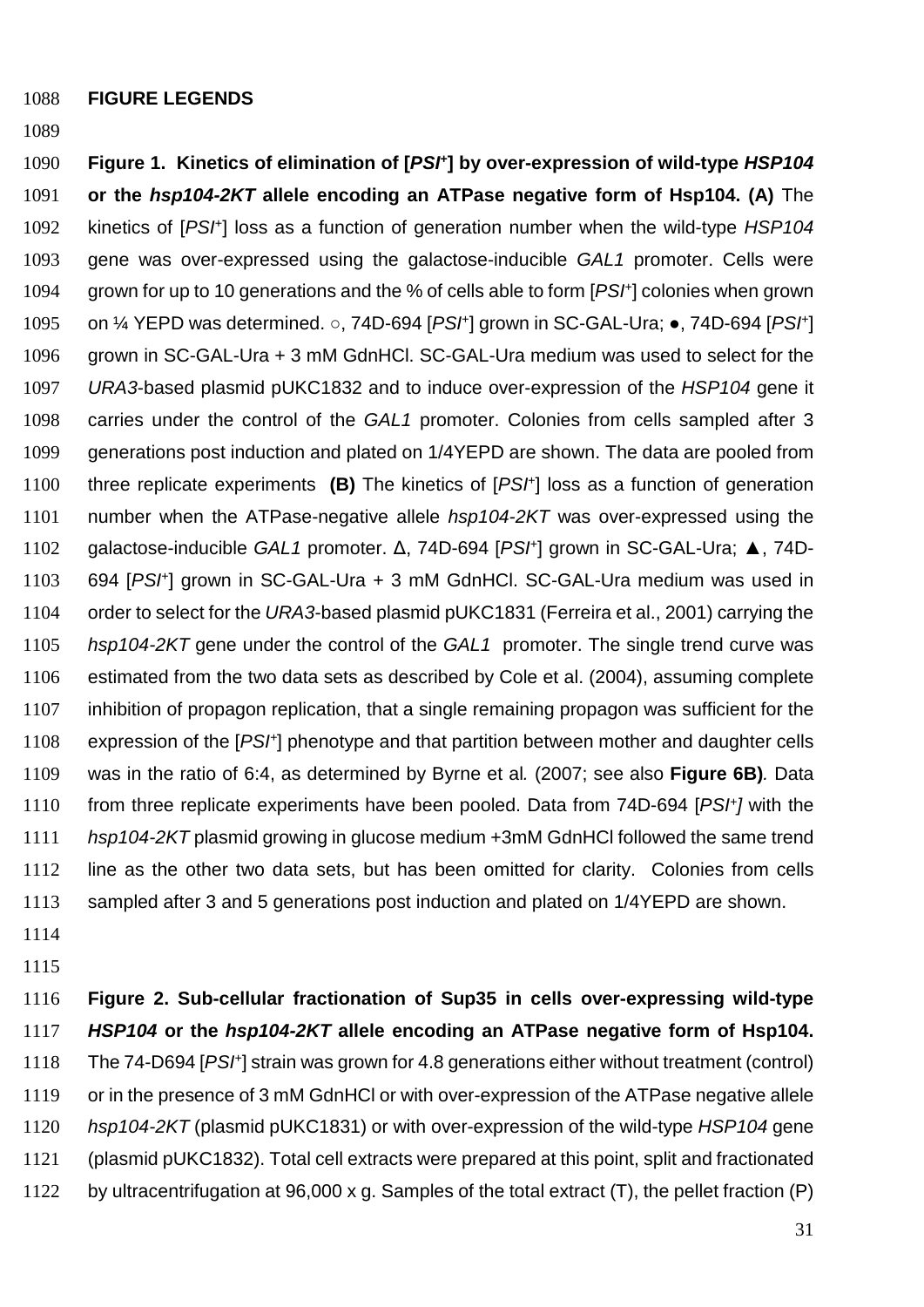and the supernatant fraction (S) were then separated by SDS-PAGE and the resulting blots probed with anti-Sup35 antibody. Total extracts were also probed with anti-Hsp104 1125 antibody (right-hand panel). The %  $[PSF]$  cells in each culture at the time of sampling is shown as is the proportion of total Sup35p present in the pellet fraction (P). A sample was 1127 also prepared from a [psi] derivative of 74D-694 grown under the same conditions (lowest panel).

**Figure 3. Over-expression of Hsp104 does not release non-sedimentable Sup35 from pre-existing aggregates nor does it prevent newly synthesised Sup35 from entering high molecular weight aggregates**. The 74D-694 [PSH] strain was transformed with two plasmids: pUKC1837 expressing wild-type HSP104 gene from the CUP1 promoter, and pUKC1809 expressing a wild-type SUP35 gene tagged at the C-1135 terminus with hexa-histidine (SUP35-His<sub>6</sub>) and under the control of the galactose-inducible GAL1 promoter (Ness et al., 2002). **(A)** The strain was grown in SC-ura-leu medium for 16 hr on galactose/raffinose medium (Gal/Raf) to induce expression of the Sup35p-His<sub>6</sub> protein. The culture was then transferred to fresh medium with glucose as 1139 the sole carbon source and 0.2mM CuSO<sub>4</sub>. This shuts down synthesis of the Sup35-His<sub>6</sub> and induces over-expression of Hsp104. **B.** A parallel culture was grown for 16 hr in SC-ura-leu glucose-based medium and cells were then transferred to fresh SC-ura-leu medium containing galactose and raffinose as sole carbon sources with 0.2 mM CuSO<sup>4</sup> 1143 to induce expression of the Sup35-His<sub>6</sub> encoded by the plasmid pUKC1809 and the over-expression of Hsp104. Samples were taken from '**A'** after ~2 (3 hr) and 4 generations (6 hr) growth and from '**B'** after 0.5 and 1.1 generations. Total cell extracts were prepared and centrifuged in aqueous buffer for 30 min at 96,000 xg. Total extract, pellet and supernatant (S) fractions were analysed by SDS-PAGE and western blot analysis using either an anti-hexahistidine antibody (Sup35-His6: the top panels in **A** and **B**) or an antibody raised against full-length Sup35 to measure total Sup35 (**A,** lower panel) or an anti-Hsp104 antibody (**B** bottom panel). Total amounts were increased for the 2 and 4 generation time points in **A** to ensure that a sufficient signal was detectable to monitor 1152 any transfer of the Sup35-His<sub>6</sub> from the P (pellet) to the S (supernatant) fraction. At each 1153 of the time points the % of cells able to form  $[PSF]$  colonies was also determined. The % of Sup35 in the pellet fraction of each sample was determined by densitometry and is shown on the autoradiograph. In both **A** and **B,** two separate high molecular weight pellet 1156 fractions were generated by centrifugation at either 2,500 xg ( $P<sup>1</sup>$ ) or at 96,000 xg ( $P<sup>2</sup>$ ) for 1157 30 min. Total extract, pellet and the respective supernatant fractions  $(S^1, S^2)$  were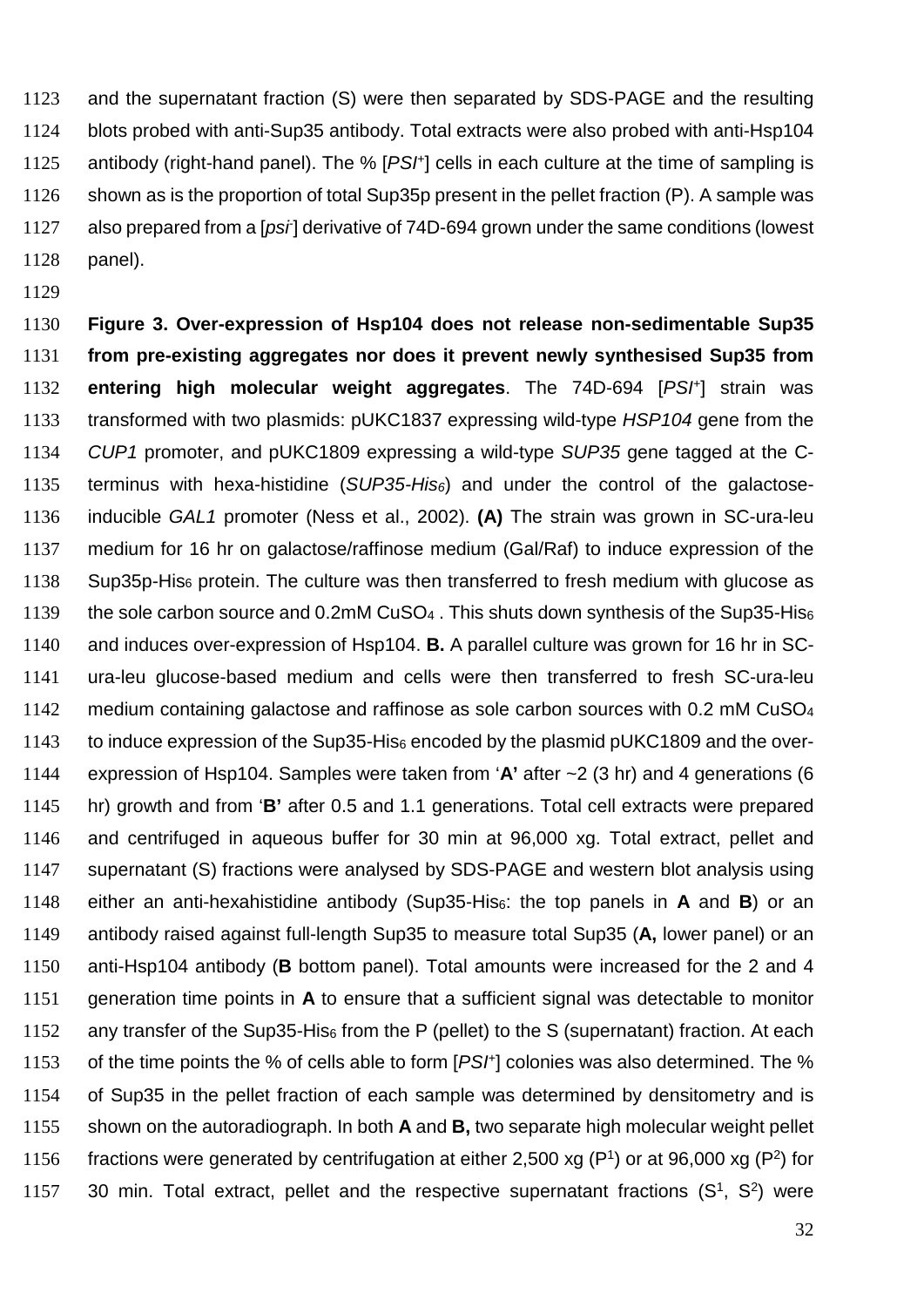analysed by SDS-PAGE and western blot analysis using the anti-hexa-histidine antibody.

Only the data from **B** are shown: there was no detectable difference between the low g 1160 and high g samples in any culture.

**Figure 4. Analysis of SDS-resistant Sup35-containing aggregates in [PSI<sup>+</sup> ] cells over-expressing wild-type HSP104.** (A) Total extracts of strain 74D-694 [PSH], 1163 transformed with the plasmid pUKC2200 expressing the wild-type HSP104 gene under the control of the GAL1 promoter (+Hsp104). Cells were initially grown under repressed conditions (2% glucose; 0 gen) and then transferred to 2% galactose, 1% raffinose to 1166 induce Hsp104 synthesis. Samples taken at  $t = 0$  and  $t = 4$  generations were prepared 1167 for SDD-AGE analysis. The percentage of  $[PSF]$  colonies at each time point was scored. The locations of Sup35-containing SDS-resistant polymers and Sup35 monomers are 1169 indicated. (**B)** As above, but with the [*psi*-] version of 74D-694. The MW of titin markers is 1170 given in kilodaltons and the largest, smallest and median sizes at  $t = 0$  of the Sup35 polymers ("Sup35 units") which were detectable was calculated from the distances run relative to the markers, and are expressed as the numbers of Sup35 monomers in aggregates of that size. Representative example from eight repeats.

**Figure 5. Over-expression of Hsp104 does not block the formation of new propagons in dividing [PSI<sup>+</sup> ] cells**. Scheme and results of showing how the average 1177 number of propagons was determined under various growth conditions in the  $[PSF]$  74D-694 strain carrying either the plasmid pRS316 (control) or pUKC1832 (Hsp104) that 1179 expresses the wild-type HSP104 gene under the control of the GAL1 promoter (Ferreira et al., 2001; Ness et al., 2002). For each culture (control or over-expressed Hsp104) the cells were initially grown for 4 generations in a glucose-based medium (Glu) in the presence of 3 mM GdnHCl. Cells from the guanidine-grown culture were then transferred to media containing either glucose (Glu) or galactose/raffinose (Gal/Raf) as the carbon source and growth continued for a further single generation. Samples for estimating propagon numbers were taken at the time of transfer to each new medium (t=0) and at the end of one generation of growth (t=2 hours, 1 generation)). For each of the cell samples, the average number of propagons in ten cells taken from each culture was 1188 estimated using the method of Cox et al. (2003). The doubling time for regeneration of propagons from very low numbers after removal from GdnHCl has previously been shown to be 20 min, so in these cultures they would have been expected to have undergone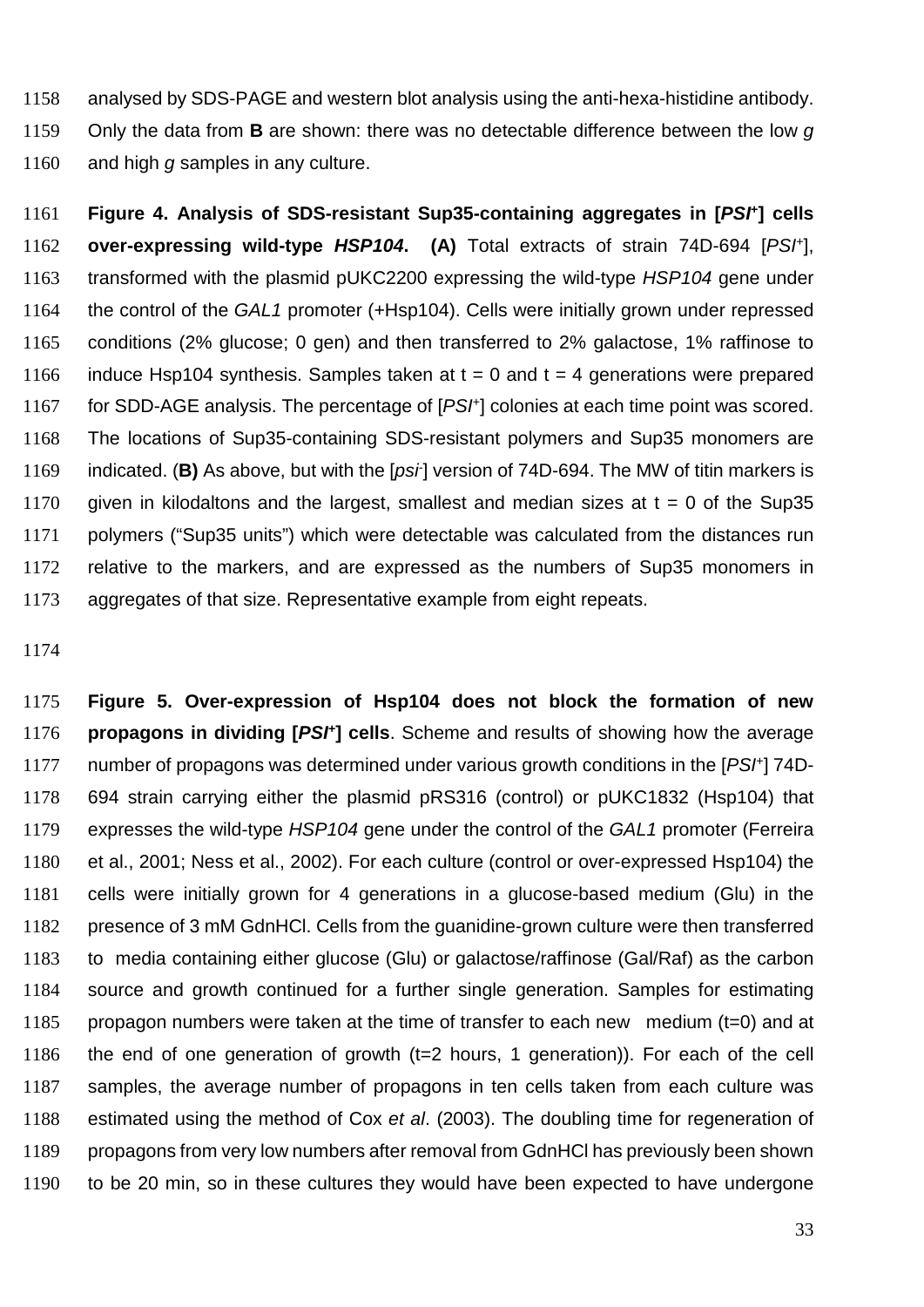- 1191 approximately six doublings (64x) after release from the GdnHCl-induced block. **Fig. 3B**
- 1192 shows that Hsp104 is fully over-expressed in less than 0.5 generations, i.e. <1 hour.
- 1193

**Figure 6. The distribution of [PSI<sup>+</sup>** 1194 **] propagons between mother and daughter cells following growth with over-expression of Hsp104 or Hsp104-2KT. (A) The [PSH]** 1196 74D-694 strain carrying either the plasmid pRS316 or pUKC1832 that expresses the wild-1197 type HSP104 gene under the control of the GAL1 promoter (Ferreira et al., 2001; Ness et 1198 al., 2002) were grown in a glucose-based medium. At  $t = 0$  the cells were transferred to 1199 a defined growth medium containing galactose as the carbon source in order to induce 1200 HSP104 over-expression. Propagon numbers in both mother and daughter cells were 1201 estimated using the method of Cox et al. (2003). The numbers obtained were then 1202 plotted. pRS316-carrying cells (controls) are designated by open triangles (mothers) or 1203 filled triangles (daughters); pUKC1832-carrying cells over-expressing Hsp104 are 1204 designated by open circles (mothers) or filled circles (daughters). To help clarity, filled 1205 daughter symbols have been offset from the open mother symbols by six minutes on the 1206 x axis and the t=0 samples of each culture have also been offset from one another. Four 1207 repeats were recorded, data from two of them with matching t=0 propagon numbers are 1208 shown. (**B**) The same strain transformed with pUKC1831 with hsp104-2KT under the 1209 control of the GAL1 promoter. At the first three time points, only un-budded single cells, 1210 i.e. those which had just completed a round of cell division were sampled. At the final time 1211 point, mother (open circles) and daughter cells (filled circles) were separated and 1212 sampled. Values of  $\pi$  were normal in the range from 0.28 to 0.5 in nine out of ten cell 1213 pairs; one cell pair was anomalous or misidentified, with  $\pi = .68$ 

1214

1215 **Figure 7. Analysis of the number of propagons in mother and daughter cells when** 1216 **Hps104 is over-expressed.** Using the data from Hsp104 over-expressing cells (**Figure** 1217 **6A**) mother-cell propagon numbers are plotted against the numbers of propagons in their 1218 daughters. Each panel shows the data from one time-point: in generations (g).  $A_1 =$ 1219 0; **B** =1.3 g; **C** = 3.6 g**; D** = 5.7 g. A dotted-line box drawn ('control box') on each plot 1220 shows the extremes of the values found in the  $t = 0$  control and also two slopes (dotted 1221 lines) indicating the extreme values of  $\pi$ , the fraction of propagons in the dividing pair of 1222 cells found in the daughter at t = 0. In panel **D,** the set of divisions in which one or both of 1223 the cells involved were  $[psi]$  have also been boxed. The number of mother-daughter pairs 1224 assayed at each time point,  $n<sub>g</sub>$ , is found by counting the number of points shown; for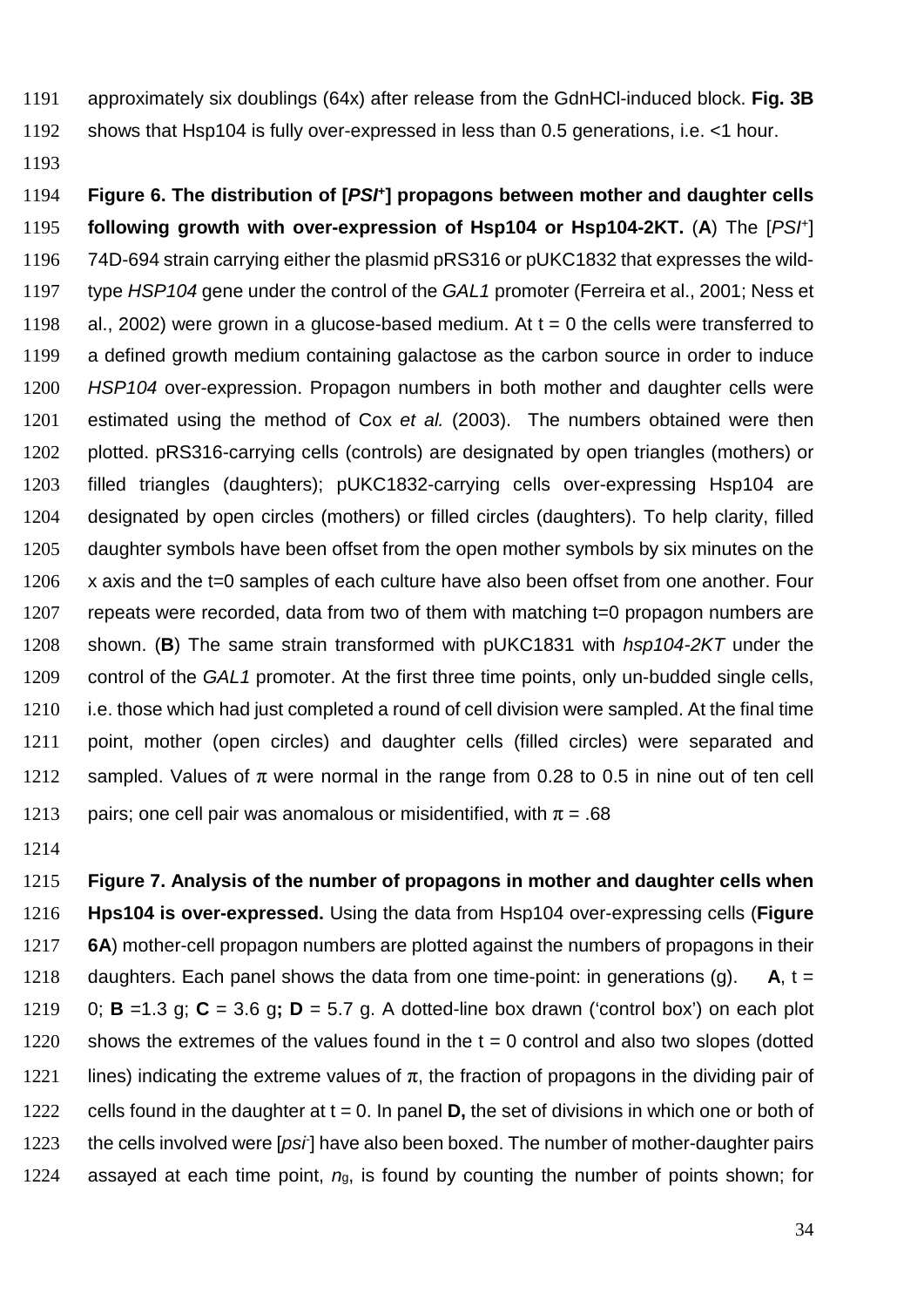1225 example, the number at t = 5.7 is 59. **E**. A plot of the values of  $\pi$  for each division shown in Figure **6A.** An extra value for a population of 74D-694 after 8.1 generations of growth in galactose medium carrying the backbone plasmid and not over-expressing Hsp104 is included to extend the time range of the control samples. Dividing cells in the over-expressing culture are lozenges; those in the control culture and the t=0 sample are squares.

#### **Figure 8. The coefficient of variance of the numbers of propagons in all mother and**

**daughter pairs.** (**A)** The coefficient of variance (standard deviation (SD) divided by the mean) of the numbers of propagons in all mother and daughter pairs, summed, in control compared with Hsp104 over-expressing cultures. (**B**) The coefficient of variance of 1236 propagon numbers in Hsp104 over-expressing cultures in mothers  $(\Diamond)$ , daughters  $(\Box)$  and in mothers and daughters pooled (∆). NB: In panels **A** and **B**, y is the regression line 1238 equation in the format y = ax + b where a is the slope of the line and b is the intercept.  $\mathbb{R}^2$ is the square of the correlation coefficient and is a measure of the significance of the 1240 regression (i.e  $p = 1 - R$ ).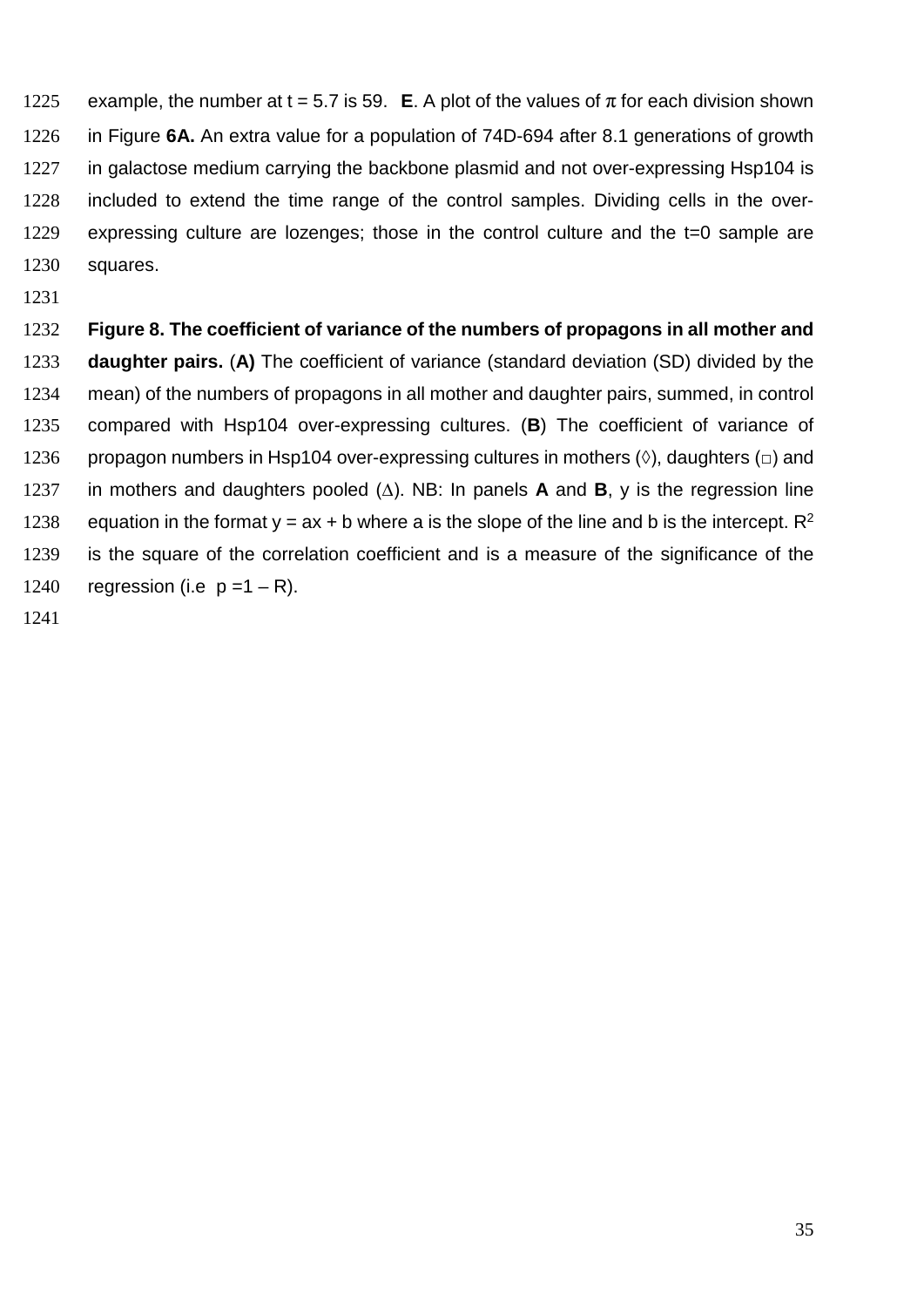**FIGURES**





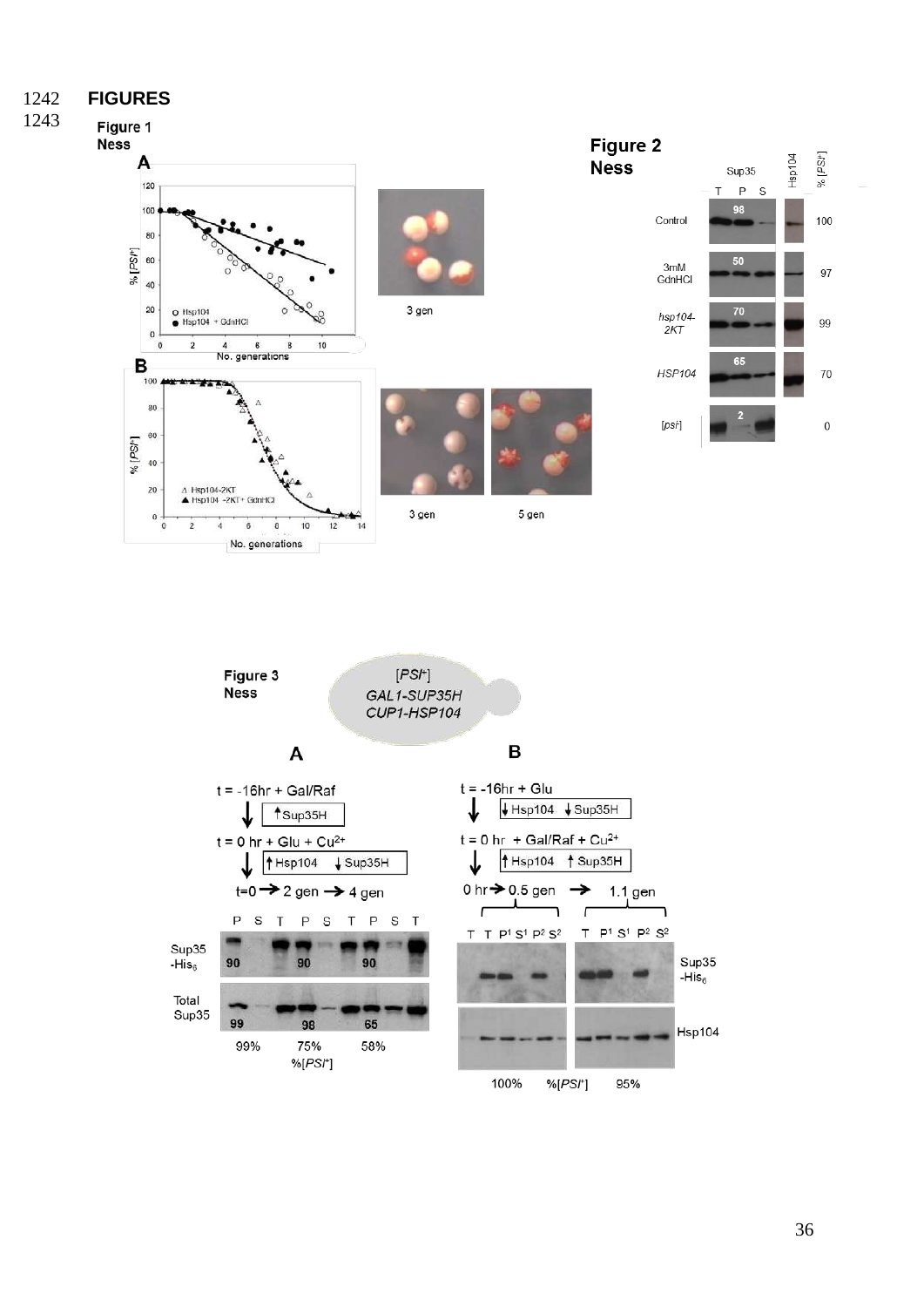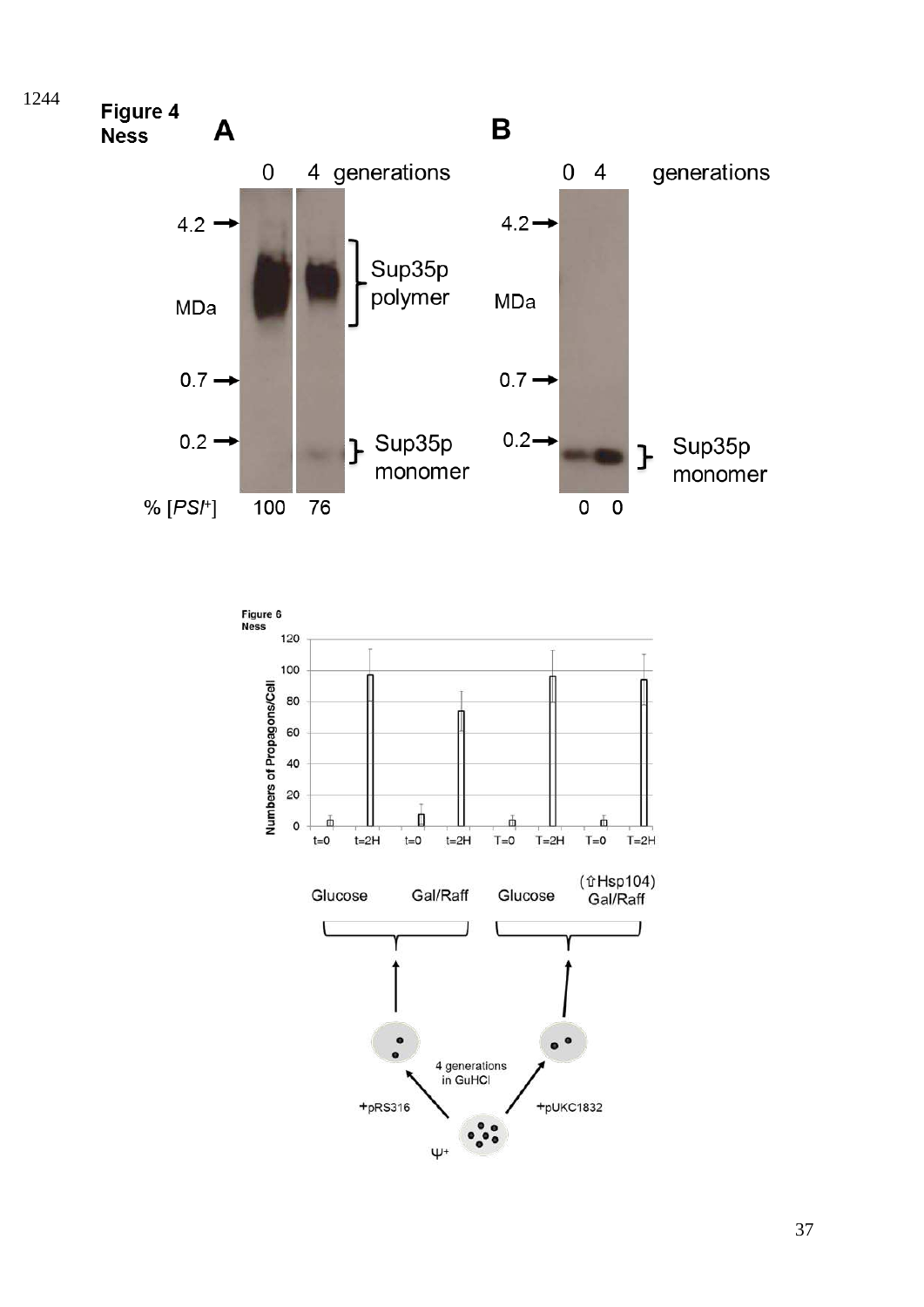

![](_page_38_Figure_1.jpeg)

![](_page_38_Figure_2.jpeg)

Figure 6<br>Ness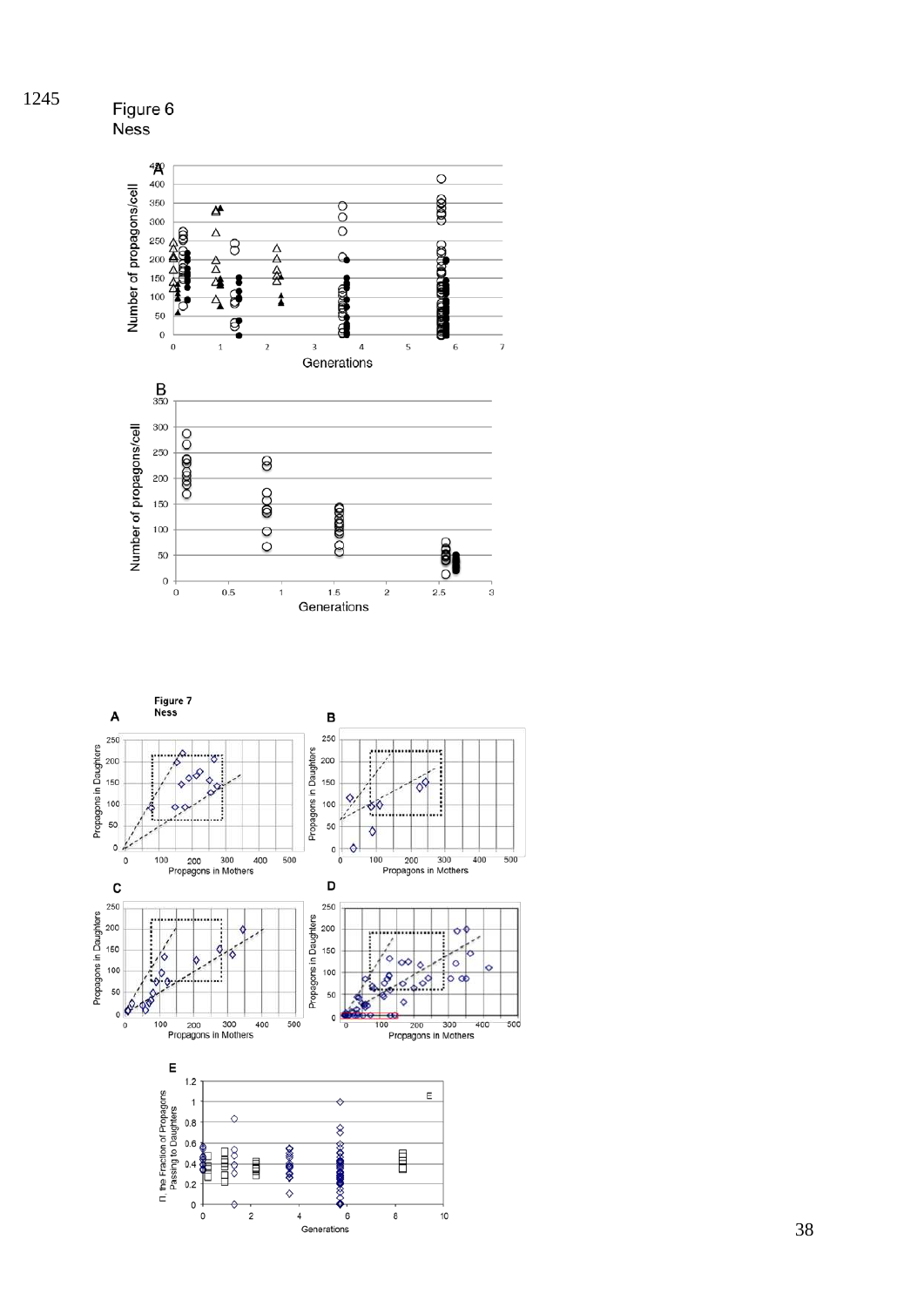![](_page_39_Figure_0.jpeg)